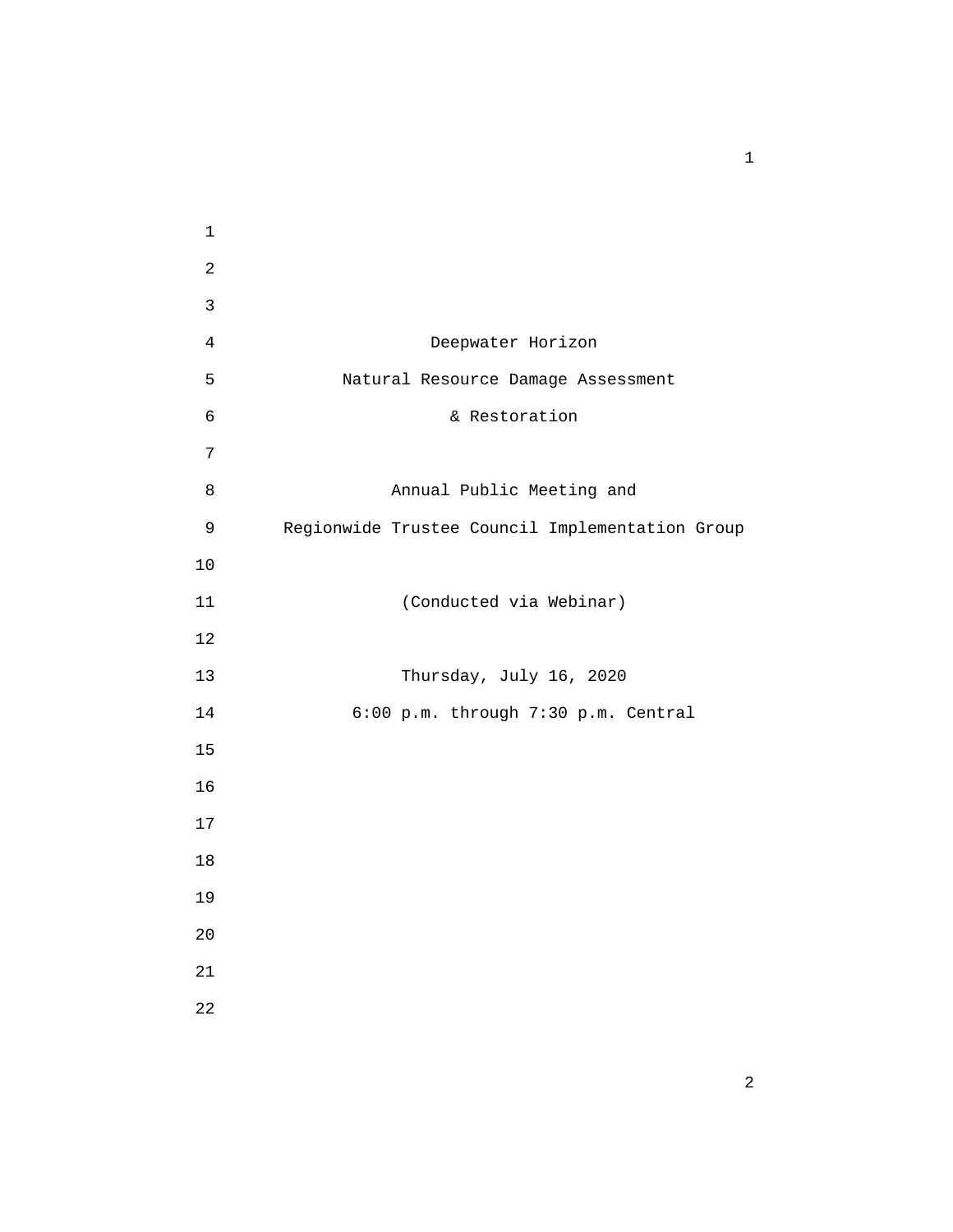| 1  | CONTENTS                                   |      |
|----|--------------------------------------------|------|
| 2  | TRUSTEE IMPLEMENTATION GROUP PRESENTATIONS |      |
| 3  |                                            |      |
| 4  | SPEAKERS:                                  | PAGE |
| 5  | PERRY FRANKLIN, Facilitator                | 4    |
| 6  | BREN HAASE, Louisiana Coastal Protection   |      |
| 7  | and Restoration Authority                  | 6    |
| 8  | CHRIS BLANKENSHIP, Alabama Department of   |      |
| 9  | Conservation and Natural Resource          | 21   |
| 10 | LESLIE REED, Florida Department of         |      |
| 11 | Environmental Protection                   | 24   |
| 12 | MAURY CHATELLIER, Louisiana Coastal        |      |
| 13 | Protection and Restoration Authority       | 28   |
| 14 | CHRIS WELLS, Mississippi Department of     |      |
| 15 | Environmental Quality                      | 35   |
| 16 | ROBIN RIECHERS,                            |      |
| 17 | Texas Parks and Wildlife Department        | 39   |
| 18 | LAURIE ROUNDS, NOAA,                       |      |
| 19 | Open Ocean Trustee Implementation Group    | 43   |
| 20 | JAMIE SCHUBERT, NOAA,                      |      |
| 21 | Regionwide Restoration Area                | 49   |
| 22 |                                            |      |

 $\sim$  3

1 C O N T E N T S (continued)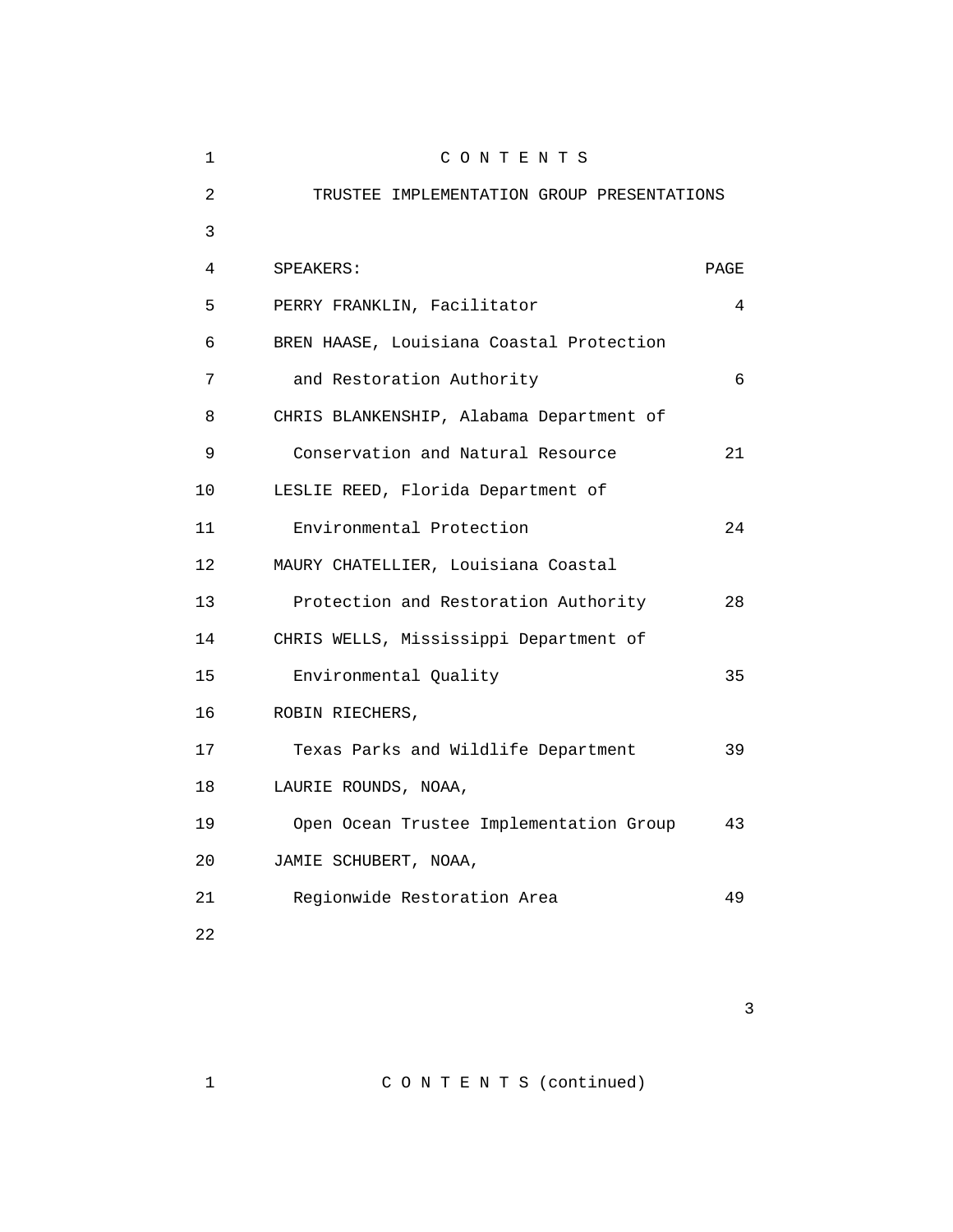| 2              | PUBLIC COMMENTS                            |                |
|----------------|--------------------------------------------|----------------|
| $\mathsf{3}$   |                                            |                |
| $\overline{4}$ | SPEAKERS:                                  | PAGE           |
| 5              | DAVID MUTH, National Wildlife Federation   | 54             |
| 6              | LESLIE WEINSTEIN, Turtles Fly Too, Inc.    | 58             |
| 7              | KENT WIMMER, Defenders of Wildlife         | 61             |
| 8              | ROBERT BENDICK, The Nature Conservatory    | 63             |
| 9              | ALLISON FAST, Blue Magnolia Films          | 66             |
| 10             | GEORGE HOWARD, Restoration Systems         | 70             |
| 11             | BRIAN MOORE, National Audubon Society      | 74             |
| 12             |                                            |                |
| 13             |                                            |                |
| 14             |                                            |                |
| 15             |                                            |                |
| 16             |                                            |                |
| 17             |                                            |                |
| 18             |                                            |                |
| 19             |                                            |                |
| 20             |                                            |                |
| 21             |                                            |                |
| 22             |                                            |                |
|                |                                            |                |
|                |                                            | $\overline{4}$ |
|                |                                            |                |
| $\mathbf{1}$   | PROCEEDINGS                                |                |
| $\overline{2}$ |                                            |                |
| $\mathfrak{Z}$ | MR. FRANKLIN: Good evening, and welcome to |                |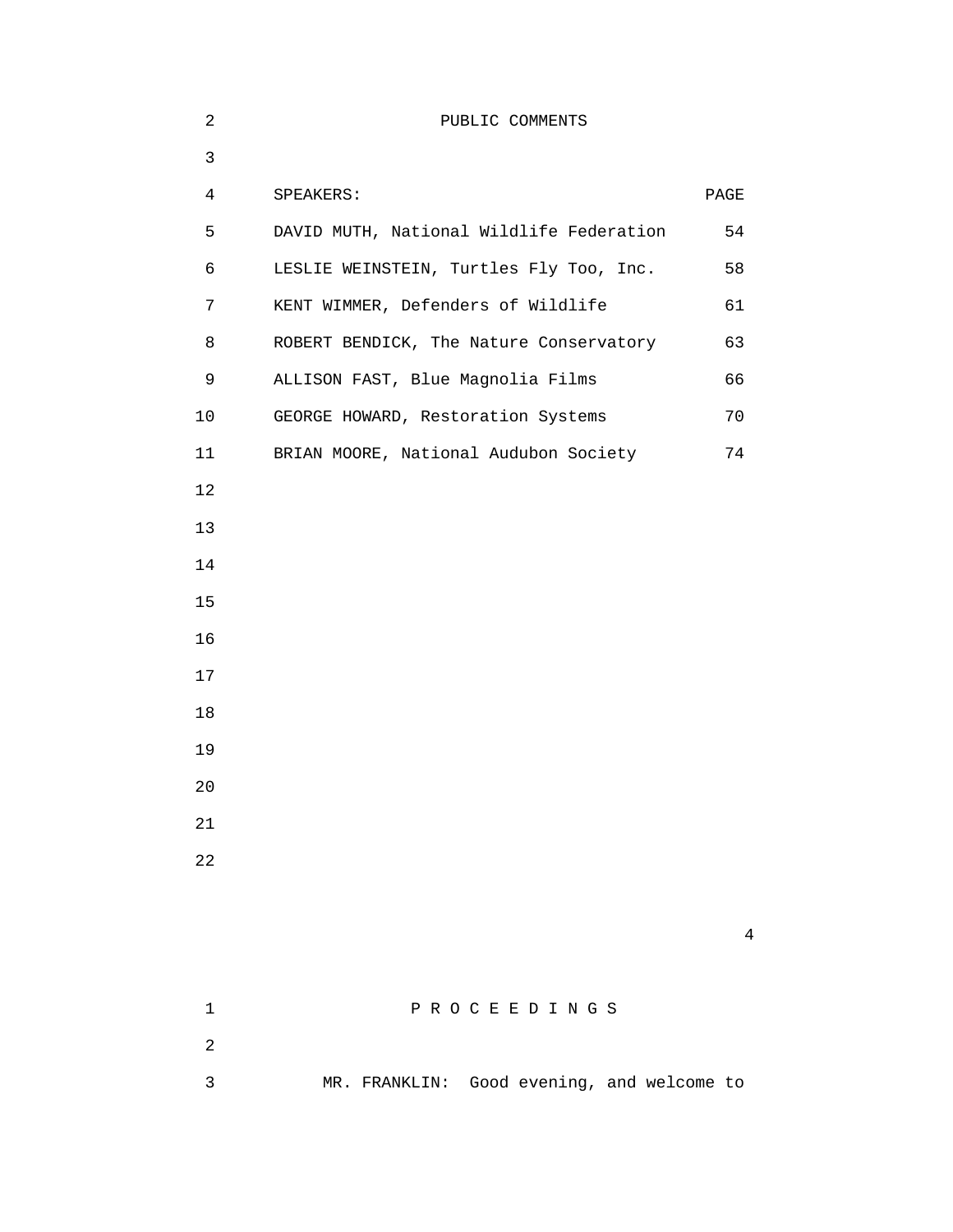4 tonight's annual meeting. My name is Perry 5 Franklin, and I will serve as your facilitator 6 for the Deepwater Horizon Natural Resource 7 Damage Assessment Trustee Council's fifth annual 8 meeting. This meeting also serves as the annual 9 meeting of the Regionwide Trustee Implementation 10 Group, or TIG, as you may hear later on tonight. 11 The Trustees and their representatives will 12 present a lot of useful information tonight, and 13 then you will have an opportunity to give the 14 Trustees some important feedback. 15 As you may be aware, while other Trustee 16 Implementation Groups have held them, this 17 meeting is the Trustee Council's first virtual 18 meeting. Welcome again, and thank you for 19 taking time out of your busy schedule this 20 evening. 21 Whether you are listening in via telephone

22 or your computer's audio, please know that we

 $\sim$  5

 1 have all incoming audio muted at this time. If 2 you are experiencing technical difficulties and 3 would like to request assistance, please use the 4 Questions box located on the right-hand side of 5 the webinar interface, and we will try to help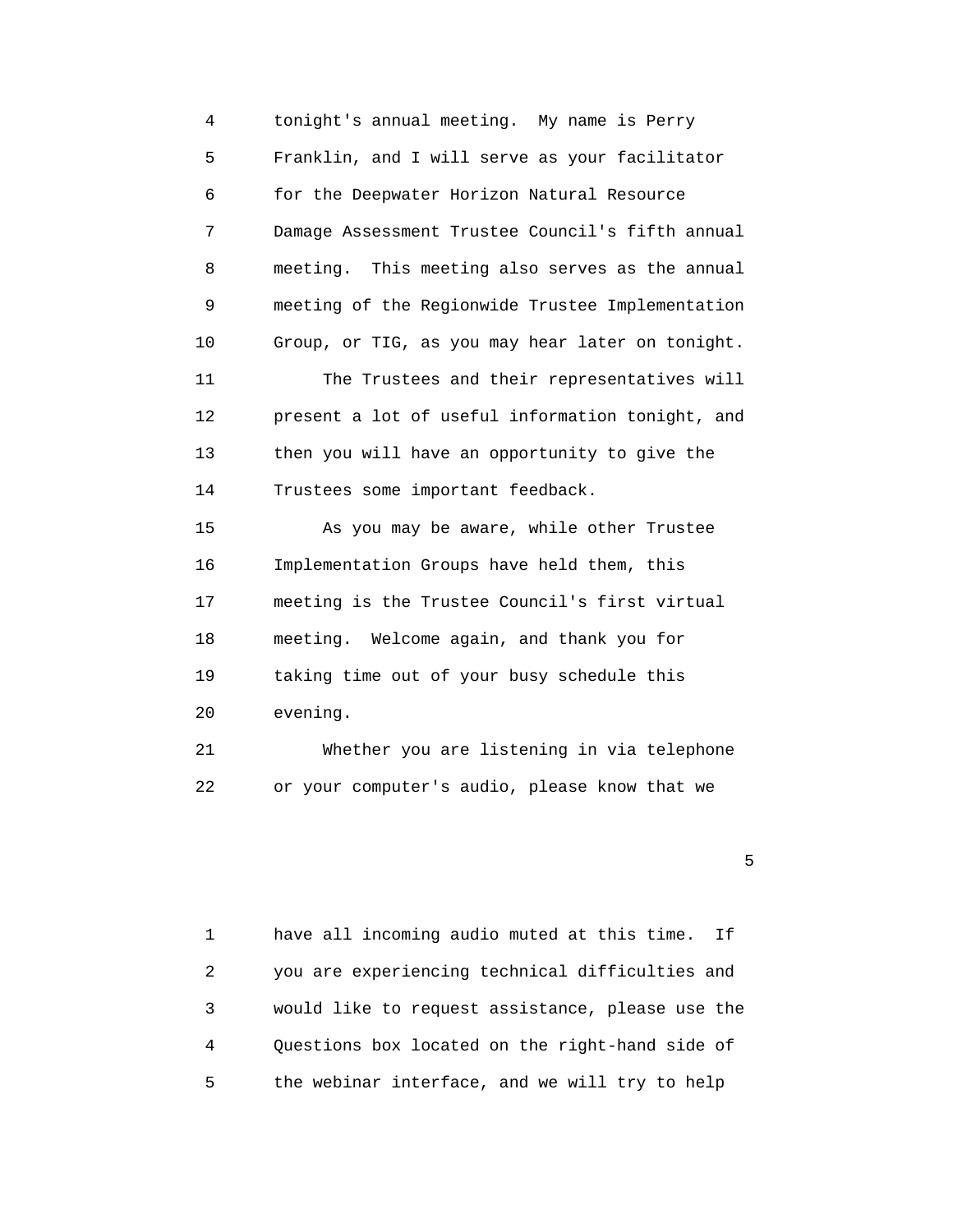6 you.

| 7                 | We have a court reporter who will                |
|-------------------|--------------------------------------------------|
| 8                 | transcribe the entire meeting, including your    |
| 9                 | comments. The PowerPoint presentation and the    |
| 10                | transcript will be posted on the Trustee         |
| 11                | Council's website in the very near future.<br>We |
| $12 \overline{ }$ | are providing an American Sign Language          |
| 13                | interpreter via live video.                      |
| 14                | The Trustees want me to point out that           |
| 15                | there are fact sheets on the Trustee Council's   |
| 16                | website: Gulfspillrestoration.noaa.gov. Once     |
| 17                | again, that is gulfspillrestoration.noaa.gov.    |
| 18                | When you registered for the webinar, you         |
| 19                | received an email from webinars@dwhtig.org       |
| 20                | confirming your registration. That email         |
| 21                | contains helpful instructions on how to manage   |
| 22                | your audio during this webinar.                  |

entrante de la construction de la construction de la construction de la construction de la construction de la<br>Entrante de la construction de la construction de la construction de la construction de la construction de la

 1 Additionally, you were asked if you would 2 like to make a verbal comment. We received a 3 number of requests and responded to each person 4 via email with instructions on making verbal 5 comments to our listening panel. After the 6 presentation portion of tonight's webinar, we 7 will then take public comments.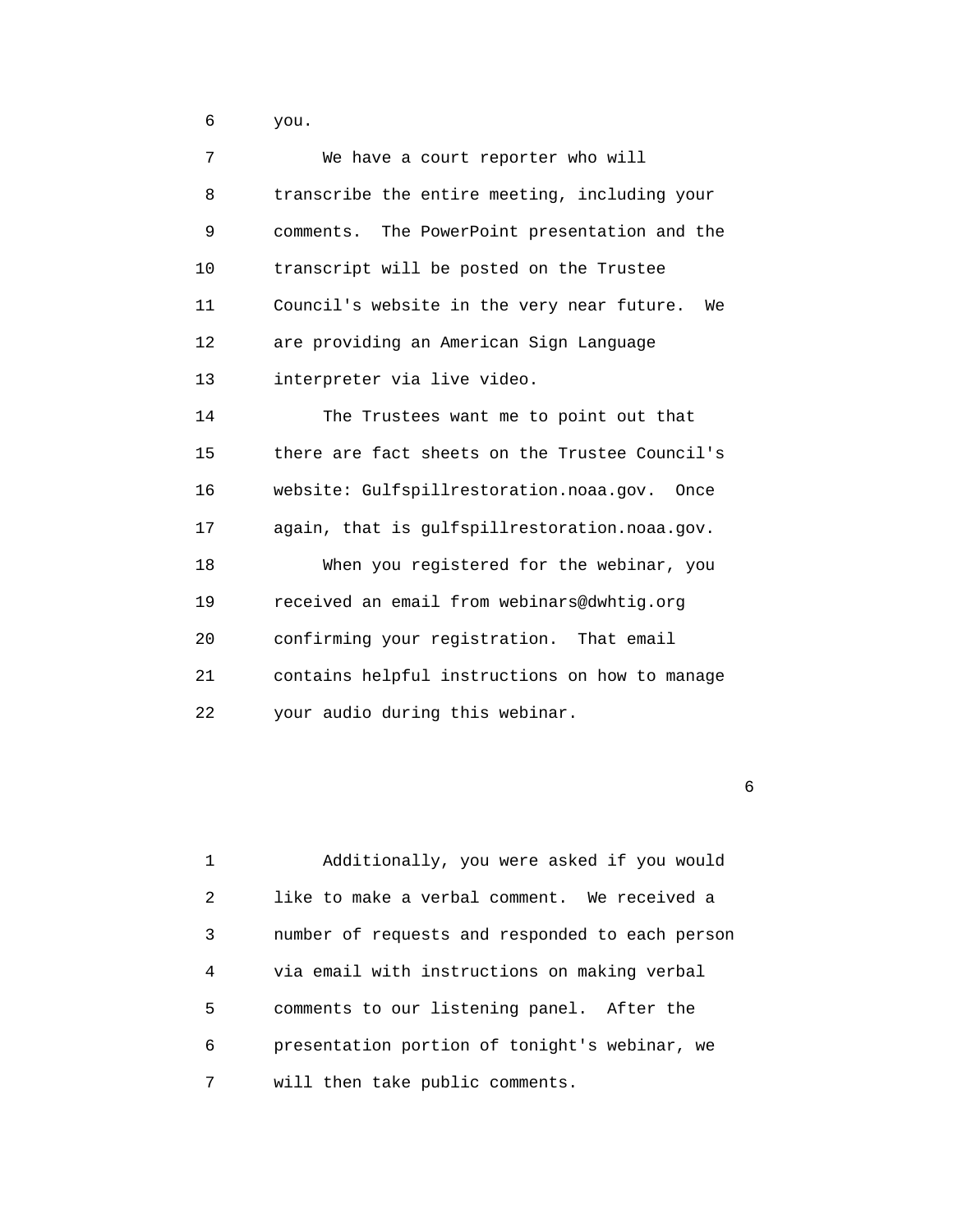7

 1 Well, good evening, everyone, and welcome 2 to this annual meeting of the Trustee Council 3 and Regionwide Trustee Implementation Group, and 4 thank you all for your interest and attendance 5 this evening.

 6 We do know that we have a number of elected 7 officials who are in attendance with us this 8 evening. We're not able to recognize all of 9 them, but we'd like to extend a special thanks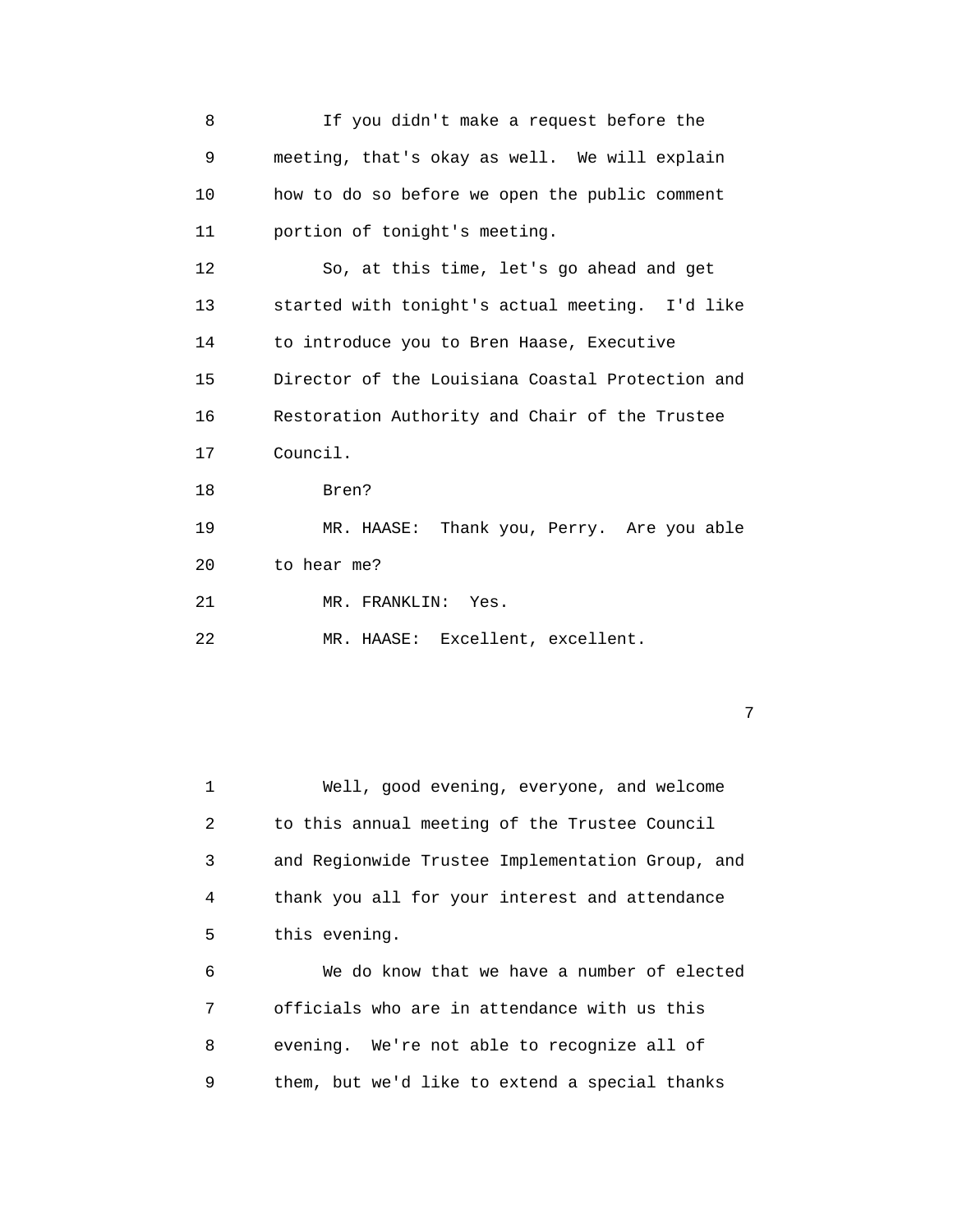10 to those that are representing the citizens of 11 the Gulf Coast. We thank you for your interest 12 and attendance this evening certainly as well. 13 So since the settlement with BP in 2016, 14 the Trustees have held a meeting very year to 15 bring you up to speed on our efforts to restore 16 the natural resources injured by the Deepwater 17 Horizon oil spill, and tonight marks our fifth 18 annual public meeting, of course. 19 In tonight's presentation, I want to go 20 over some slides that give you an update of what

22 you will hear an update from each of the

21 we've been doing since our last meeting. Then

e a construction and the construction of the construction of the construction of the construction of the construction of the construction of the construction of the construction of the construction of the construction of t

 1 restoration area Trustee Implementation Groups 2 as well, and of course, after that, we certainly 3 want to hear from you. We want to hear from the 4 public that are attending this meeting, and 5 Perry will facilitate that public comment 6 portion of the meeting at the end of the agenda 7 here this evening.

 8 So before we kind of get into things, I'd 9 certainly like to start by taking a moment to 10 recognize, obviously, this year marks 10 years 11 since the Deepwater Horizon oil spill, the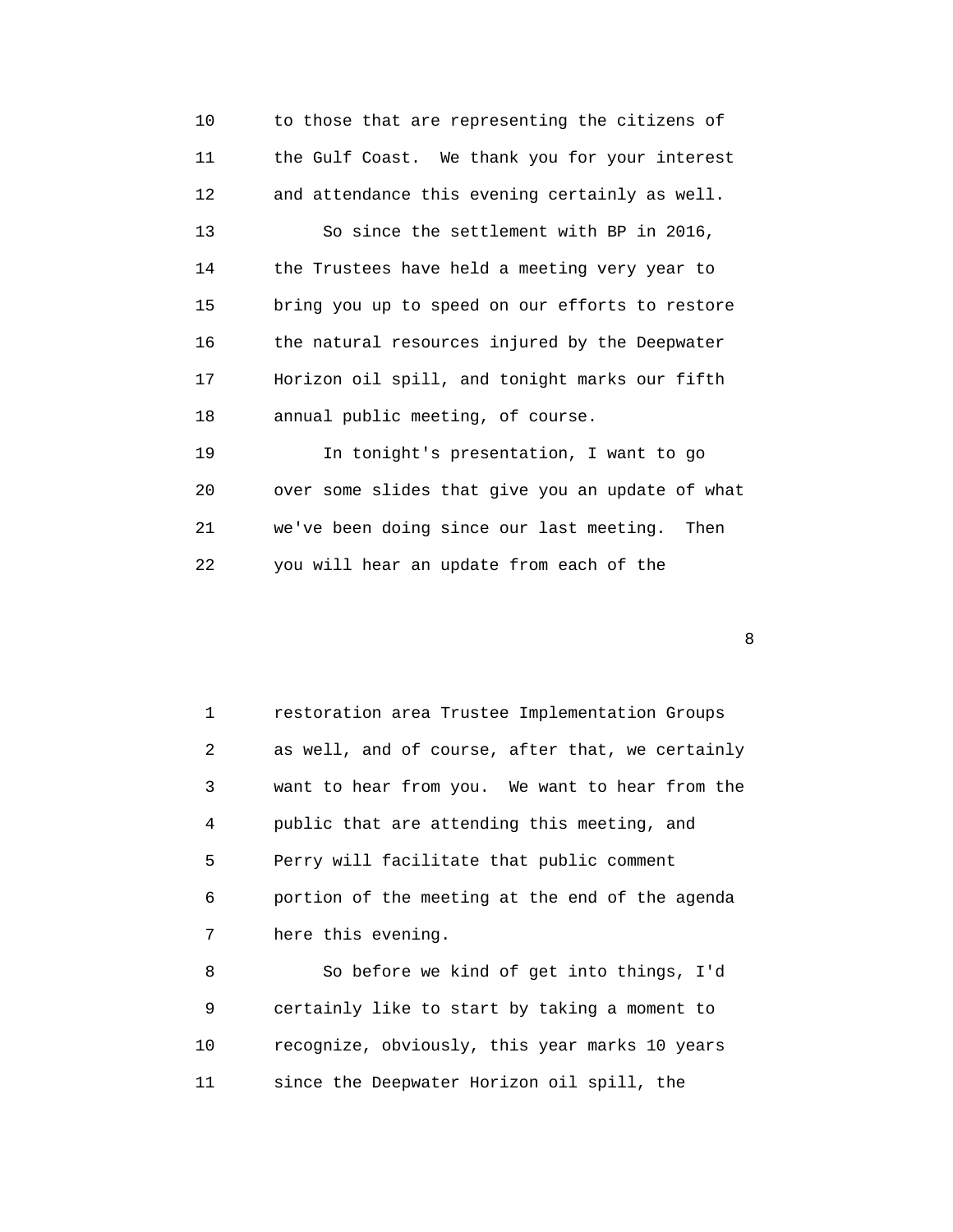12 reason why we're all here today. That's why the 13 Trustee Council, our staff, and our partners 14 continue to work hard to restore the Gulf Coast. 15 As you all know, the rig explosion led to 16 the largest marine oil spill in U.S. history and 17 caused the death of 11 men and injury to 17 18 others. For months, millions of barrels of oil 19 flowed into the Gulf of Mexico, and our coastal 20 communities were severely impacted. 21 So in these trying times, we recognize the 22 human cost of the oil spill and continue to

| 1                 | extend our deepest condolences to those whose  |
|-------------------|------------------------------------------------|
| $\overline{2}$    | loved ones were lost or injured during this    |
| 3                 | tragedy. So I just wanted to take a moment to  |
| 4                 | recognize this before we continue with our     |
| 5                 | presentation.                                  |
| 6                 | So restoration doesn't happen overnight,       |
| 7                 | but through careful design, successful         |
| 8                 | implementation, and robust monitoring, we know |
| 9                 | and we are confident that we can restore the   |
| 10                | Gulf Coast.                                    |
| 11                | So I'd like to introduce you, to let you       |
| $12 \overline{ }$ | know who the Trustee Council Representatives   |
| 13                | are, introduce you to each of those            |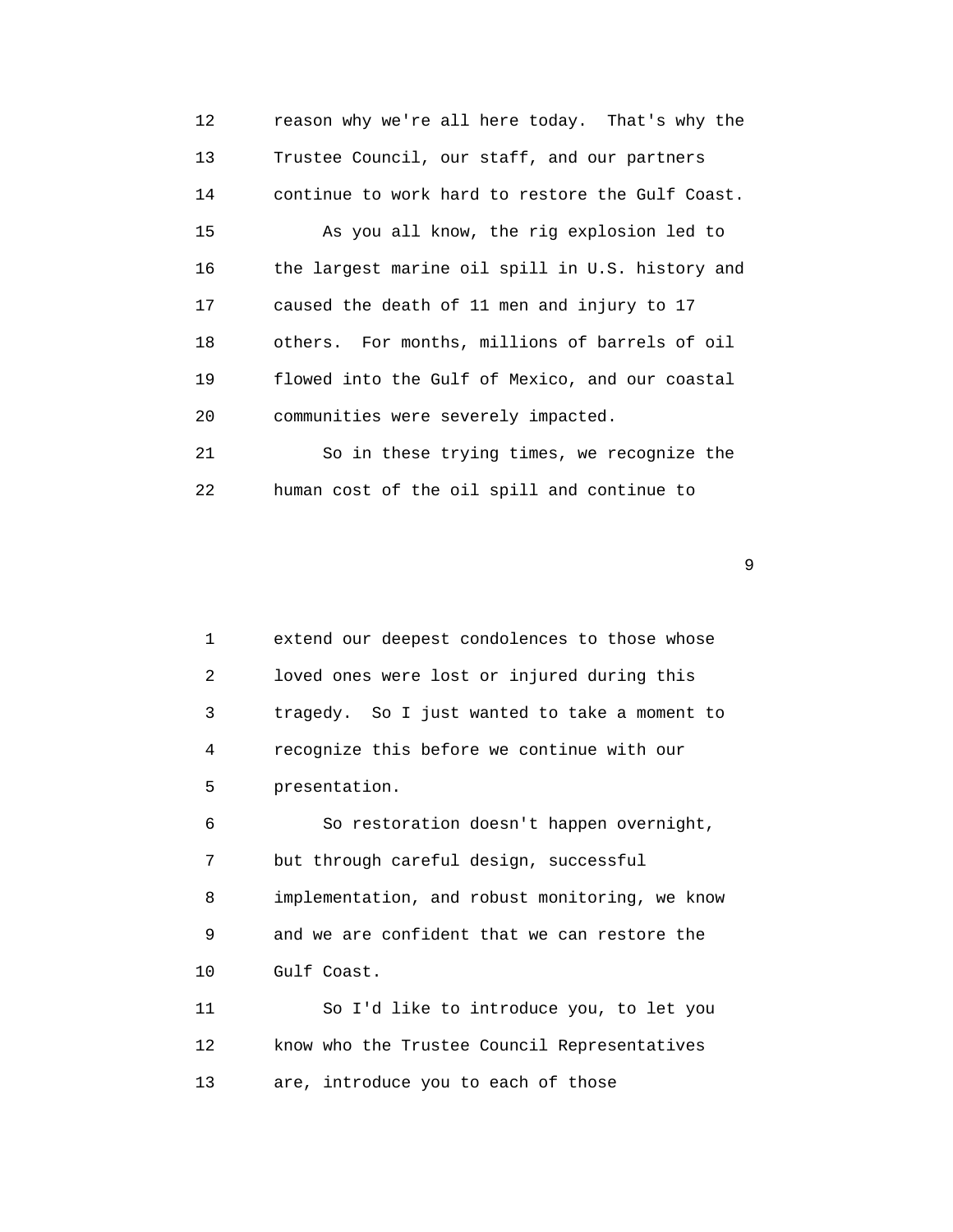14 representatives. So we do have a member 15 representing each of the five Gulf Coast States 16 and a member who represents each of the four 17 Federal agencies involved with the Trustee 18 Council. 19 So, first, I'll introduce Leslie Reed.

 20 She's the Trustee Council Representative for 21 Florida. Chris Blankenship represents the State 22 of Alabama. Chris Wells represents Mississippi.

| $\mathbf{1}$      | I'm the Trustee Representative for the State of  |
|-------------------|--------------------------------------------------|
| 2                 | Louisiana. Robin Riechers represents Texas.      |
| 3                 | Mary Josie Blanchard represents the United       |
| 4                 | States Department of Interior. Lee Forsgren      |
| 5                 | represents the United States Environmental       |
| 6                 | Protection Agency. Chris Doley represents the    |
| 7                 | U.S. Department of Commerce's National Oceanic   |
| 8                 | and Atmospheric Administration, and Homer Wilkes |
| 9                 | represents the United States Department of       |
| 10                | Agriculture.                                     |
| 11                | So just a quick review of our                    |
| $12 \overline{ }$ | responsibilities, the Trustees are responsible   |
| 13                | for restoring the environment and compensating   |
| 14                | the public for the natural resources injuries    |
| 15                | that resulted from the Deepwater Horizon oil     |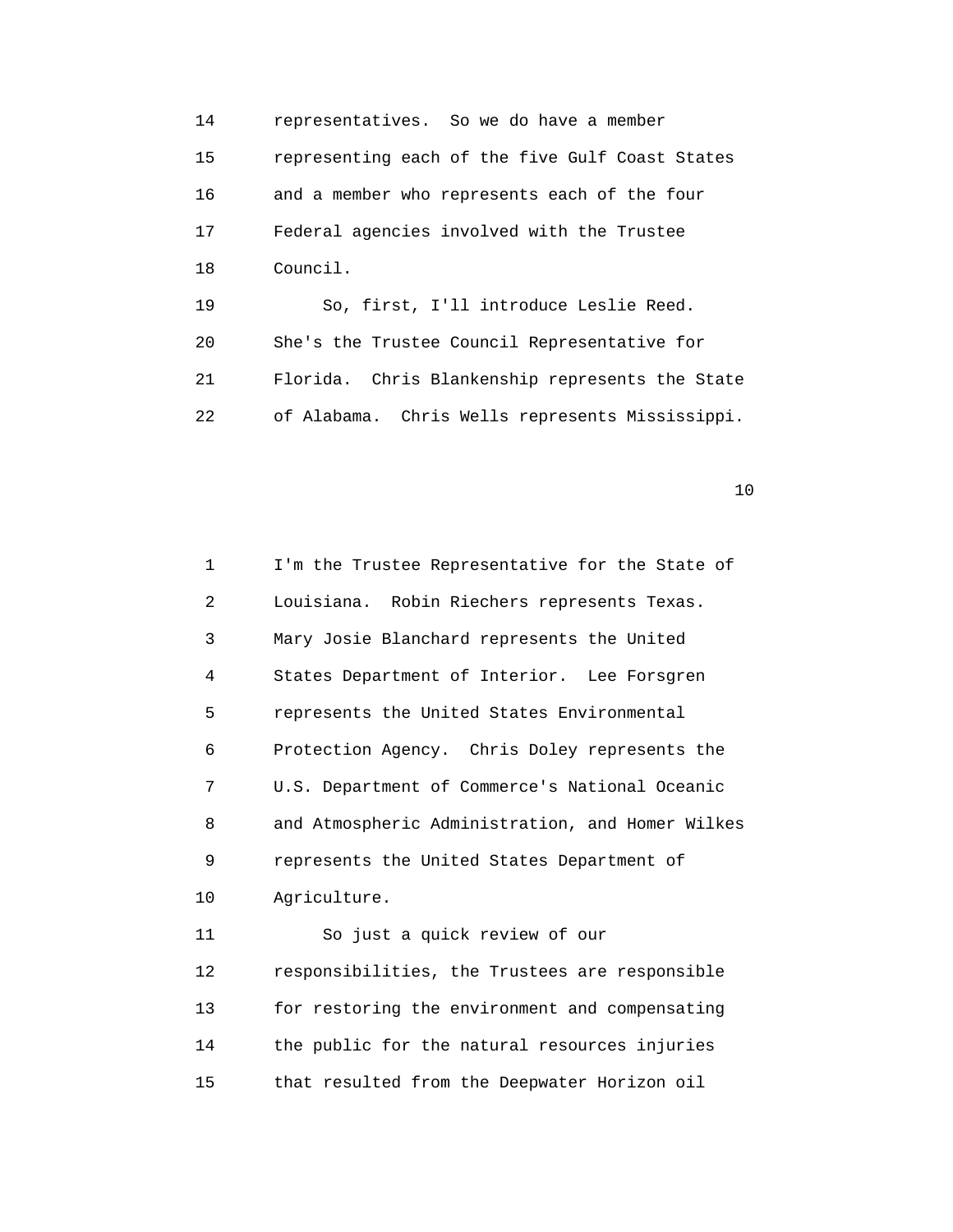16 spill.

| 17 | So we used a Natural Resource Damage            |
|----|-------------------------------------------------|
| 18 | Assessment that was released in 2016 to         |
| 19 | determine the extent of the injuries to natural |
| 20 | resources and to seek restoration of those      |
| 21 | injuries from the responsible parties.          |
| 22 | The goal is to restore injured natural          |

| 1  | resources, such as wetlands, fish, and birds, to  |
|----|---------------------------------------------------|
| 2  | the condition that they would have been had the   |
| 3  | spill not occurred in the first place.            |
| 4  | So we're also responsible for addressing          |
| 5  | recreational uses like boating, fishing,          |
| 6  | hunting, and swimming that were lost or affected  |
| 7  | as a result of the oil spill.                     |
| 8  | So I'll give you a little bit of background       |
| 9  | before I talk about our recent activities. What   |
| 10 | you see here on this slide, of course, is a       |
| 11 | timeline. This shows the oil spill began          |
| 12 | obviously in April of 2010. At that time, we      |
| 13 | began the Natural Resource Injury Assessment, of  |
| 14 | course, right away.                               |
| 15 | In April of 2011, BP agreed to make up to         |
| 16 | \$1 billion available for early restoration, even |
| 17 | before the injury assessment was complete, so     |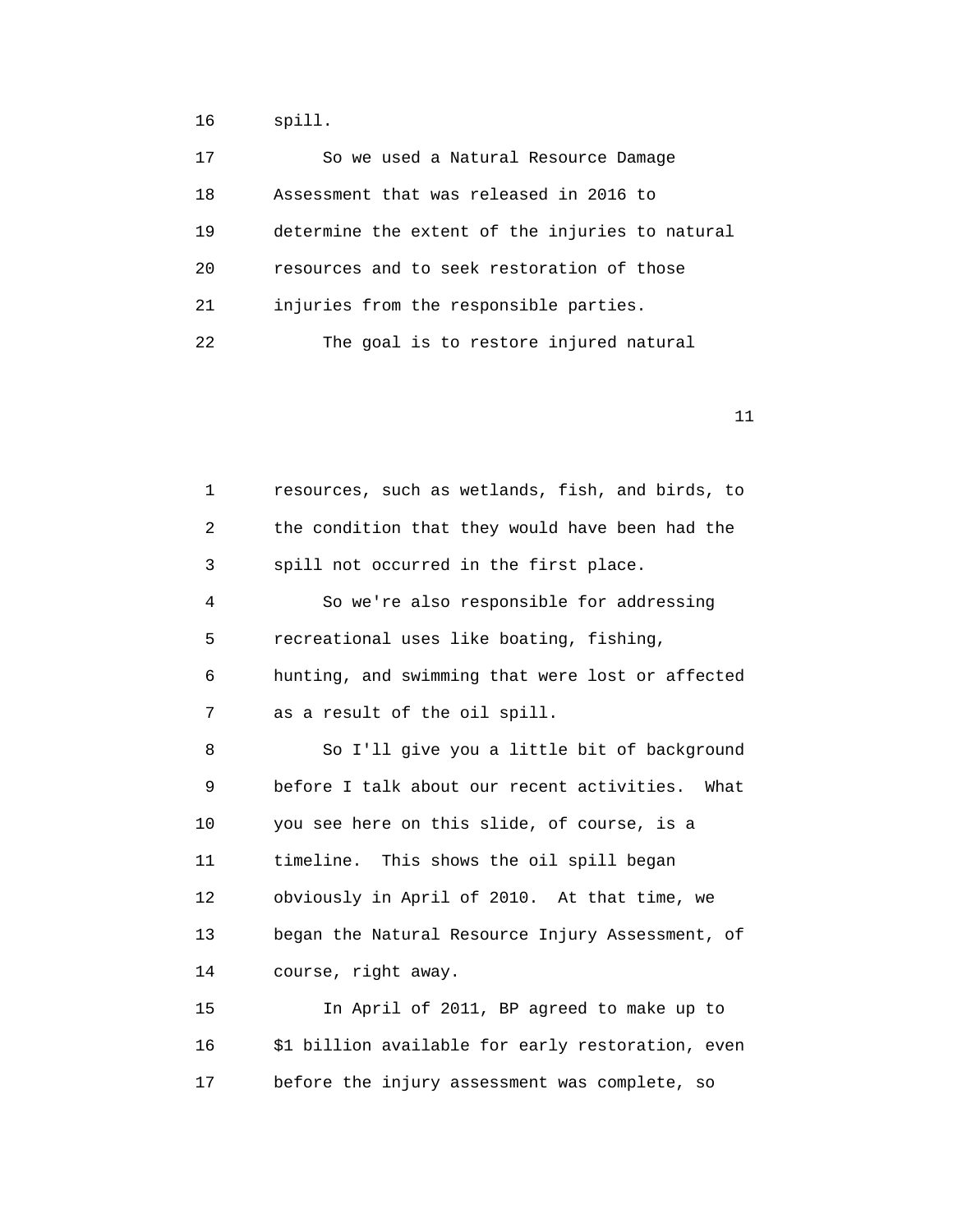| 18 | that we were able to get a jump start on        |
|----|-------------------------------------------------|
| 19 | restoration along the Gulf Coast.               |
| 20 | From 2011 to 2016, we approved a total of       |
| 21 | five early restoration plans, 65 projects, with |
| 22 | a combined cost of \$866 million. Some of those |

| $\mathbf{1}$ | projects have been completed, and others are     |
|--------------|--------------------------------------------------|
| 2            | still under way.                                 |
| 3            | In April of 2016, the Federal Government         |
| 4            | and the five Gulf States reached a settlement    |
| 5            | with BP totaling about \$20.8 billion. Of the    |
| 6            | \$20.8 billion, the settlement provided \$8.8    |
| 7            | billion in Natural Resources Damage Assessment   |
| 8            | funds, or NRDA, NRDA funds, to support our work  |
| 9            | restoring the Gulf. That total includes \$1      |
| 10           | billion for early restoration, so that means     |
| 11           | another \$7.1 billion was allocated to fund      |
| 12           | post-April 2016 planning and restoration, and    |
| 13           | \$700 million for adaptive management of unknown |
| 14           | conditions.                                      |
| 15           | On this timeline, you can see the                |
| 16           | settlement date indicated here. You can also     |
| 17           | see "Today" indicated along the 15-year timeline |
| 18           | for payment by BP of the restoration funds.      |
| 19           | In the 10 years since the spill, the             |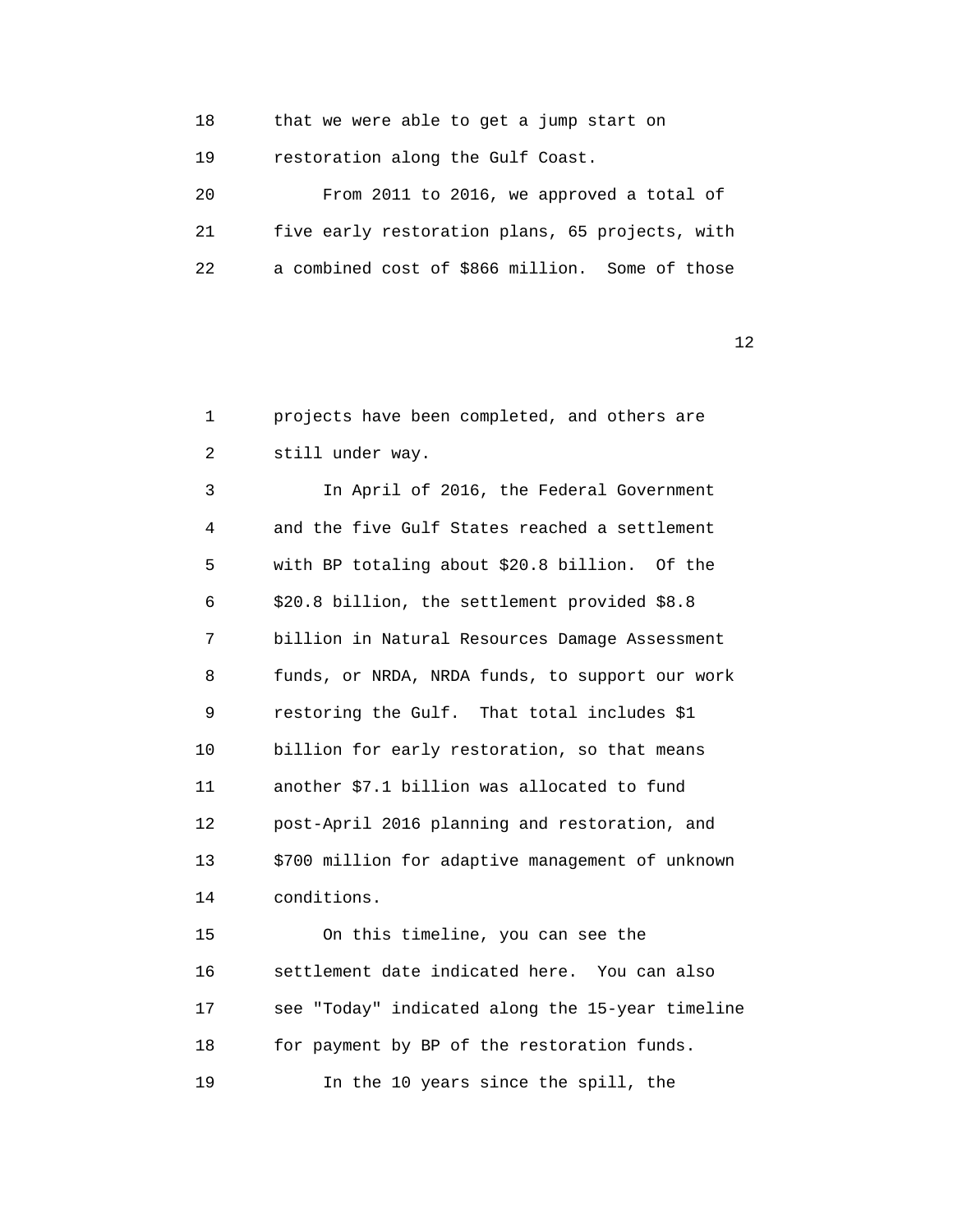20 Implementation Groups have approved more than 21 200 projects for an estimated cost of about \$1.4 22 billion.

| 1  | So along with the settlement, the Trustee        |
|----|--------------------------------------------------|
| 2  | Council finalized a programmatic restoration     |
| 3  | plan.<br>That plan is programmatic, as I just    |
| 4  | mentioned, which means that it includes          |
| 5  | overarching restoration goals for the entire     |
| 6  | Gulf ecosystem and broad restoration types that  |
| 7  | guide development and selection of restoration   |
| 8  | projects. It does not include a list of          |
| 9  | individual restoration projects like you might   |
| 10 | typically see in an Implementation Group         |
| 11 | restoration plan.                                |
| 12 | Besides determining the total amount of          |
| 13 | money BP will pay in NRDA damages, the           |
| 14 | settlement also determined where those funds     |
| 15 | will be spent. So the funds are assigned to      |
| 16 | geographic restoration areas, one for each State |
| 17 | and restoration areas called "regionwide" and    |
| 18 | "open ocean." And then within each restoration   |
| 19 | area, funds are assigned to the restoration      |
| 20 | types that were injured within those areas.      |
| 21 | So I know this slide is difficult to read,       |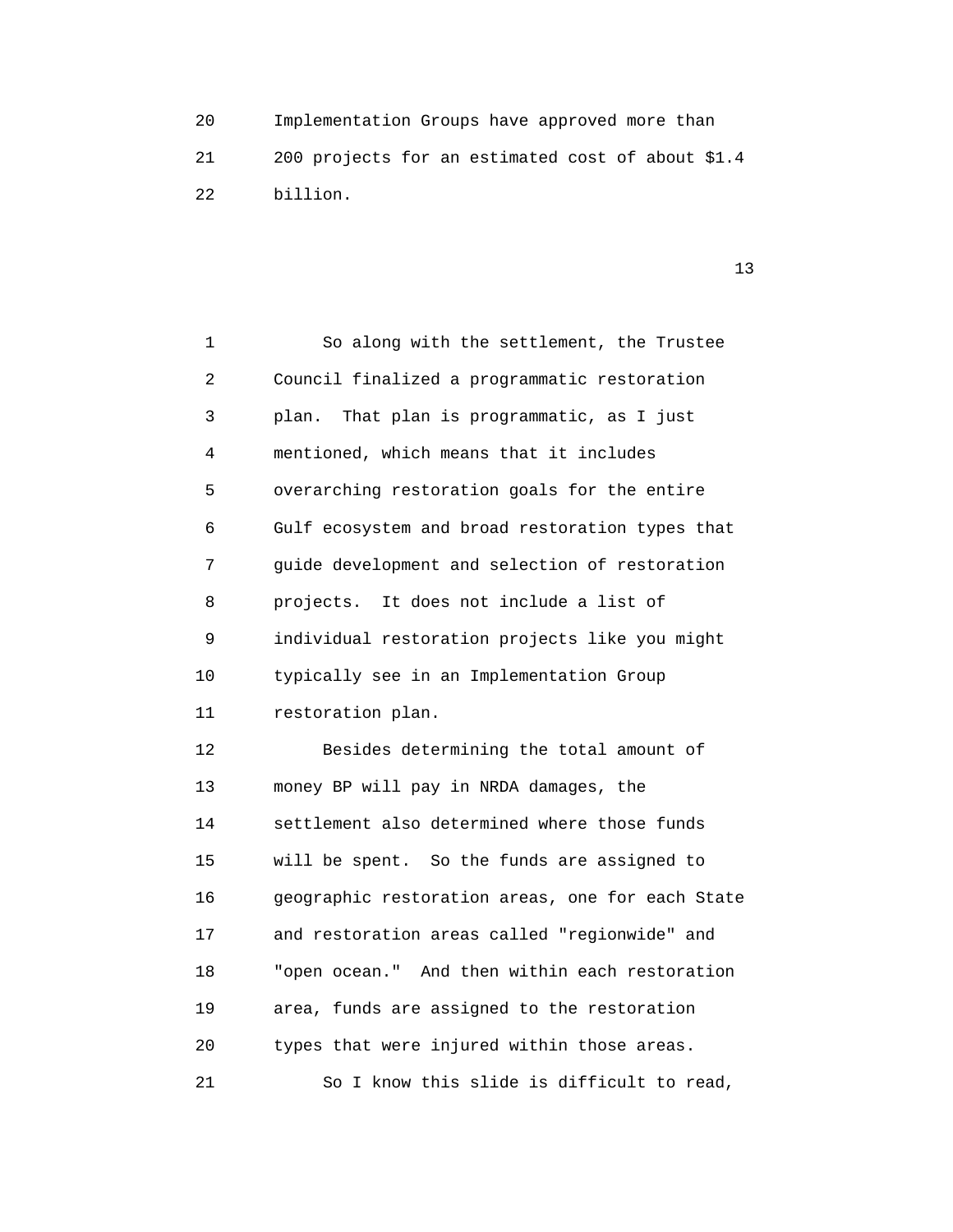| 1  | website. You can refer to this and much other   |
|----|-------------------------------------------------|
| 2  | information for that matter on the fact sheets  |
| 3  | that have been posted to our website if you'd   |
| 4  | like to look at the details a little more       |
| 5  | clearly.                                        |
| 6  | To accomplish this huge restoration             |
| 7  | effort--it's a big restoration effort--the      |
| 8  | settlement established Trustee Implementation   |
| 9  | Groups, often referred to as the TIGS, focusing |
| 10 | on different restoration areas.                 |
| 11 | So the Trustee Council provides                 |
| 12 | coordination and ensures transparency, fiscal   |
| 13 | and scientific accountability, and consistency  |
| 14 | with the programmatic plan and across those     |
| 15 | implementation groups.                          |
| 16 | As we all know, the Gulf ecosystem, of          |
| 17 | course, is very diverse with a wide variety of  |
| 18 | natural resources and habitats that depend on   |
| 19 | each other, and you can see sort of that        |
| 20 | diagrammed here in this figure that's on the    |
| 21 | slide today here this evening.                  |
| 22 | The spill, of course, injured a wide range      |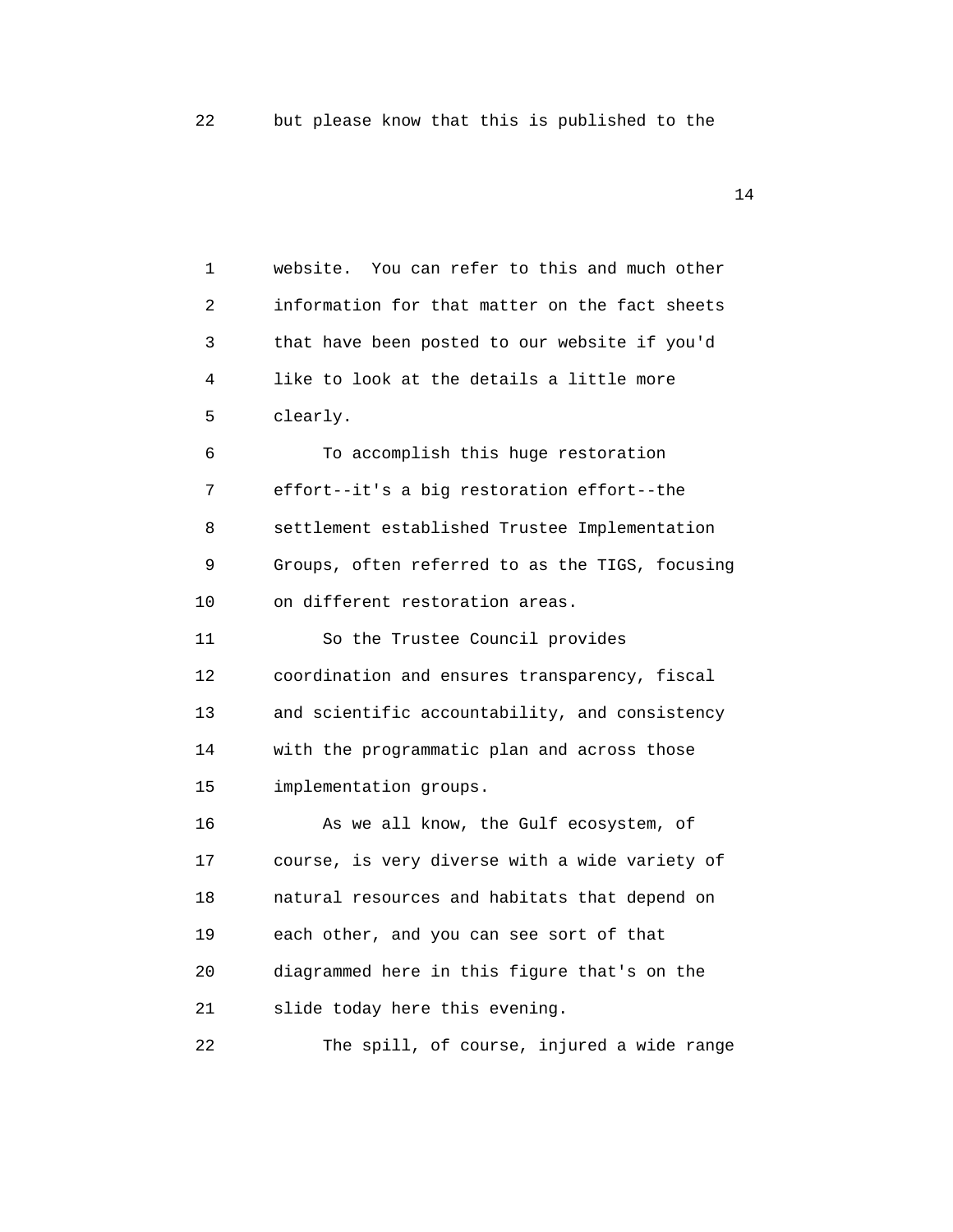| 1  | of wildlife and their habitats.<br>It also       |
|----|--------------------------------------------------|
| 2  | negatively impacted the recreational             |
| 3  | opportunities, like fishing and boating, as I've |
| 4  | mentioned, and those injuries, of course, were   |
| 5  | across the entire Gulf Coast ecosystem.          |
| 6  | So because of those ecosystem-wide               |
| 7  | injuries, the Trustees, through the              |
| 8  | Implementation Groups, are taking a              |
| 9  | comprehensive and integrated ecosystem-level     |
| 10 | approach to restoring the Gulf. This is          |
| 11 | consistent with our programmatic restoration     |
| 12 | plan that we discussed just a few moments ago,   |
| 13 | and we're seeing some common themes across all   |
| 14 | of these restoration activities.                 |
| 15 | A lot of our projects are benefiting             |
| 16 | multiple restoration types, as mentioned before. |
| 17 | For example, projects focused on improving water |
| 18 | quality, also benefit recreational               |
| 19 | opportunities, making areas more enjoyable       |
| 20 | essentially to visitors, and restoration         |
| 21 | projects in wetland, coastal, and nearshore      |
| 22 | habitats can also benefit birds, oyster          |

15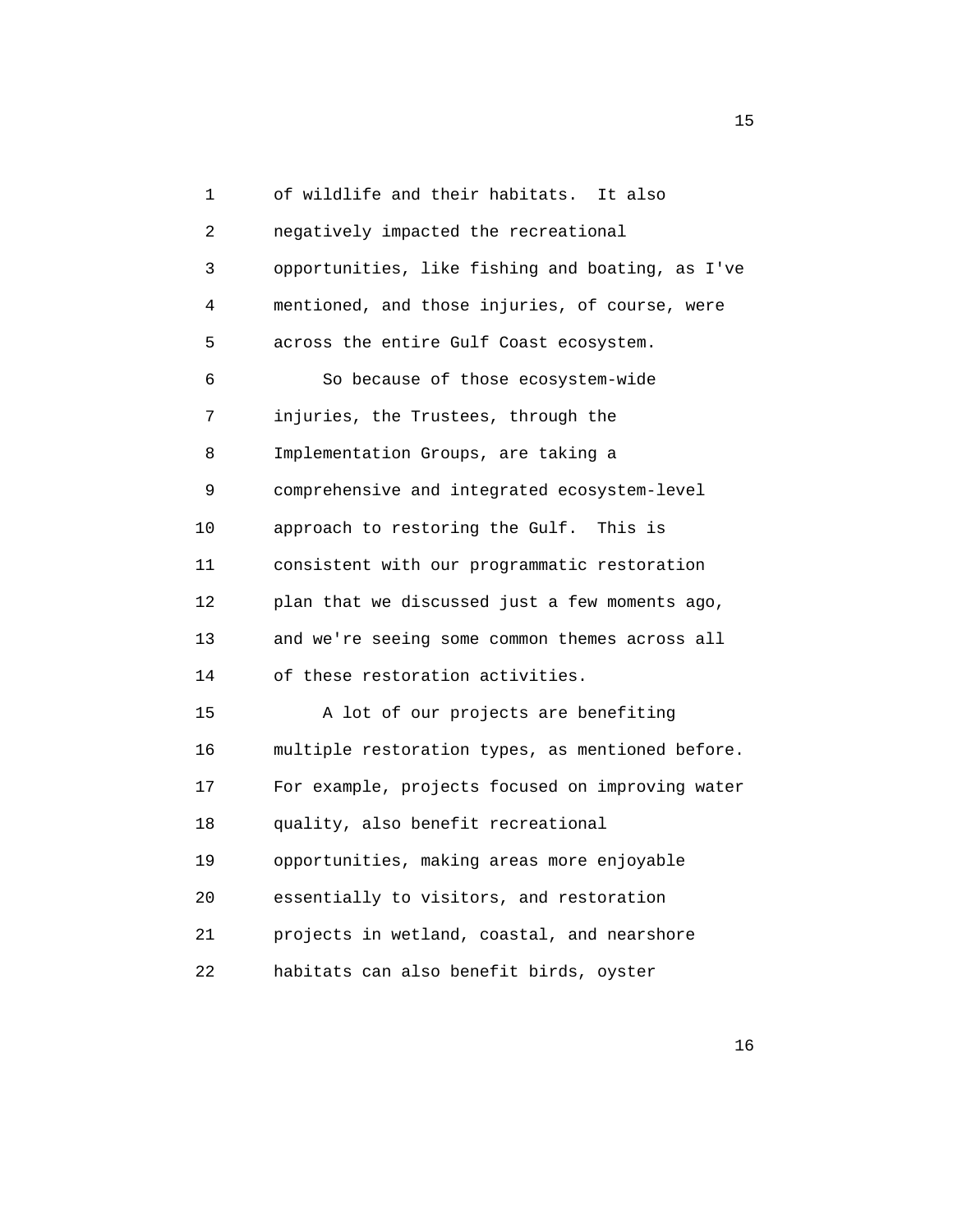1 populations, and water quality, for that matter.

 2 Also, I'd like to point out that when 3 appropriate, the Trustees certainly strive to 4 develop projects for restoration types across 5 broad geographic regions. So an example of that 6 is we have multiple bird projects that restore 7 habitat in several States across the Gulf Coast, 8 and there's a 10-year early restoration project 9 restoring sea turtles across Florida, Louisiana, 10 and Texas.

 11 We also are coordinating across funding 12 sources to maximize Gulf ecosystem restoration. 13 Along with NRDA funding, we're leveraging funds 14 managed through other bodies, including the 15 RESTORE Council, the Gulf Environmental Benefit 16 Fund that's managed by the National Fish and 17 Wildlife Foundation, and NOAA's National 18 Estuarine Research Reserve program. 19 Some examples here include the Bahia Grande 20 Coastal Corridor Habitat Acquisition project,

21 the McFaddin Beach and Dune Restoration, and

22 Weeks Bay Land Acquisition project--that's the

17

 1 East Gateway Tract of that project--which 2 leverage some of these funds across programs.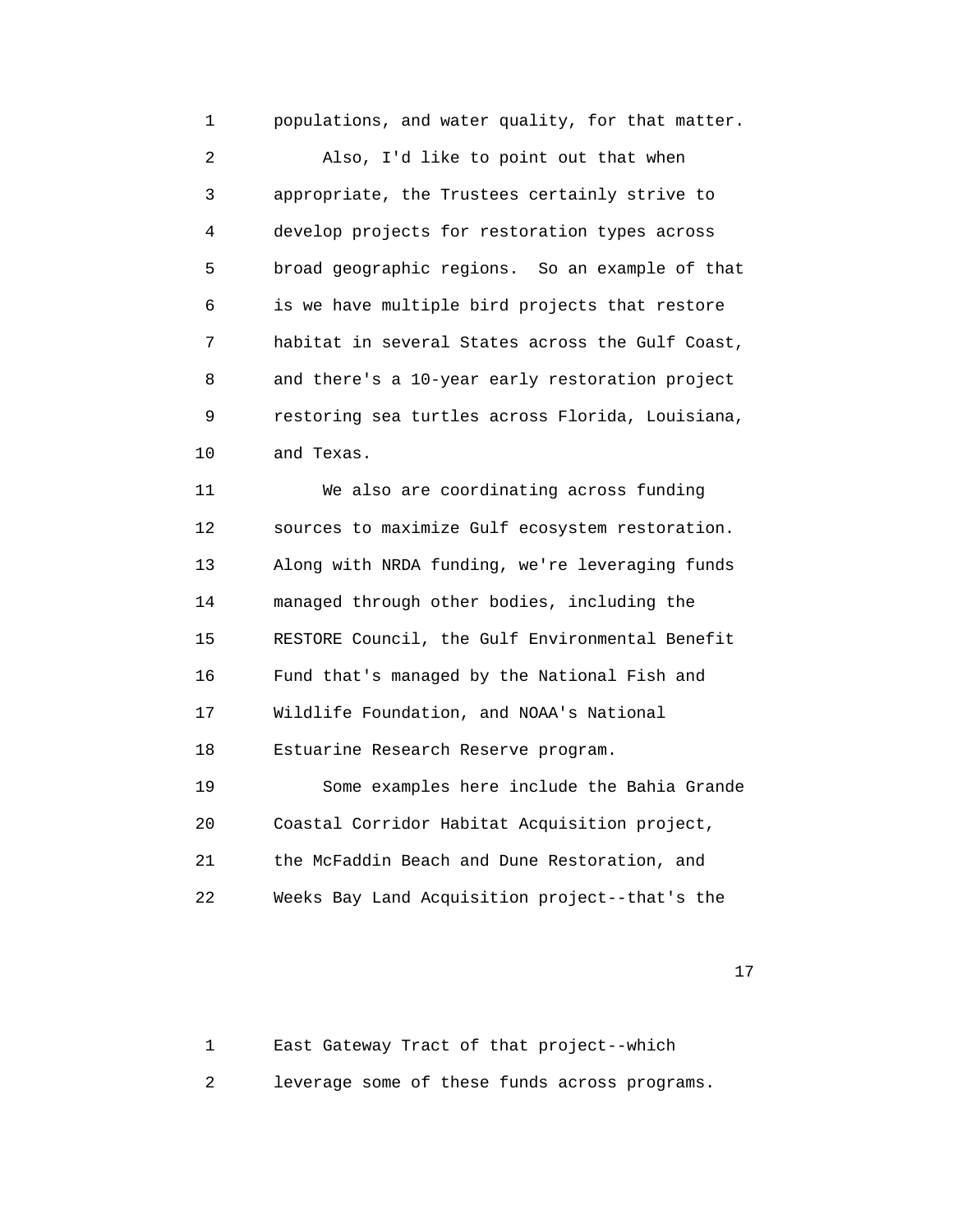3 The TIGs are also leveraging funds with 4 local and State agencies. One example in 5 Florida is Norriego Point Restoration and 6 Recreation Project, which uses not only NRDA 7 dollars but also State funding as well, and all 8 of this, of course, is to accomplish more than 9 we could with just one program in the mix. 10 Finally, we're working with local experts, 11 like commercial fishermen and recreational 12 fishermen, to offer short- and long-term 13 benefits for the fisheries while restoring 14 targeted species of fish as well. So an example 15 of this is the Oceanic Fish Restoration Project, 16 which is restoring tuna and other species, in 17 partnership with pelagic longline fishermen both 18 in Florida and here in Louisiana. 19 As we implement restoration projects, it is 20 important that we manage them well and monitor

 21 their success, even though that they are working 22 or if they happen not to be working. So this

|   | monitoring and adaptive management evaluates the |
|---|--------------------------------------------------|
|   | successes of current projects and adapts them,   |
|   | if needed, to ensure that we are maximizing      |
| 4 | resource restoration. We can also use our        |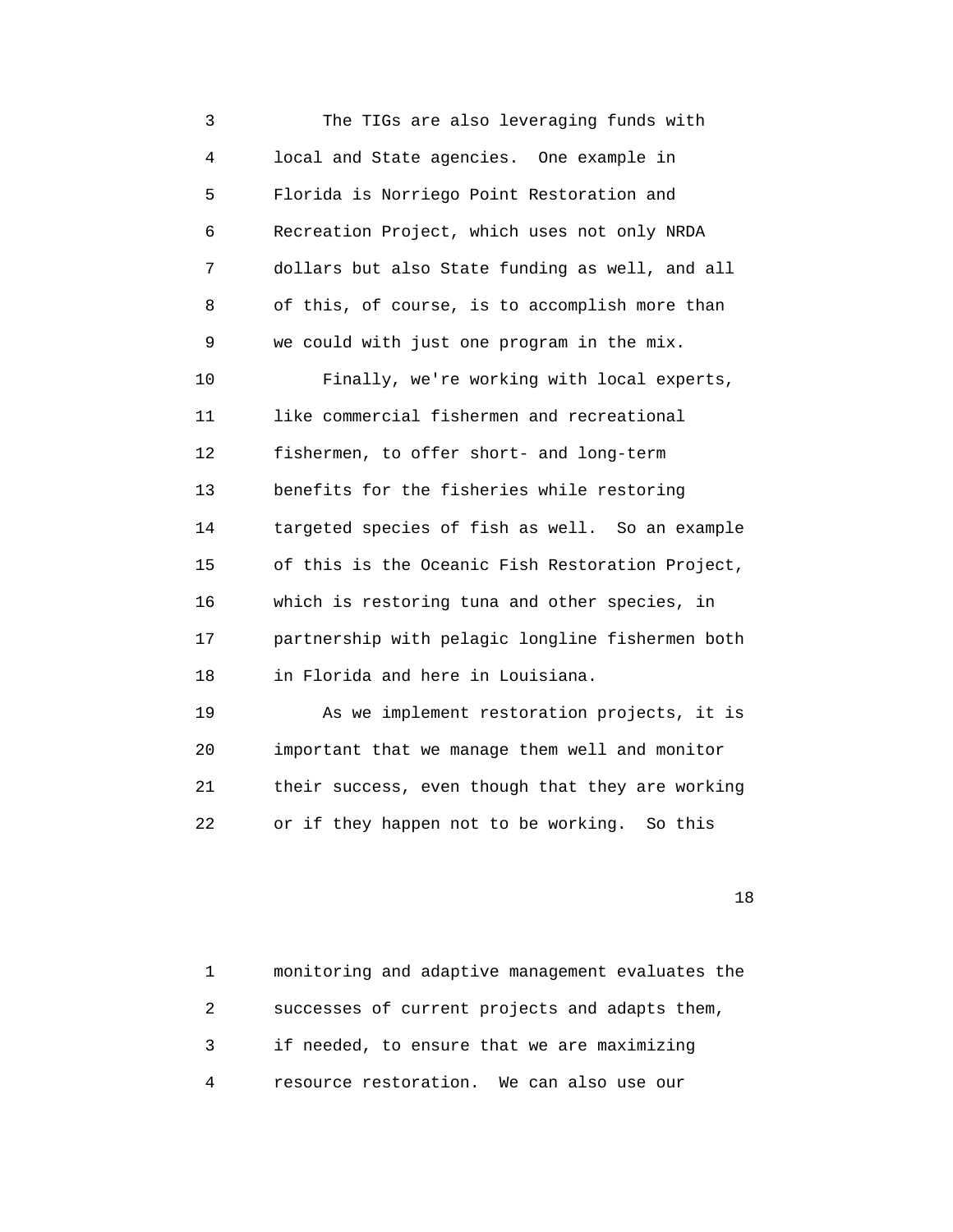5 monitoring information for future projects and 6 hopefully to make those projects that we can 7 build on the future better than they would have 8 been otherwise and improve their results. 9 So here is an update you see on this slide, 10 on the Monitoring and Adaptive Management Work 11 Group, which is overseen by the Trustee Council, 12 and supports the TIGs in their Monitoring and 13 Adaptive Management work. 14 This year, the work group released new 15 monitoring guidance for oysters, submerged 16 aquatic vegetation, and projects that restore 17 and conserve marine, coastal, estuarine, and 18 riparian habitat. They are also supporting 19 programmatic evaluation efforts across TIGs and 20 across restoration types 21 Finally, the Monitoring and Adaptive 22 Management Work Group is continuing to evaluate

19

 1 and make recommendation regarding our data 2 management. 3 The Trustee Council, of course, is 4 committed to proactively communicating and 5 report out the work that we do. As I mentioned 6 before, this is the 10-years Deepwater Horizon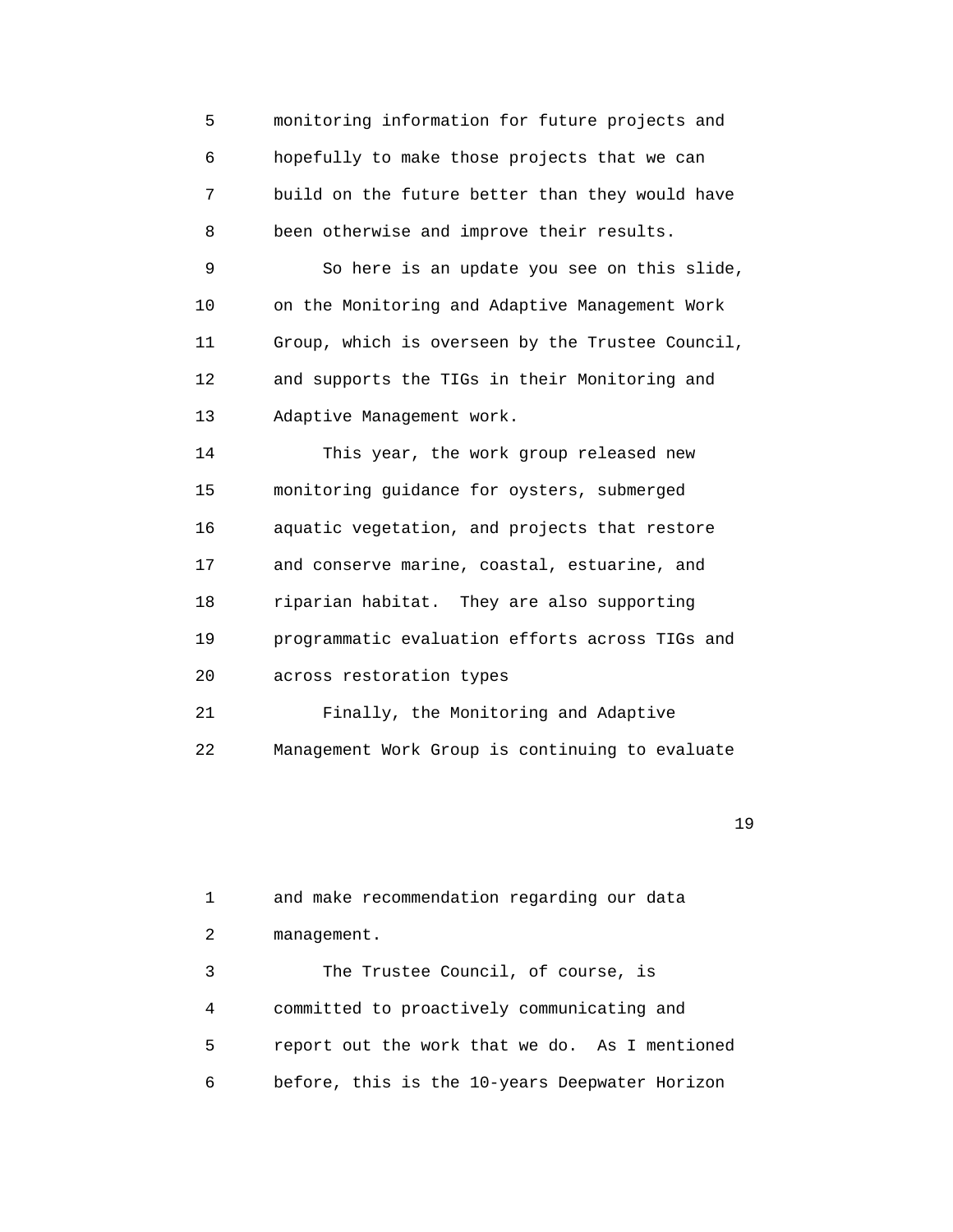7 anniversary. It's been 10 years since the spill 8 occurred. To commemorate that, the Trustee 9 Council produced a statement on our website, 10 which was also distributed to thousands of email 11 subscribers. That statement included summaries 12 of different efforts aligned with those common 13 themes that I mentioned earlier in the 14 presentation. 15 We're also continuing to communicate 16 progress through our annual reporting. This 17 year, we produced more than 200 project reports 18 and, of course, our annual financial summary as 19 well. All of this can be found on the Gulf

20 Spill website.

 21 We work to get projects under way quickly 22 after they are approved, and 80 percent of the

 $20$ 

 1 over 200 approved projects have already started 2 construction or we expect to start construction 3 on those in this year.

 4 In 2019, we posted almost 60 articles and 5 updates to our website driving more than 100,000 6 visits to the site to view those materials. 7 Looking forward, we're working on a program 8 review of all of our work as well, and that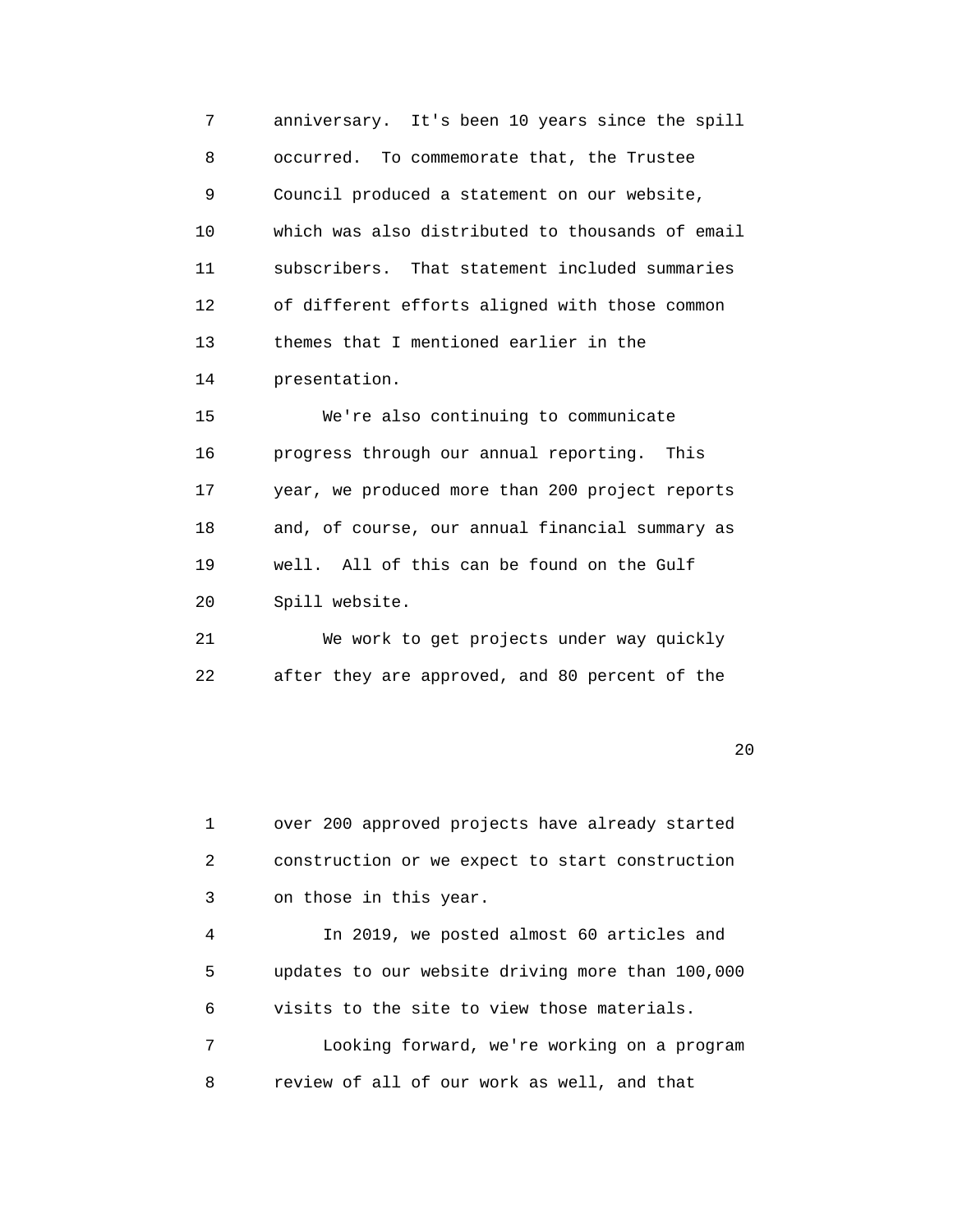| 9                 | review may include summaries of administrative  |
|-------------------|-------------------------------------------------|
| 10                | and financial information, public engagement    |
| 11                | activities, monitoring data, and project        |
| $12 \overline{ }$ | accomplishments, as well as other metrics that  |
| 13                | support restoration program evaluation.         |
| 14                | We look forward to sharing all that             |
| 15                | information with you and what we have           |
| 16                | accomplished and what we have learned so far in |
| 17                | the near future.                                |
| 18                | So now we will start the updates from the       |
| 19                | TIGs on what they are doing for their           |
| 20                | restoration areas. As you hear from each TIG    |
| 21                | about the work they have undertaken this year   |
| 22                | and anticipate in the future, you'll hear some  |
|                   |                                                 |

| $\mathbf{1}$   | common themes. First, as we plan for future     |
|----------------|-------------------------------------------------|
| $\overline{2}$ | restoration, we are getting public input early  |
| 3              | in the process. Also, generally speaking, the   |
| 4              | TIGs have focused on a variety of activities    |
| 5              | that restore the Gulf's coastal habitats and    |
| 6              | access to those habitats. The TIGs are also     |
| 7              | looking to improve water quality and address    |
| 8              | living coastal marine resources, which includes |
| 9              | birds, oysters, turtles, in addition to marine  |
| 10             | mammals.                                        |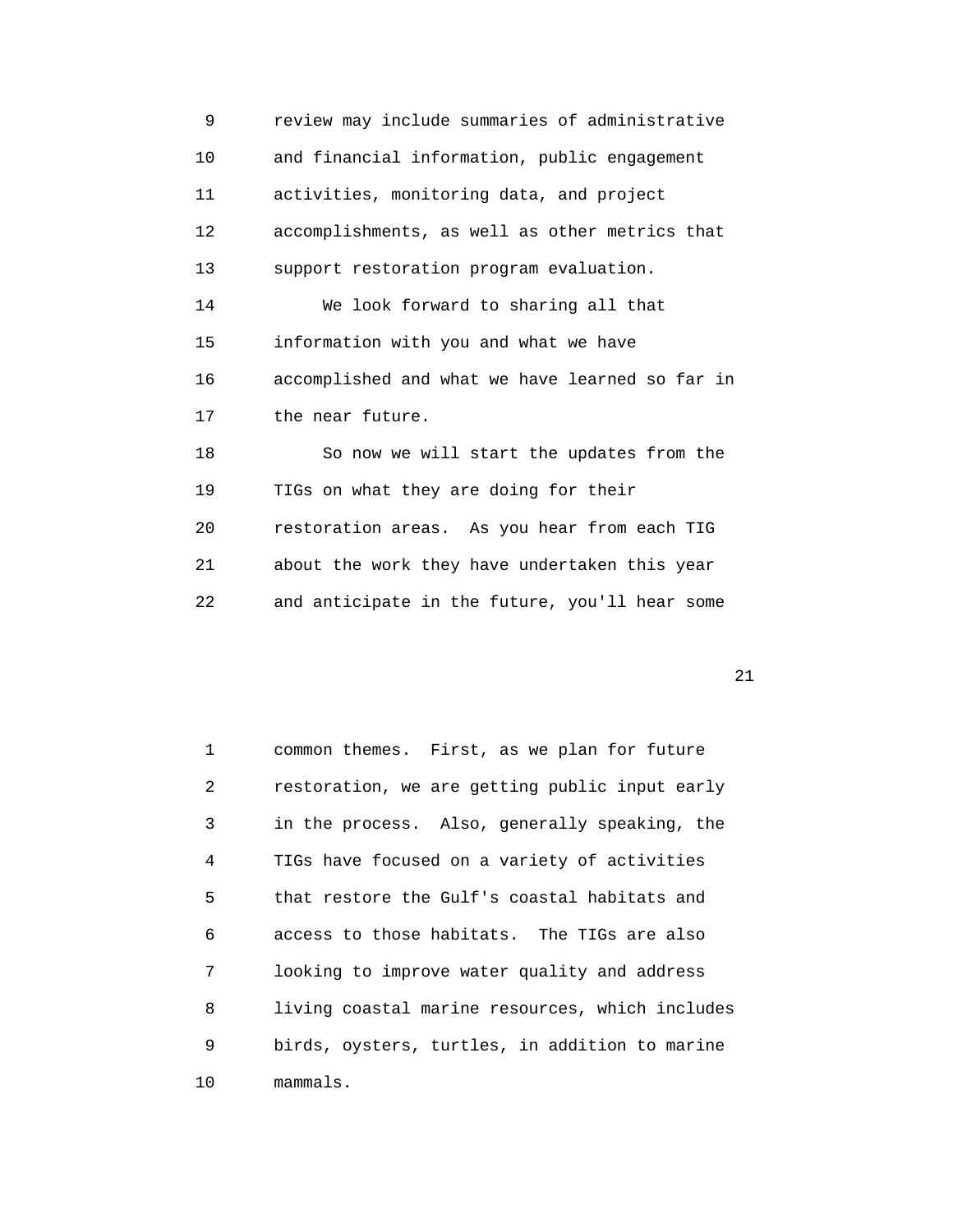11 And perhaps most importantly for many of 12 you, you'll hear that restoration projects are 13 continuing and that they're moving forward, both 14 on the ground and in the water across the Gulf 15 Coast. 16 So, with that, first, we will hear from 17 Chris Blankenship, for the State of Alabama and 18 a member of the Alabama TIG. 19 Chris, I will turn it over to you. Thank 20 you very much. 21 MR. BLANKENSHIP: Thank you, Bren. 22 Good evening, and thank you for joining us.

 $22$ 

 1 I am Commissioner Chris Blankenship from the 2 Department of Conservation and Natural Resources 3 in Alabama, and I'm the Lead Trustee for the 4 State of Alabama.

5 Next slide.

 6 To date, Alabama has committed 7 approximately \$180 million for projects and 8 planning activities. The total allocation for 9 Alabama is \$295 million that will be deposited 10 through 2032. So to date, Alabama has projects 11 approved for 61 percent of the total that will 12 be funded for Alabama TIG projects.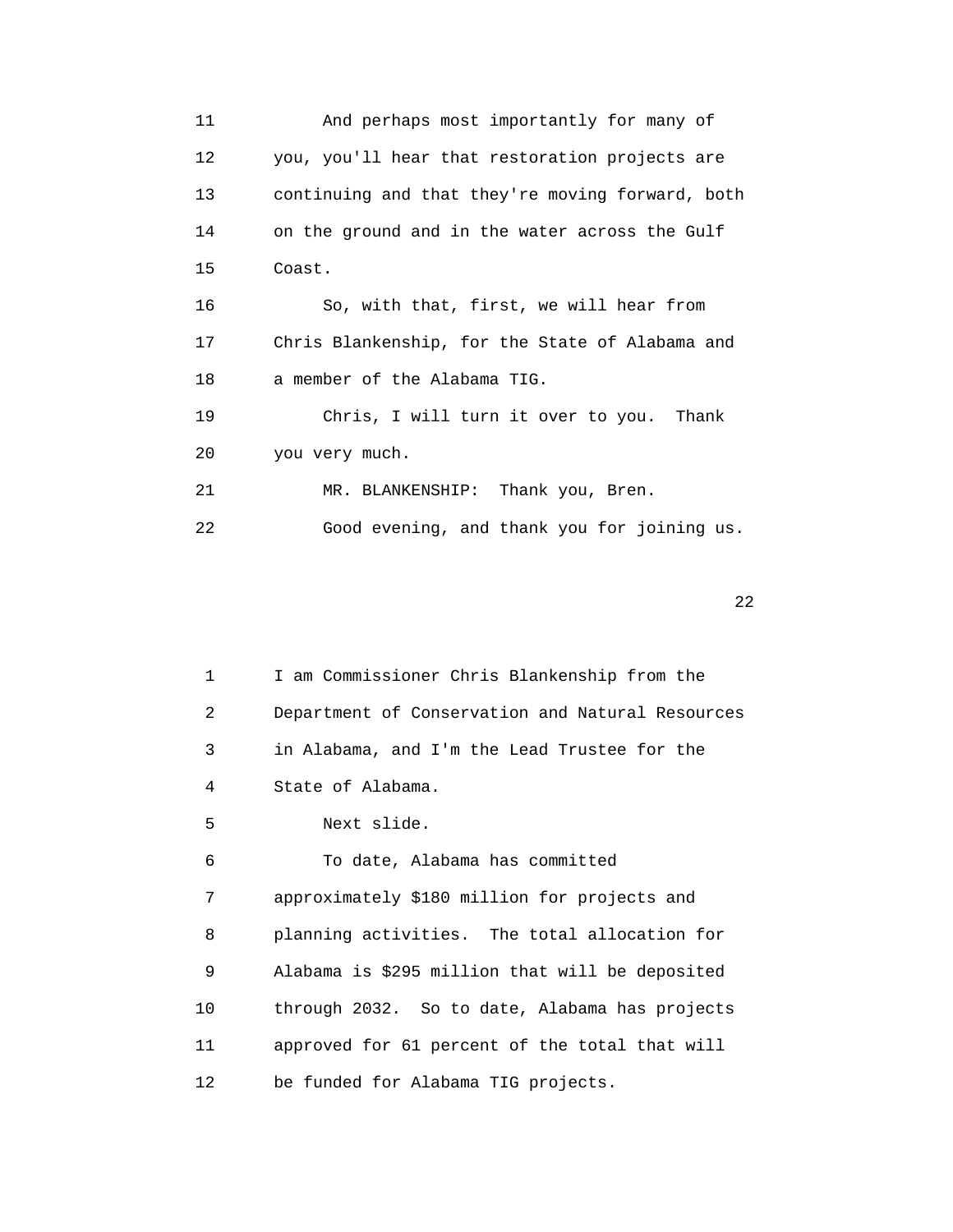13 Next slide.

| 14 | Recently, we released the Alabama TIG            |
|----|--------------------------------------------------|
| 15 | Restoration Plan III. We did that in December    |
| 16 | of 2019, approving seven projects. Five of       |
| 17 | those projects provide and enhance recreational  |
| 18 | opportunities, and two of those projects restore |
| 19 | bird and bird habitat.                           |
| 20 | We also continued implementation and             |
| 21 | monitoring of projects from the Early            |
| 22 | Restoration Plan and Restoration Plans I and II. |

23

1 Next slide.

 2 The project that I want to feature tonight 3 is renovations to the Gulf State Park Pier. The 4 Alabama TIG provided funding to the Alabama 5 State Parks Division of the Department of 6 Conservation and Natural Resources for 7 renovations to the Gulf State Park Pier, which 8 is the second longest pier in the Gulf of 9 Mexico. I believe Florida nailed one board to 10 the end of a pier in Destin to make it 6 inches 11 longer than our pier a few years ago. 12 All kidding aside, renovations include 13 replacement of pine decking with material that's 14 more tolerance of the marine conditions, new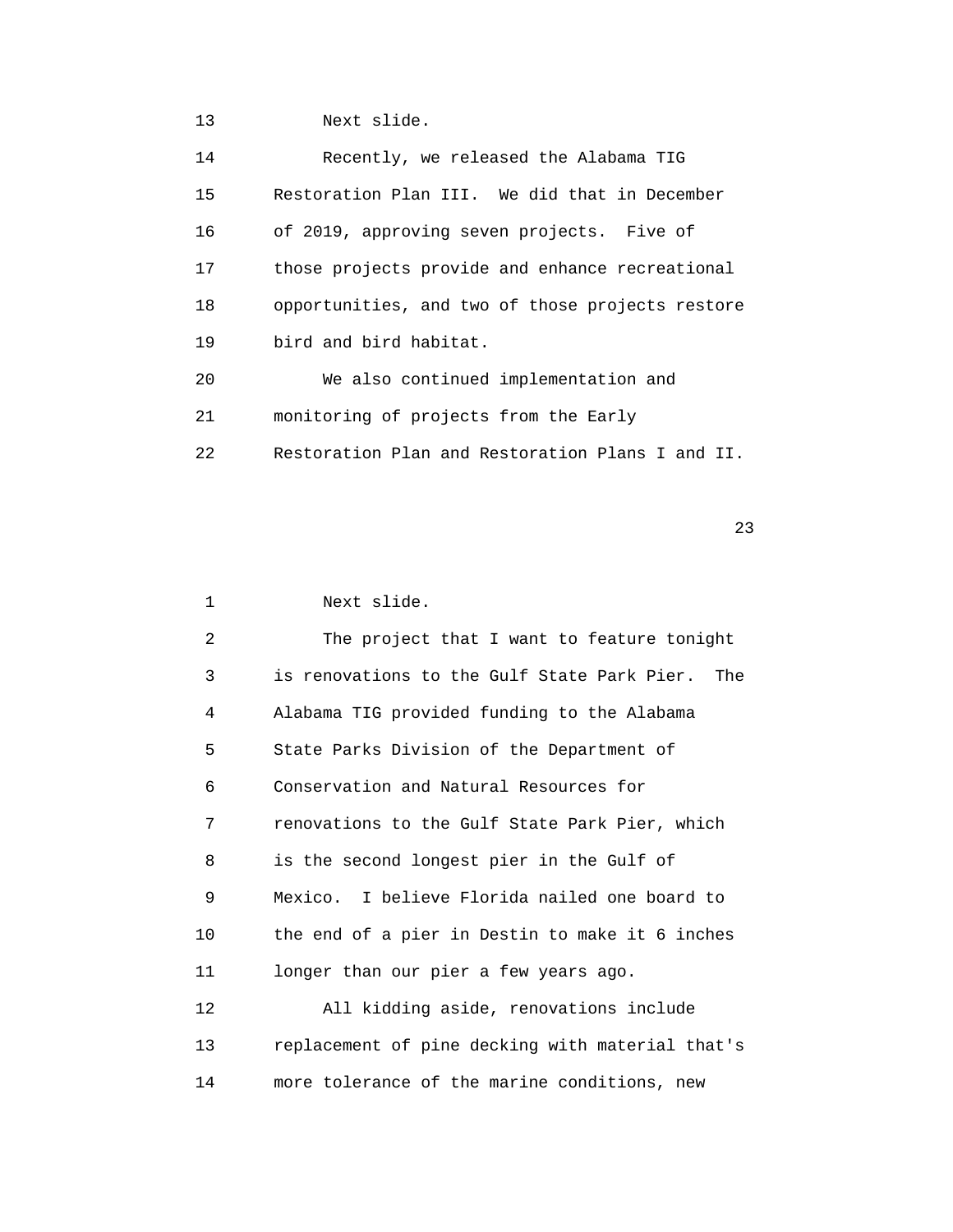15 fish cleaning station, and best-in-class 16 wildlife-friendly pier and parking lot lighting 17 for the sea turtles and other wildlife. 18 We're also in Restoration Plan I funded 19 renovations to a pier at Fort Morgan. So both 20 of those piers, the work is under way now and 21 should be available for the public in the next 22 couple of months.

24

 1 Future activities. We plan to continue 2 implementation and monitoring of all of the 3 projects that have been approved to date, and we 4 will have an annual meeting of the Alabama TIG 5 this fall. And it has yet to be determined 6 whether that will be an in-person or a virtual 7 meeting like we're doing tonight. 8 I also want to thank and appreciate the

 9 work of our Federal partners on the Alabama TIG. 10 Working together, I feel like we have been able 11 to accomplish a lot of excellent restoration 12 work over the past few years.

 13 Now I'd like to turn it over to my friend 14 from Florida, Ms. Leslie Reed, to update you on 15 Florida TIG activity.

16 MS. REED: Thank you, Chris, and I'd like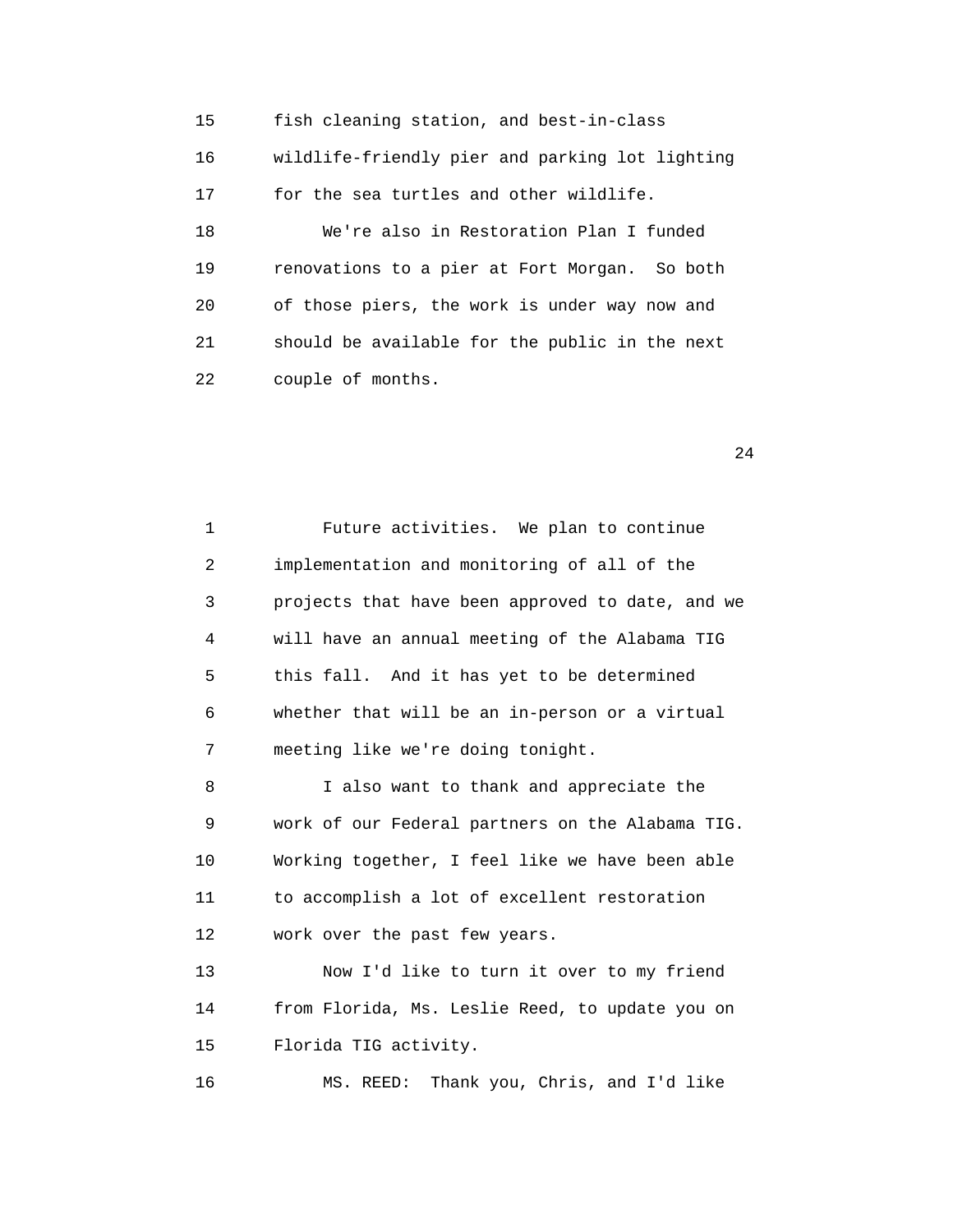| 17 | to say there's nothing better than some friendly |
|----|--------------------------------------------------|
| 18 | competition between neighbors.                   |
| 19 | But I am Leslie Reed with the Florida            |
| 20 | Department of Environmental Protection, and I    |
|    |                                                  |

21 have the pleasure of representing the Florida

22 Trustees Implementation Group tonight.

 $25$ 

| $\mathbf{1}$ | So there are 57 projects and planning            |
|--------------|--------------------------------------------------|
| 2            | activities that have been approved in the        |
| 3            | Florida Restoration Area. These 57 projects      |
| 4            | have a total estimated cost of \$187 million. As |
| 5            | our total allocation is \$680 million, we still  |
| 6            | have over \$490 million in funds to conduct      |
| 7            | future restoration.                              |

8 As of today, we have completed construction 9 of about 12 projects through early restoration 10 and our first post-settlement restoration plan. 11 Over the past year, we have held our first 12 Florida Deepwater Horizon Summit, which also 13 served as our Florida TIG annual public meeting, 14 and we as a TIG approved the third phase of our 15 Florida Coastal Access project, which involved 16 the acquisition of a 5-acre inholding parcel at 17 the Navarre Beach Park in Santa Rosa County. We 18 were also able to acquire that parcel late last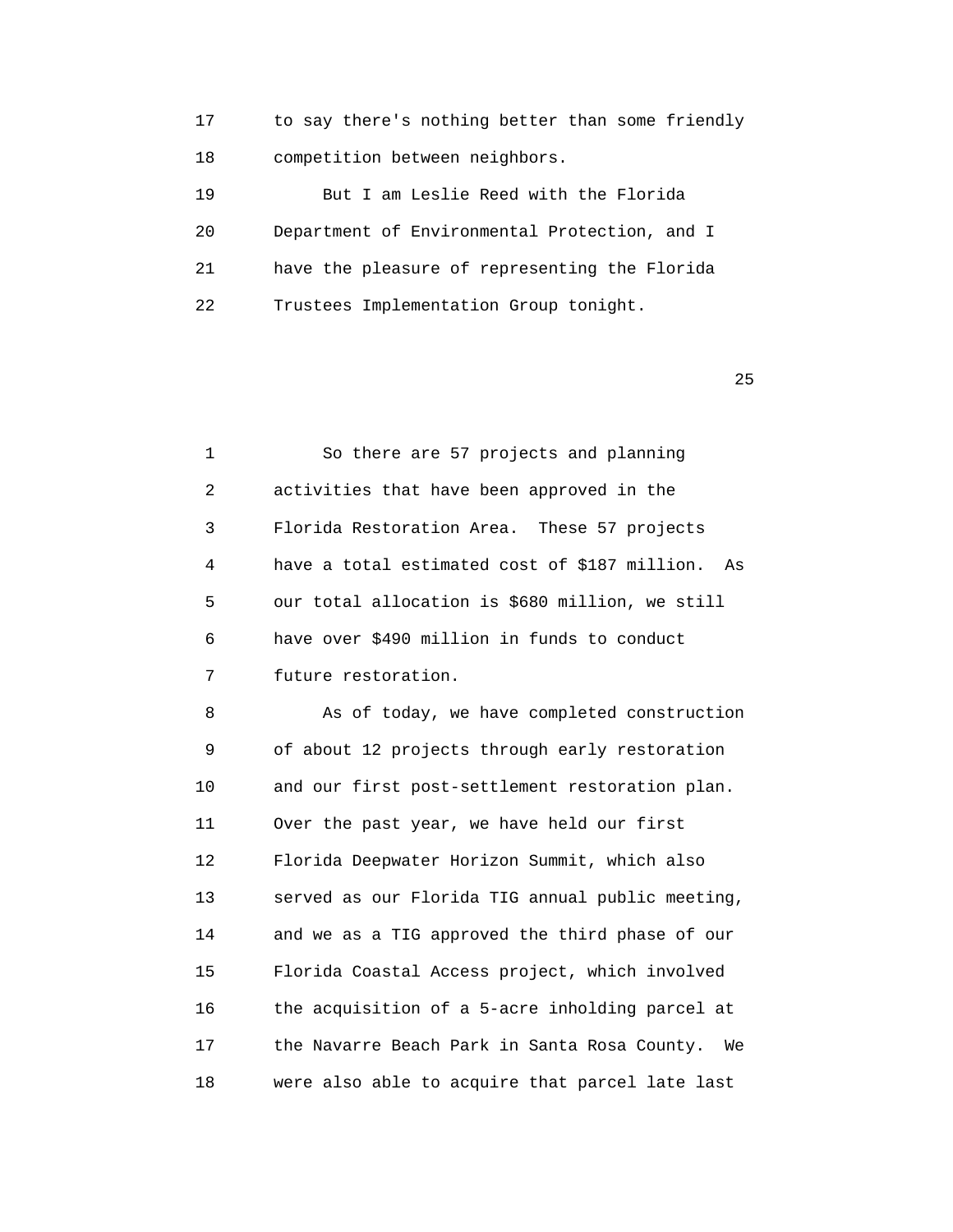19 year.

 20 In addition, the Florida TIG is actively 21 working on our second post-settlement 22 restoration plan, and we had a call for projects

 $26$ 

1 in August of last year.

 2 I'd like to highlight one of the projects 3 we've recently completed construction on from 4 our first restoration plan, which is known as 5 the Alligator Lake Coastal Dune Lake Hydrologic 6 Restoration Project.

 7 The coastal dune lakes are rare worldwide, 8 and Florida is fortunate to have over 15 of 9 these, mostly clustered in Walton County. What 10 makes these lakes unique is that their mostly 11 freshwater content sits just within a few feet 12 of the Gulf's salt water. After heavy rains or 13 storm surge, a flood of fresh water pours into 14 the Gulf, and salt water can also flood back 15 into these dune lakes. This results in a rare 16 brackish ecosystem that's home to both fresh and 17 saltwater species.

 18 Alligator Lake was one of the last of the 19 dune lakes in Walton County with a barrier 20 separating the lake from the Gulf. This NRDA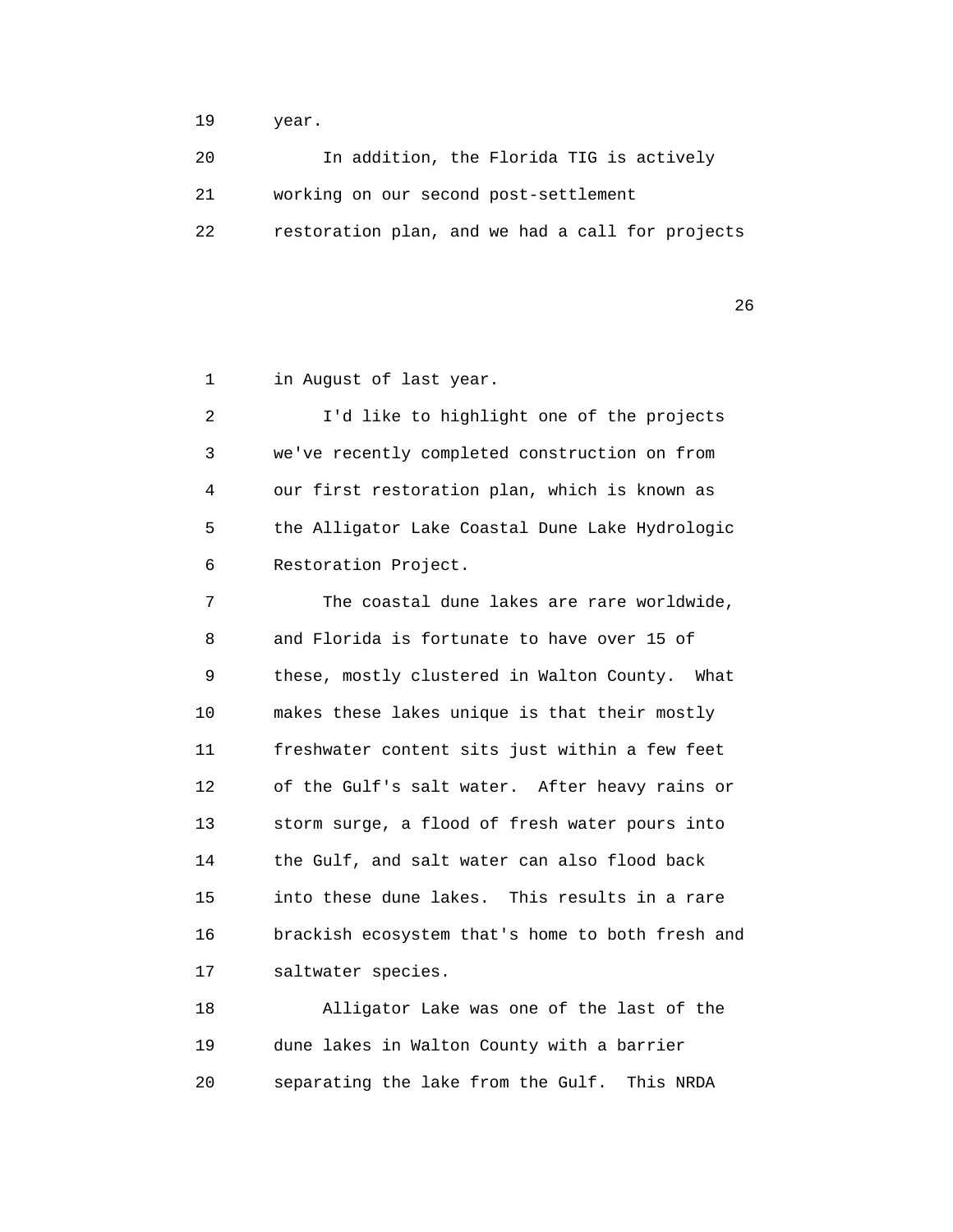21 project removed the barrier, allowing the

22 exchange of fresh and salt waters, and the

27 and 27

 1 project also includes 5 years of monitoring to 2 see how water quality changes with this periodic 3 tidal exchange.

 4 Looking forward, the Florida TIG will 5 continue implementation and monitoring of early 6 restoration projects and also continue 7 implementation of Final Restoration Plan 1 8 projects. We'll also continue restoration 9 planning on our second restoration plan, which 10 will include habitat projects on federally 11 managed lands; recreational use projects, 12 specifically those that enhance fishing 13 activities; and projects meant to replenish and 14 protect birds, marine mammals, and sea turtles. 15 As I said earlier, the call for projects 16 was done in August of 2019. Currently, the TIG 17 is in the final stages of screening and project 18 development and finalizing the reasonable range 19 of alternatives. 20 We anticipate releasing the draft plan late 21 this year or early next year.

22 With that, I'd like to thank everyone for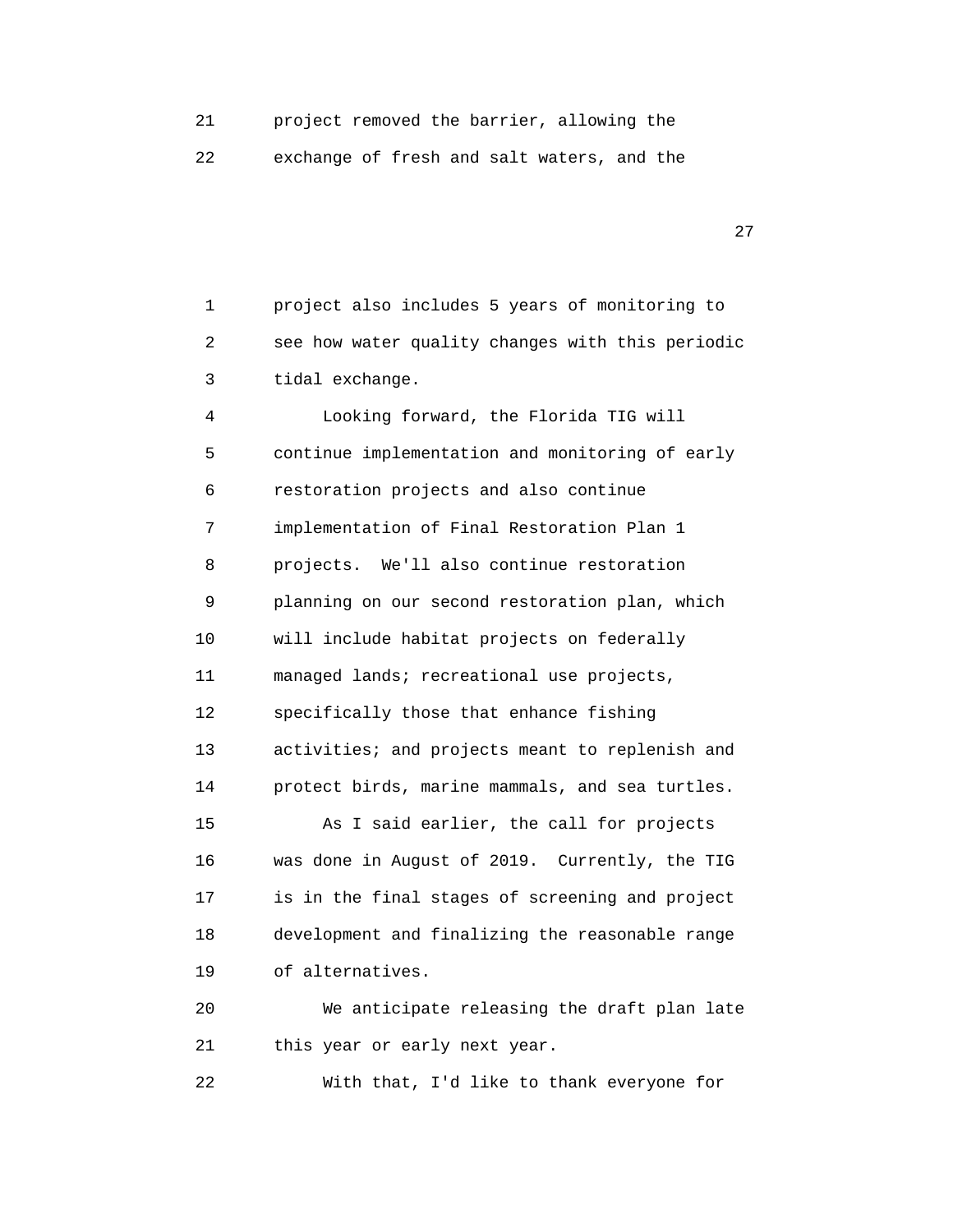1 the opportunity to present on the Florida TIG, 2 and I'd like to turn things over to Maury 3 Chatellier, representing Louisiana. 4 MR. CHATELLIER: Thank you, Leslie, and 5 good evening, everyone. 6 My name is Maury Chatellier. I'm the 7 Deepwater Horizon Program Administrator for the 8 Coastal Protection and Restoration Authority, 9 here in Baton Rouge. I am excited tonight to 10 share the good work we've accomplished since our 11 last update. So as others had done, we'll start 12 with the funding component, the funding update. 13 As you can see, the State of Louisiana has 14 committed approximately \$734 million for 15 projects and planning activities as of May of 16 this year. To put that in perspective, it shows 17 that 15 percent of the total allocation we'll 18 receive, which will be \$5 billion, while that 19 comes across as a small percentage, it's about 20 40 percent of the \$1.8 billion that has been 21 allocated to the TIG to date.

22 As other States, we'll receive payments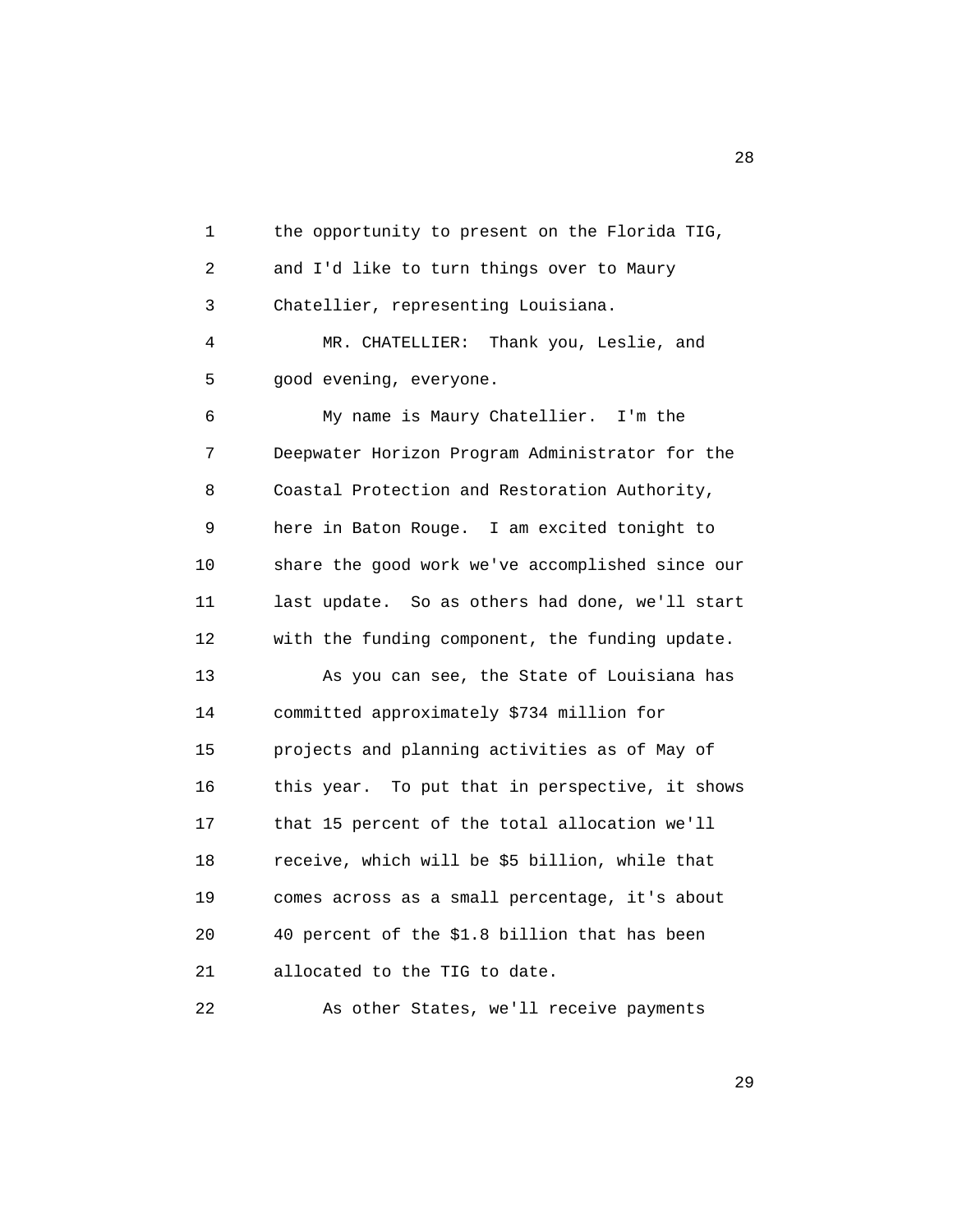1 through 2031, '32. Louisiana will receive about 2 \$319 million a year to complete our \$5 billion 3 component.

4 Next slide, please.

 5 So to talk about what we've accomplished 6 over the past year, we had a lot of good work. 7 Restoration Plan 1.3 was finalized in February 8 of this year and approved construction dollars 9 for two large-scale projects for birds and 10 habitats on federally managed lands.

 11 Rabbit Island Restoration Project was 12 designed and has already gone out to bid as of 13 May of this year to restore avian injury on the 14 west side of the State over in Cameron Parish. 15 That project has a fully funded cost of a little 16 over \$15 million.

 17 Also in RP1.3, the Shoreline Projection 18 Project at Jean Lafitte National Historic Park 19 and Preserve, this is an SAV project with a 20 shoreline protection component. Fully funded 21 cost on this one is a little over \$20 million, 22 and this project is being implemented by our

 $30<sup>2</sup>$ 

1 friends at U.S. Fish and Wildlife Service.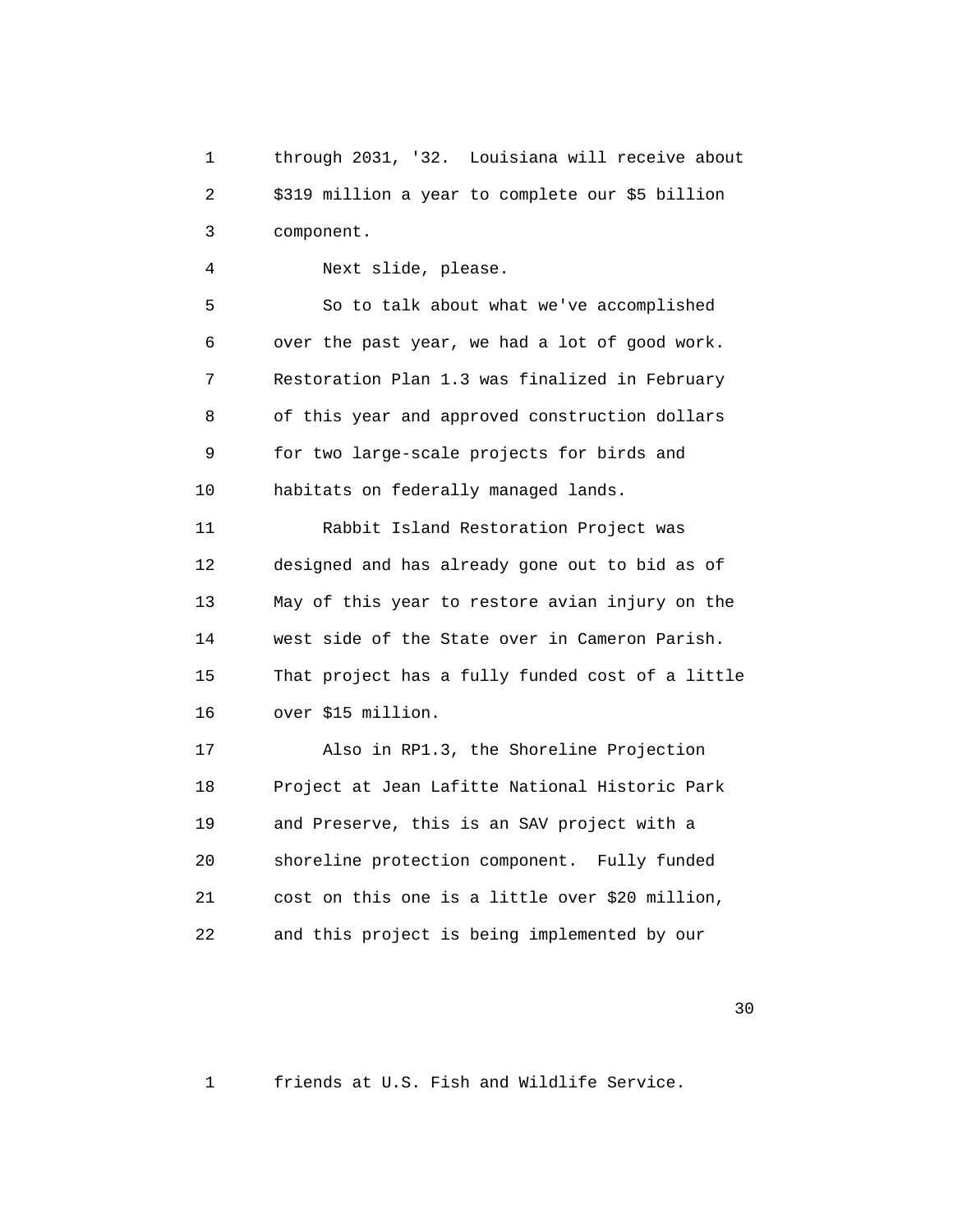2 Restoration Plan 6 was completed in April 3 and approved a little over \$200 million for the 4 construction of three large-scale projects. 5 These projects were originally funded through 6 the RESTORE program for E&D, and we moved them 7 over to the NRDA program for construction 8 implementation.

 9 West Grand Terre Beach Nourishment recently 10 went out for bid. This is a beach and dune 11 habitat restoration project with intertidal 12 marsh along Barataria Pass and Barataria Bay, 13 just east of Grand Island, Jefferson Parish. 14 The project has a total cost about \$92.5 15 million. Again, this project was just awarded 16 this month.

 17 Golden Triangle Marsh Creation Project in 18 the eastern portion of the Golden Triangle 19 Marsh, which is adjacent to New Orleans, this 20 will be about an 800-acre marsh restoration of 21 broken marsh and open water. This is about a 22 \$50 million project, and we anticipate

```
 1 construction in August of this year.
2 Finally, the Biloxi Marsh Living Shoreline
3 will create oyster barrier reef along the
```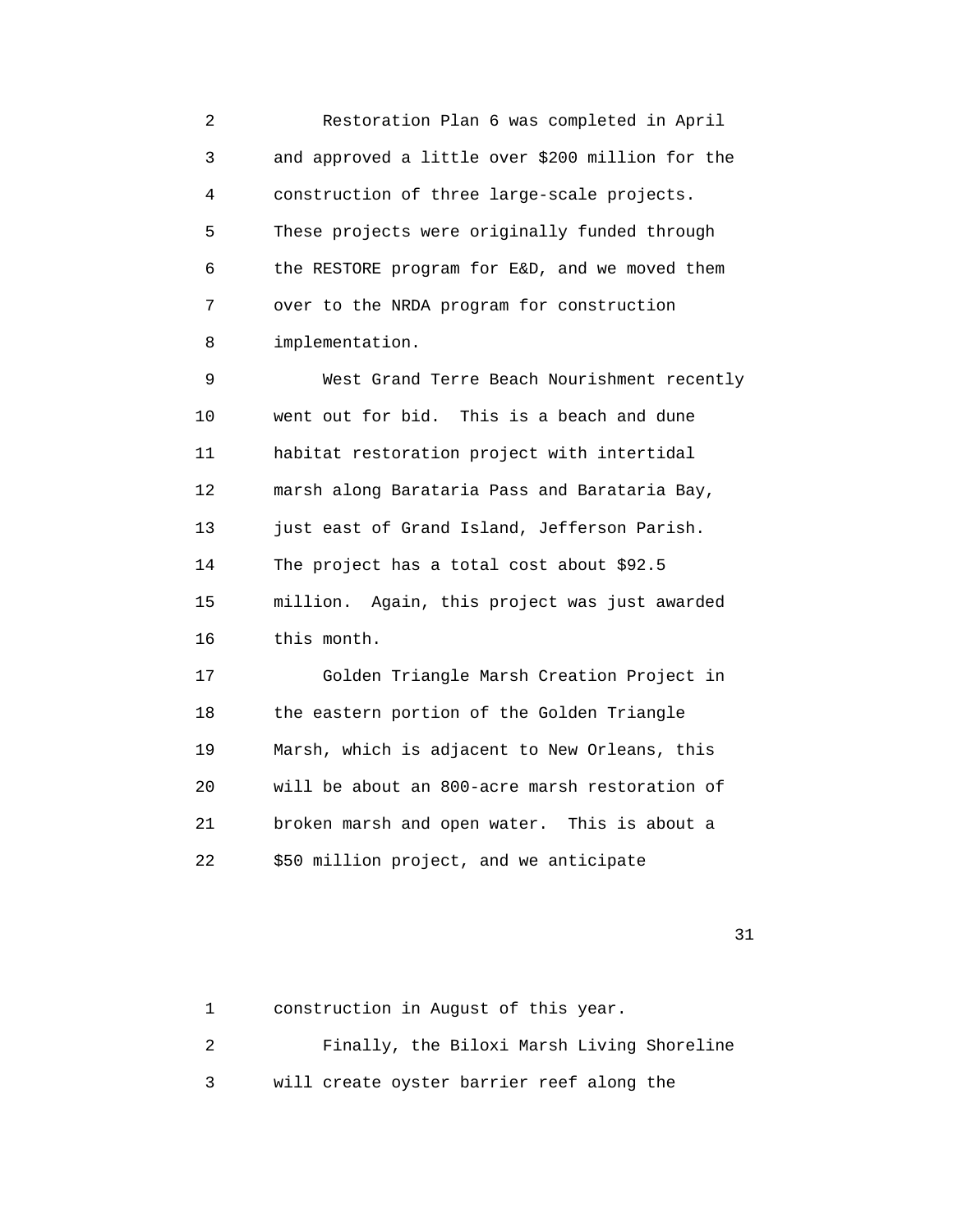4 eastern Biloxi Marsh over in Jefferson Parish. 5 About 9 to 11 miles of oyster barrier reef will 6 be installed. This is about a \$66 million 7 project, and we anticipate construction 8 beginning in December of this year. 9 Restoration Plan 3.3 was also finalized and 10 approved construction funding for a large-scale 11 marsh creation project in Barataria Basin. This 12 project is looking at creating about 1,200 acres 13 of intertidal marsh in Upper Basin, utilizing 14 sediment dredged from the Mississippi River. 15 This is about \$176 million total project cost, 16 and it is being implemented by folks at NOAA. 17 As wrap-up on this, the Louisiana TIG has 18 completed a number of Supplemental Restoration 19 Plans and Environmental Assessments on some of 20 our Recreational use Projects, including 21 Point-aux-Chenes Wildlife Management Wetlands 22 Center in Lakes Charles and Cypremort Point Park

32

 1 improvements down in St. Mary Parish. 2 Next slide. 3 So the project I'd like to emphasize 4 tonight is our Queen Bess Island project. This 5 project is located in the Barataria Basin, just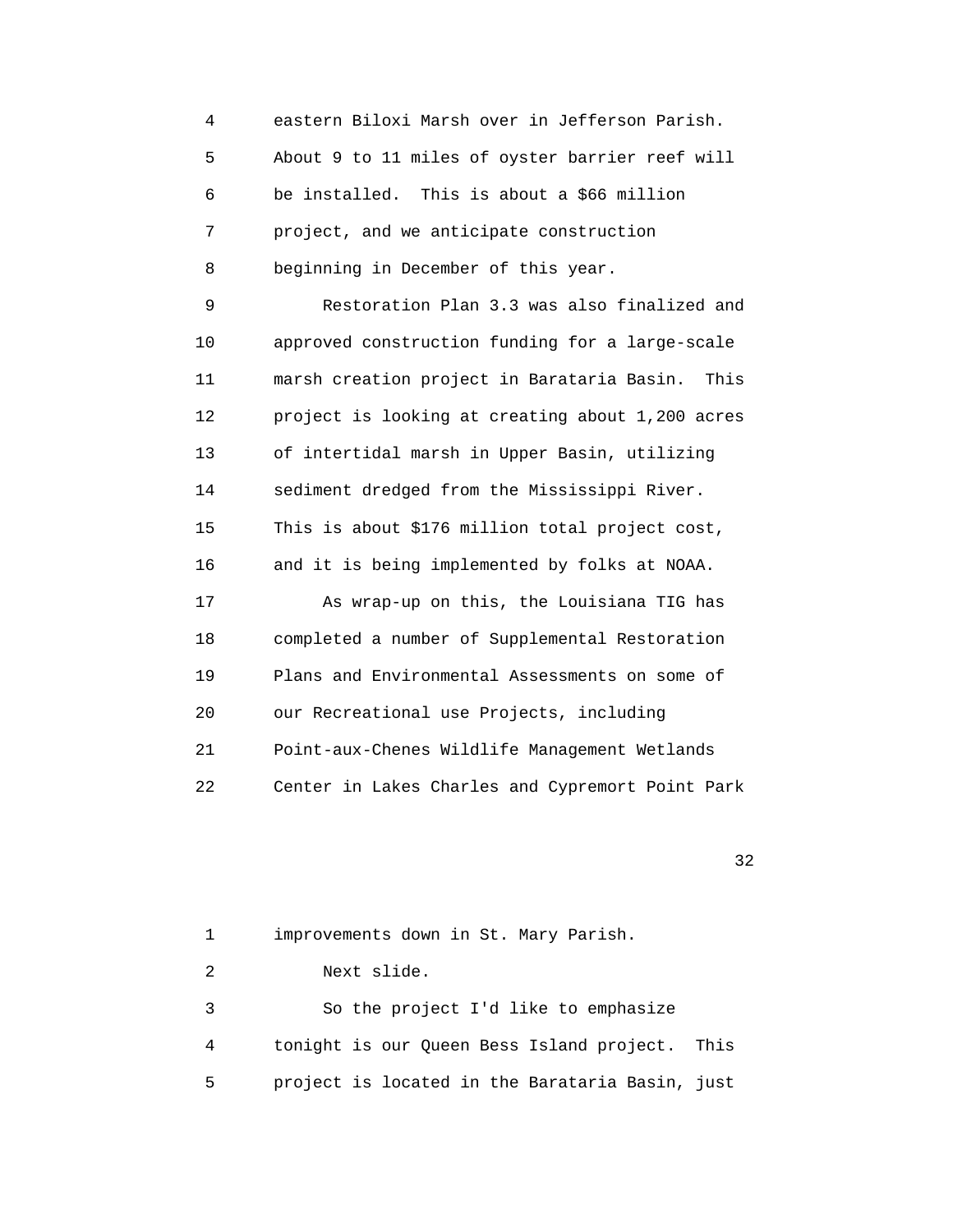6 northeast of Grand Isle. Queen Bess is one of 7 the largest colonial water bird rookeries in the 8 State and one of the only brown pelican colonies 9 in Barataria Basin.

 10 This project is important because 11 approximately 30 percent of the country's brown 12 pelicans next in Louisiana, and it has been 13 estimated that over the past decade, we've lost 14 close to 50 percent of our colonies.

 15 This project was completed with a 16 construction cost of about \$18.7 million. The 17 top image that you can see, the sediment and 18 sand was filled open water and restored the 19 nesting bird habitat. The work on the project 20 was finished in February, and in March, the 21 pelicans came back en masse. It was originally 22 estimated that we would see about 1,500 nests

 $33$ 

 1 on--or hopeful to see 1,500 nests on this 2 project. The last count estimated about 8,000 3 nests, brown pelican nests on the 36-acre 4 project. That does not include the other water 5 birds--the terns, skimmers, gulls, any of the 6 wading birds. So it has been a very, very 7 impressive project and very, very successful.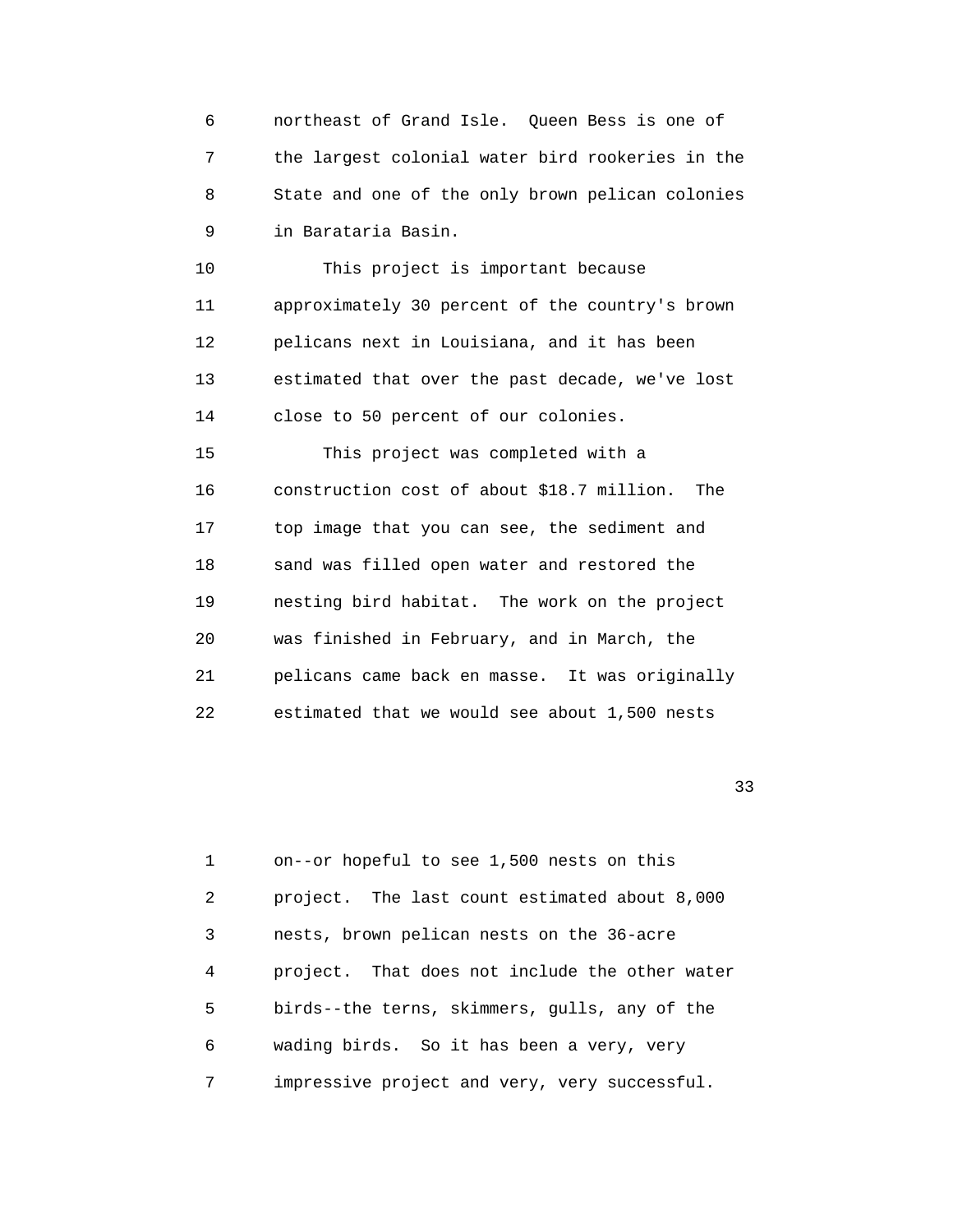8 Next slide, please.

| 9  | So for the future and ongoing activities,        |
|----|--------------------------------------------------|
| 10 | currently, the State of Louisiana has three      |
| 11 | Draft Restoration Plans that we intend to        |
| 12 | complete this year. If approved, these three     |
| 13 | plans will move forward--two large-scale marsh   |
| 14 | and ridge projects and shoreline protection and  |
| 15 | nourishment projects, with an estimated cost of  |
| 16 | about \$215 million.                             |
| 17 | Also, a number of projects to restore for        |
| 18 | oysters and marine mammals that will allocate    |
| 19 | almost \$30 million for those resources.         |
| 20 | Restoration Plan 1.2 seeks the construction      |
| 21 | funding for two NRDA projects that are currently |
| 22 | in E&D. Lake Borgne will create about 2,800      |

34

 1 acres of intertidal marsh on the southeastern 2 side of Lake Borgne, and the Spanish Pass 3 project will hope to construct about 1,700 acres 4 of marsh and ridge habitat with Mississippi 5 River borrow material.

 6 Restoration Plan 5 recently completed the 7 public comment period and has shown the \$28.7 8 million restoration plan includes multiple 9 components for marine mammals and oysters,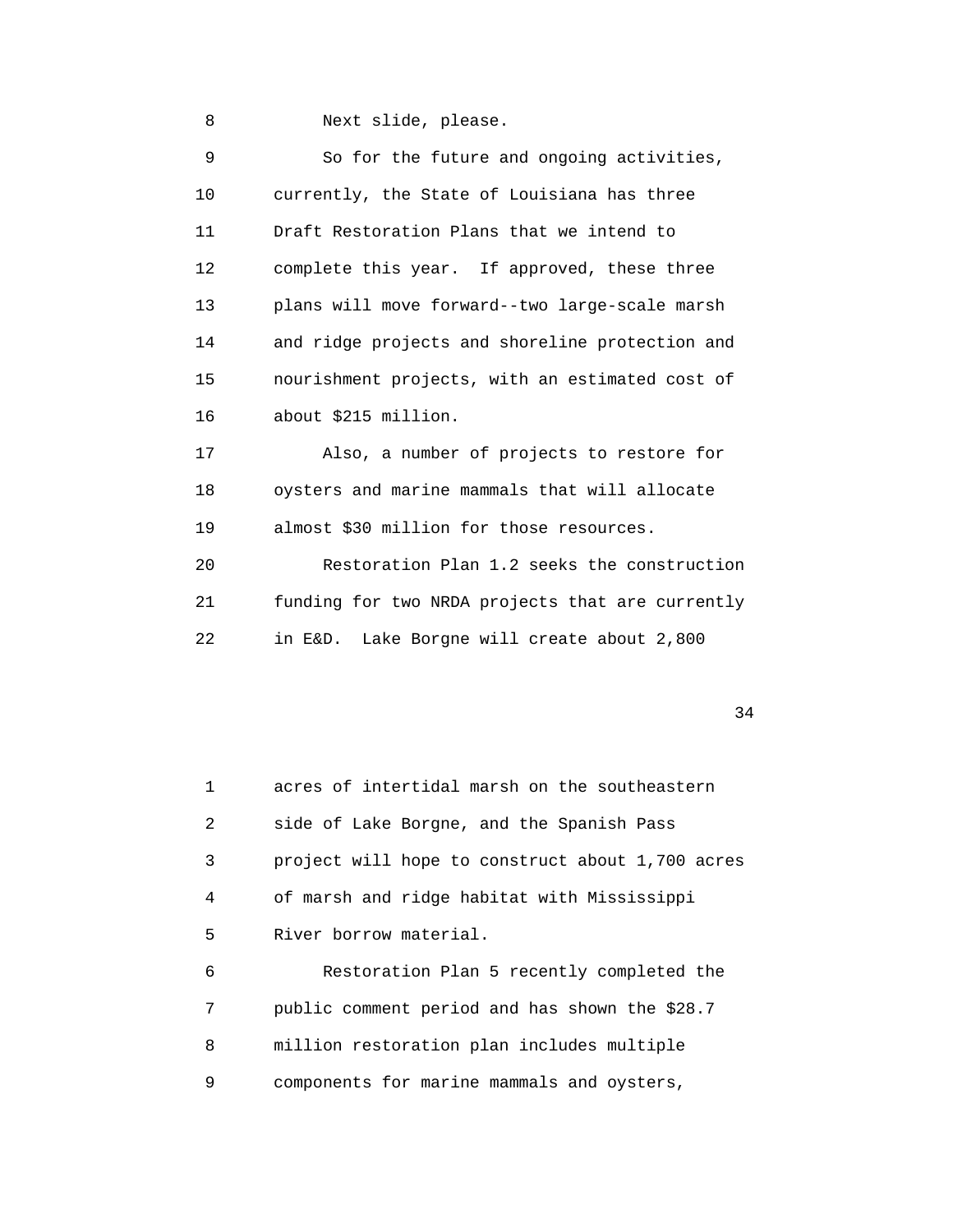10 including work for marine mammal strandings, 11 oyster reefs, and spawning stock reefs and 12 oyster cultch plant as well as funding to 13 support the hatchery on Grand Isle, so a lot of 14 good work coming up in support of the Louisiana 15 oyster industry. 16 Finally, what we've got coming up, the 17 Louisiana TIG has recently begun drafting 18 Restoration Plan No. 7, which will focus on 19 near-shore habitat and bird projects. This 20 draft plan is under way. We intend to have it

21 completed by the end of the year, so a lot of

22 good work, very, very busy time here in

 $35$ 

 1 Louisiana and will be for some time. 2 So, with that, that's the Louisiana update, 3 and I'll turn it over to Mr. Chris Wells and the 4 State of Mississippi. 5 MR. WELLS: Thank you, Maury. 6 This is Chris Wells. I'm the interim 7 Executive Director for the Mississippi 8 Department of Environmental Quality and pleased 9 to be able to represent the Mississippi Trustee 10 Implementation Group tonight and provide this 11 update on our activities since the last annual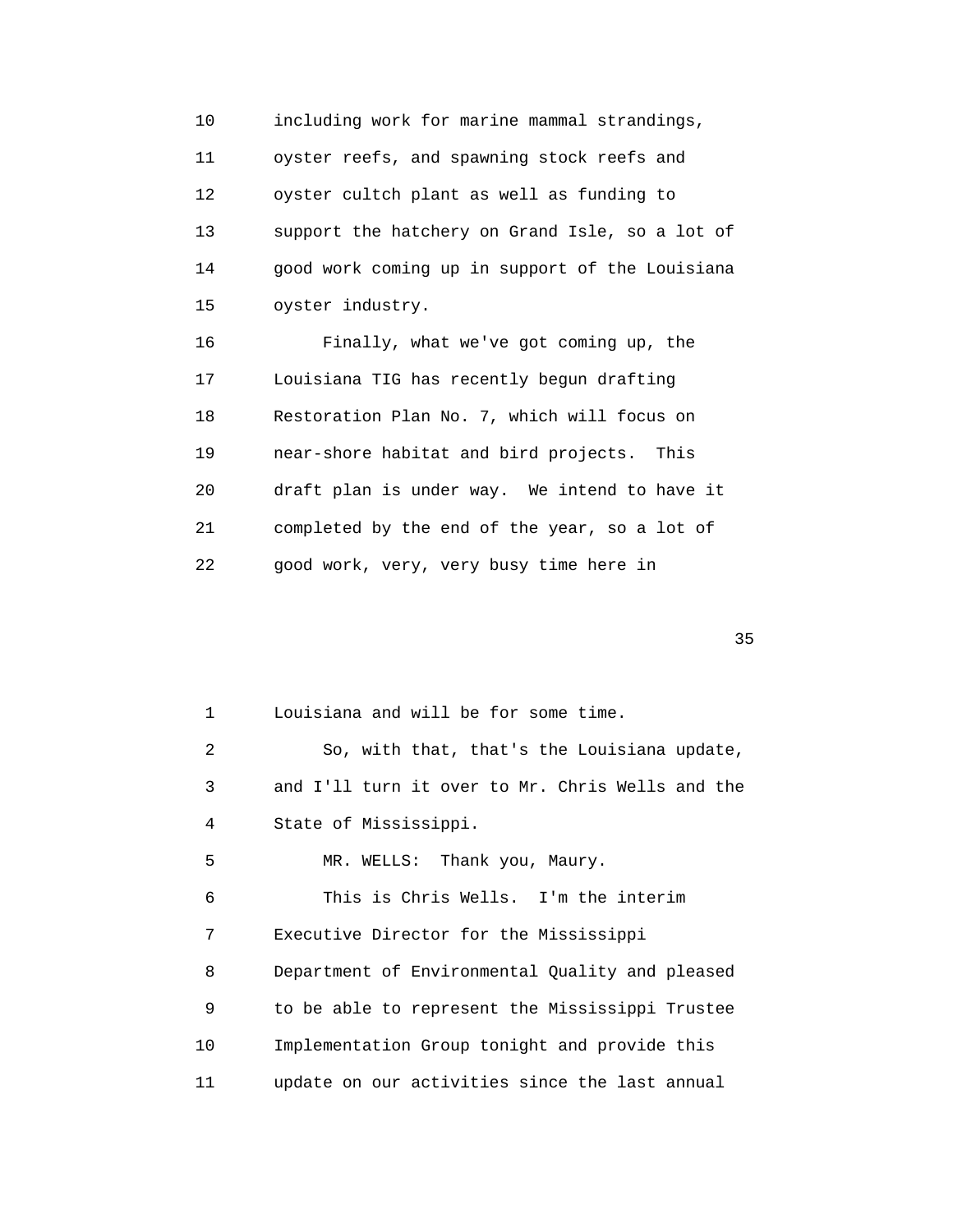12 meeting.

| 13 | As you heard from the other presenters, we      |
|----|-------------------------------------------------|
| 14 | with the Mississippi, as like everyone else,    |
| 15 | have been very busy since the last update, and  |
| 16 | I'll start with the funding update.             |
| 17 | We have to date committed approximately 50      |
| 18 | percent of our total allocation under the       |
| 19 | settlement of \$295 million. Those funds have   |
| 20 | been allocated to a wide variety of restoration |
| 21 | types, including wetlands, coastal, and         |
| 22 | near-shore habitats, nutrient reduction,        |

| 1                 | oysters, birds, and recreational opportunities.  |
|-------------------|--------------------------------------------------|
| 2                 | Since the last annual meeting, in September      |
| 3                 | of 2019, we released the Final Supplemental      |
| 4                 | Restoration Plan related to the Grand Bay Land   |
| 5                 | Acquisition and Habitat Management Project.      |
| 6                 | This amendment added \$10 million to an existing |
| 7                 | project to further enhance habitat management    |
| 8                 | and monitoring and adaptive management as well   |
| 9                 | as potentially acquire additional properties to  |
| 10                | be added to the Grand Bay NRDA.                  |
| 11                | This brings the total budget for this            |
| $12 \overline{ }$ | project to \$16 million, and again, it was       |
| 13                | finalized in September of last year.             |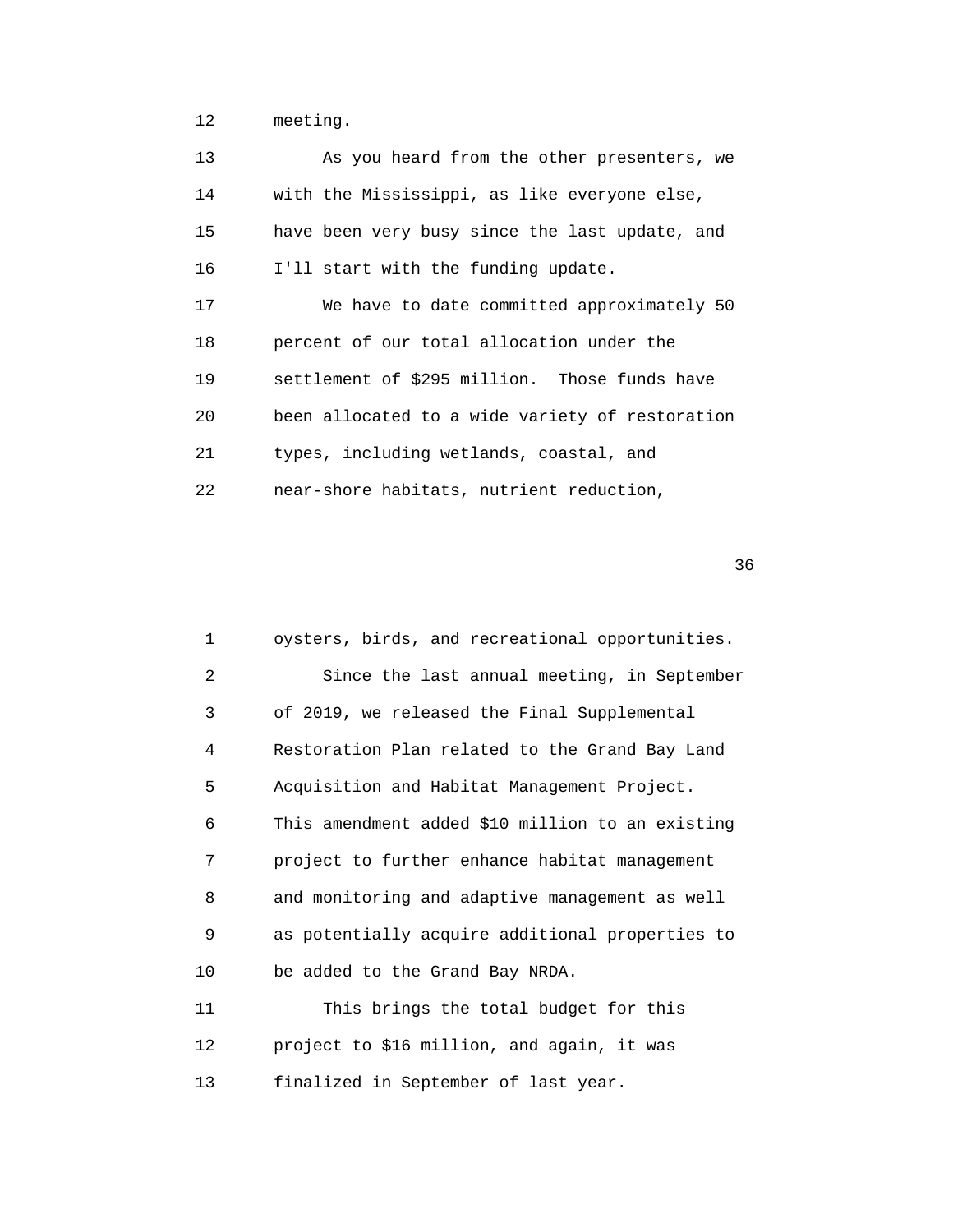14 In April of this year, 2020, we released 15 the Draft Restoration Plan II for public review 16 and comment. This plan would fund \$14 million 17 in wetlands coastal and near-shore habitats as 18 well as oyster projects. The activities 19 contemplated by this plan include habitat 20 restoration on the Mississippi Coastal Preserves 21 property, up to 400 acres of oyster restoration, 22 and the continuation of an oyster gardening

37

 1 program. And we intend to publish the final 2 plan later this summer or in the fall of this 3 year.

 4 The project that we'd like to highlight 5 tonight is our Hancock County Marsh Living 6 Shoreline Project. This is a \$50 million 7 project for which MDEQ and NOAA are 8 co-implementing trustees. This is a 9 multi-component project and included 6 miles of 10 living shorelines, 46 acres of subtidal reef, 11 and 46 acres of marsh creation. 12 We completed the construction of the 13 shoreline component between 2016 and March of 14 2019, and the inset image that you see here on 15 the screen shows the effectiveness of the break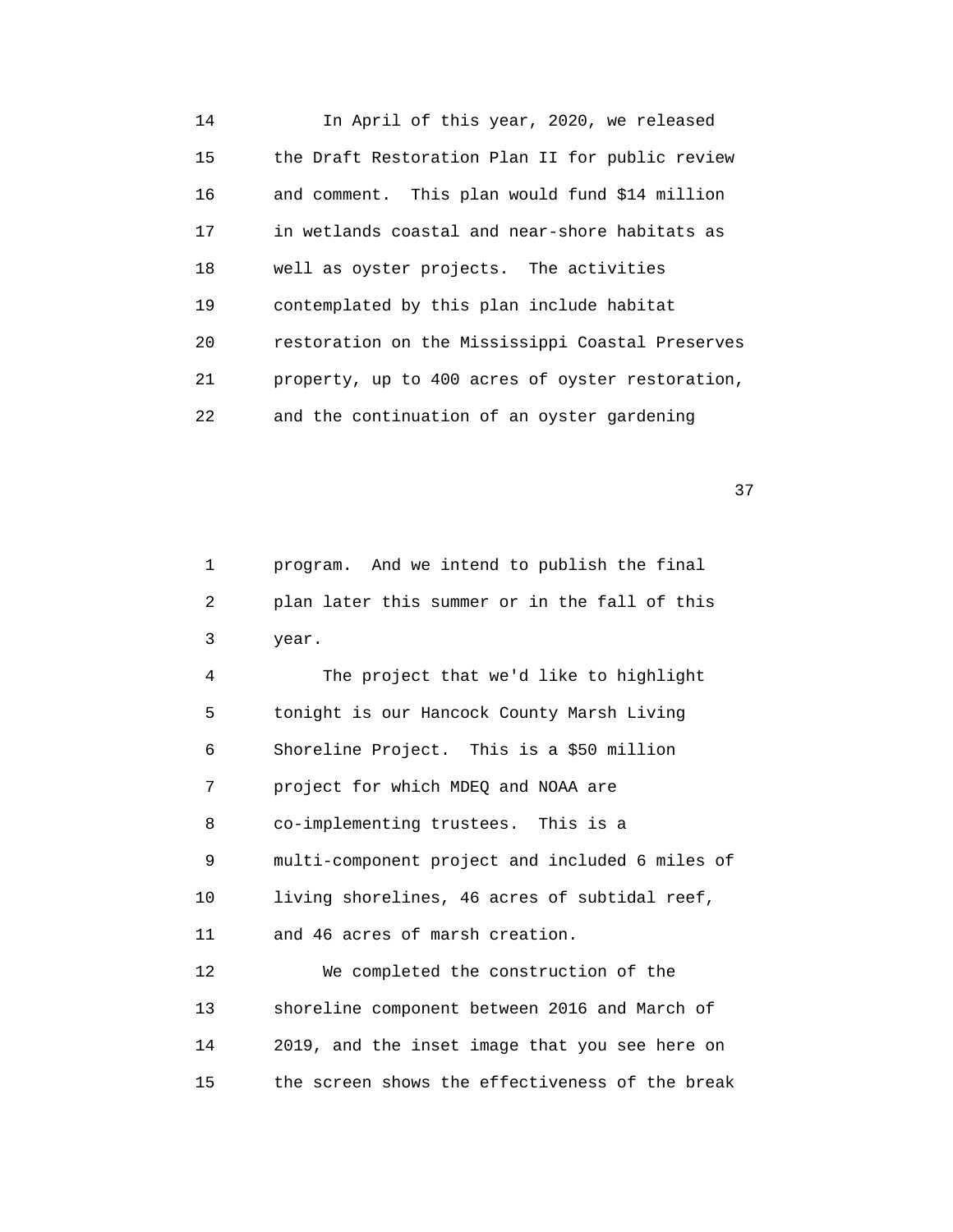16 waters in reducing wave energy, which was a 17 major contributing factor to erosion. And it's 18 estimated that without the project, we would 19 lose over 100 acres of marsh over the lifespan 20 of the project. 21 The 46 acres of subtidal reef was 22 constructed in 2017 in Heron Bay, and the

 $38<sup>3</sup>$ 

 1 estimated start date for construction of the 46 2 acres of marsh is September of 2020, and we hope 3 to have that completed by February of 2022. 4 This newly created marsh will provide 5 additional habitat for the severely eroded St. 6 Joseph Point, and the source material for the 7 project is a nearby dredge project for 8 maintenance of this Pearl River Ship Channel and 9 the Port Bienville Channels. 10 Overall, this project provides protection 11 to the Hancock County Marsh Preserve and 12 restores lost secondary productivity, which 13 could include oyster production from the 46-acre 14 subtidal reef as well as the 6-mile living 15 shoreline. 16 Moving forward, the Mississippi TIG will, 17 of course, continue restoration project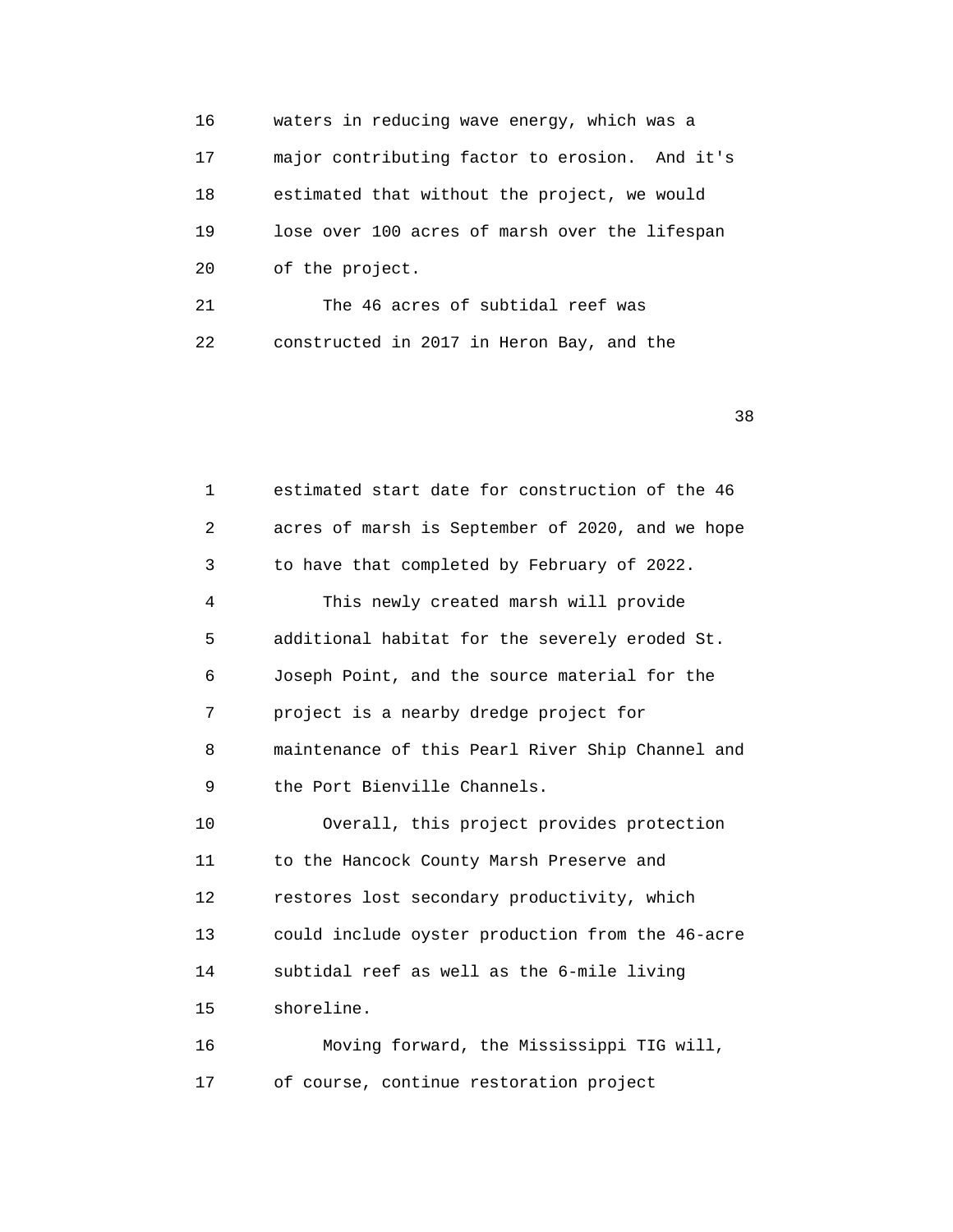18 implementation for those projects that are 19 contained in Plans I and II and monitoring and 20 continue restoration planning. 21 We also released the Final Restoration Plan 22 II, as I indicated earlier, and initiated

 $39$ 

 1 implementation of the approved Wetlands, 2 Coastal, and Nearshore Habitats and Oysters 3 projects. 4 We also anticipate holding our annual 5 meeting in conjunction with our annual 6 Restoration Summit in fall of this year, but as 7 with everything 2020, in the year 2020, we don't 8 know at this point whether that meeting will be 9 held virtually or in-person. But we do intend 10 to carry through with that annual event and look 11 forward to having everyone there. 12 With that, I'm going to turn it over to 13 Robin Riechers with the great State of Texas. 14 MR. RIECHERS: Thank you, Chris, and good 15 evening to everyone. 16 As Chris indicated, my name is Robin 17 Riechers, and I'm with the trustee agency of the 18 Texas Parks and Wildlife Department, here 19 tonight representing the Texas Trustee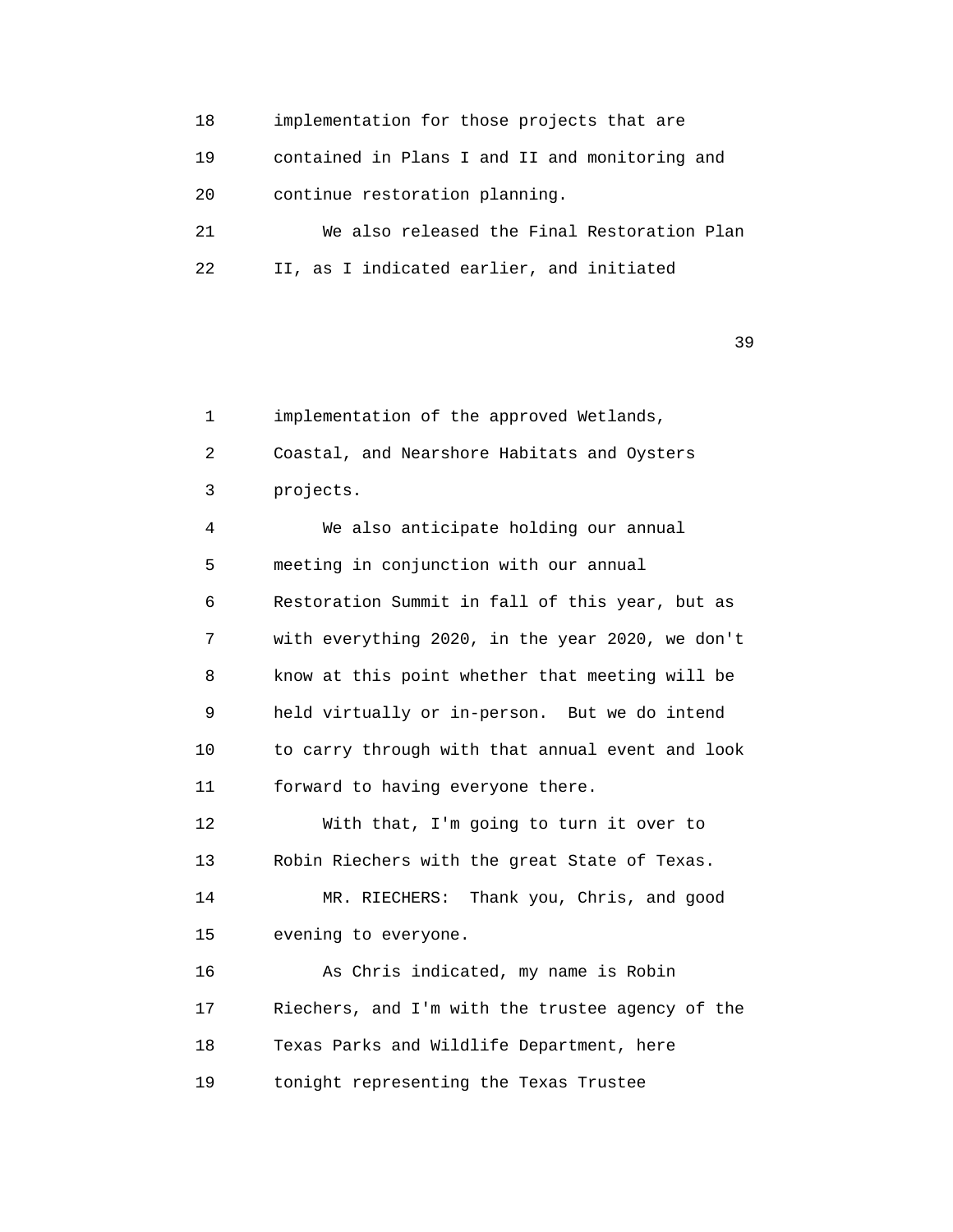20 Implementation Group for our Federal trustee 21 agencies as well as my sister agencies at the 22 State level, the General Land Office and the

40

 1 Texas Commission on Environmental Quality. 2 To date, approximately \$107 million, or 45 3 percent, of the \$238 million of the total Texas 4 allocation has been spent or encumbered for 5 projects or planning activities as of May of 6 this year. 7 The Texas TIG recently completed 8 construction and monitoring of all three 9 Artificial Reef Projects in this last year and 10 completed the construction of park amenities at 11 Sea Rim State Park, which were all part of our 12 early restoration phase. 13 In addition, the TIG has completed land 14 acquisitions and conveyed those purchased 15 properties to the Laguna Atascosa National 16 Wildlife Refuge and the Texas Mid-Coast National 17 Wildlife Refuge Complex. 18 To aid in future restoration planning for 19 the Nutrient Reduction Restoration Type, the TIG 20 also developed watershed selection criteria and 21 nonpoint source nutrient reduction strategies.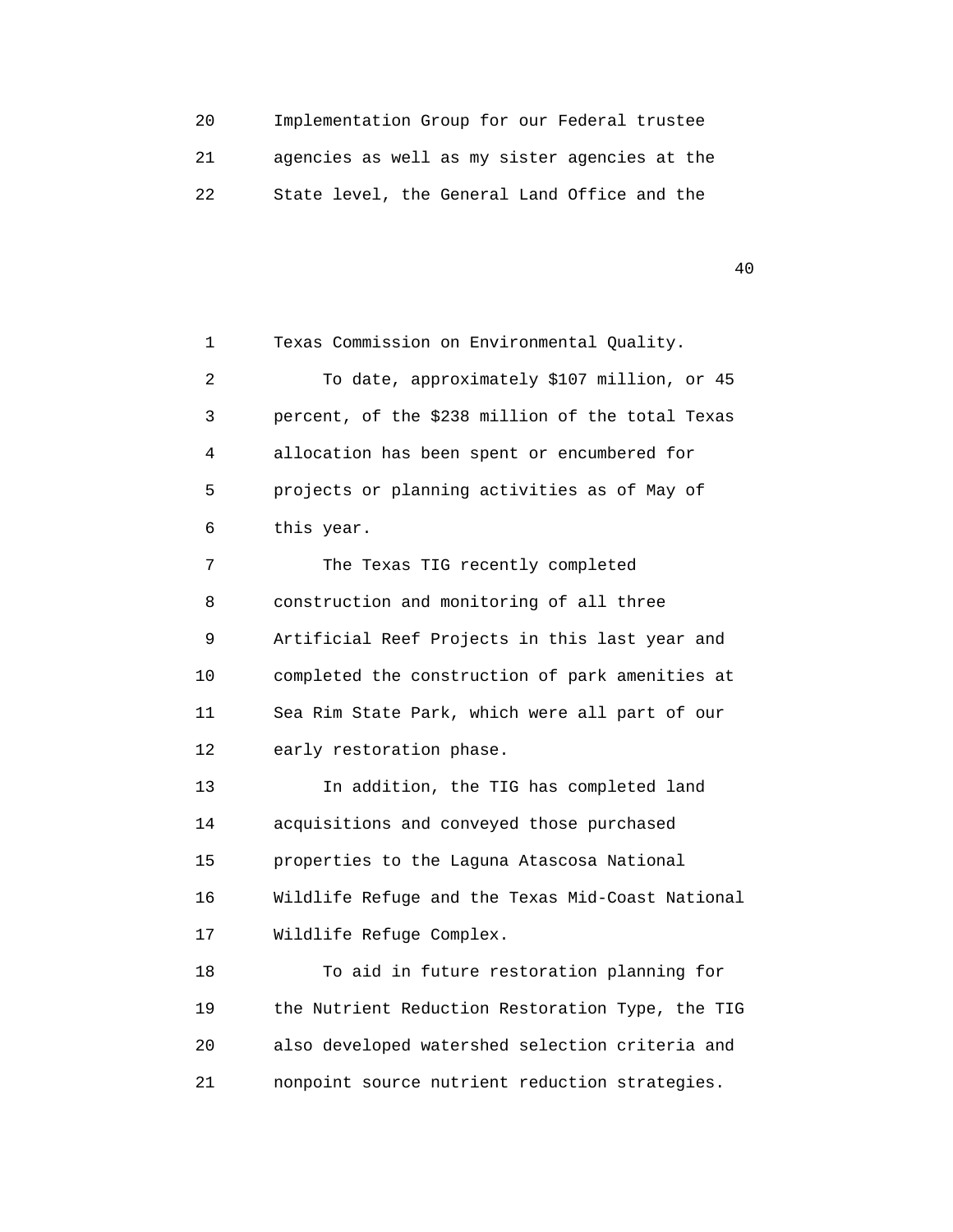1 Point Shoreline Erosion Protection Project that 2 was selected in our Texas TIG Final 2017 3 Restoration Plan. This project constructed 4 breakwaters to protect critical seagrass, 5 coastal marsh, lagoons, and associated upland 6 habitats.

 7 As mentioned earlier by Bren, this project 8 build upon a 2015 Coastal Erosion Planning and 9 Response Act grant that was received by the 10 local city which constructed a revetment and 11 breakwater to stabilize an eroding shoreline and 12 protect habitat at Indian Point Park in San 13 Patricio County.

 14 This project built out that initial work 15 more and continued previous stabilization and 16 habitat protection efforts. The project 17 constructed six breakwater segments that extend 18 from that previously constructed shoreline, 19 resulting in a total of 2,800 linear feet of 20 shoreline being protected against erosion, 21 saltwater intrusion, wave action, and in 22 preserving the 50 acres of critical seagrass,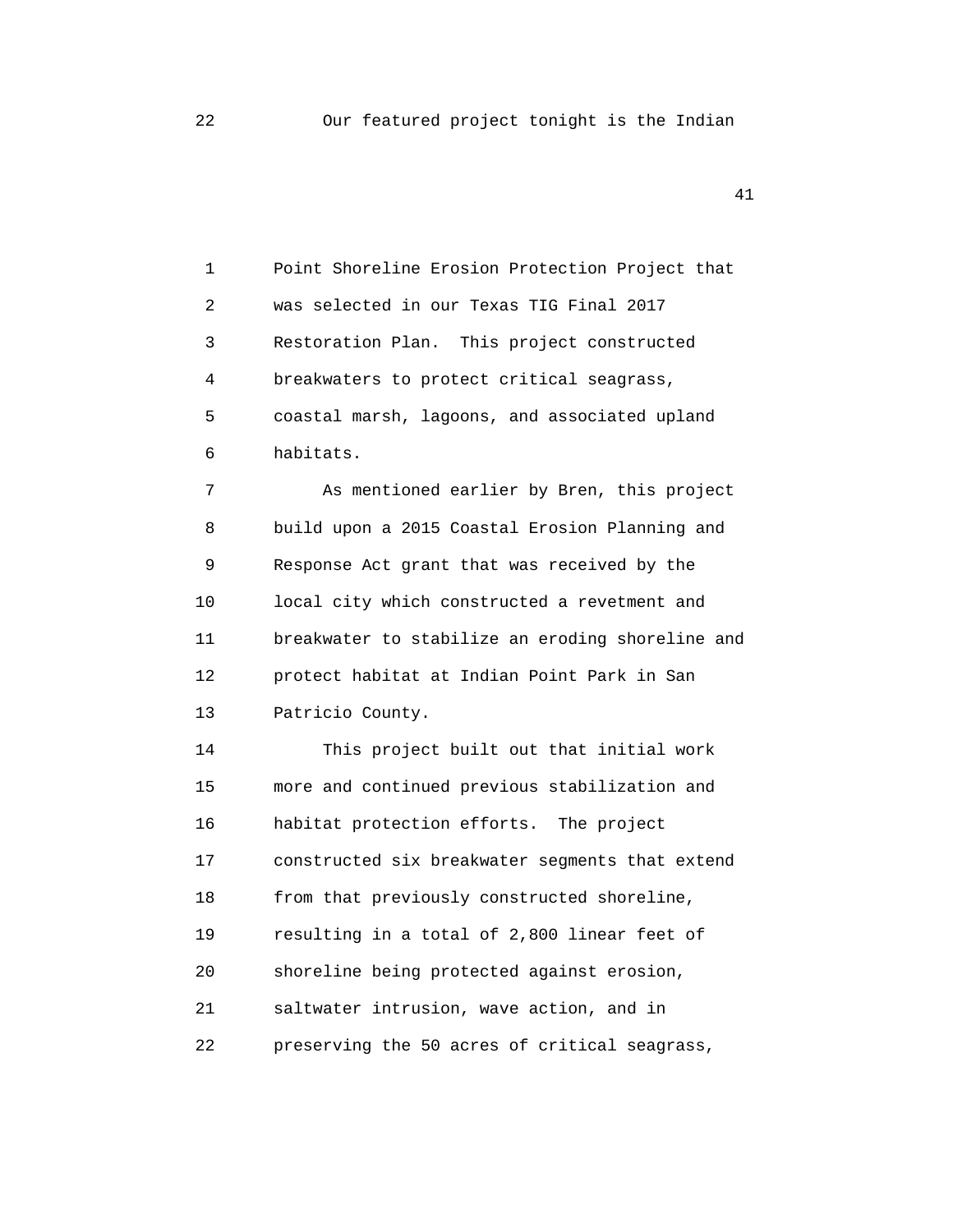1 coastal marsh, lagoons, and uplands of Indian 2 Point Park and the Sunset Lake Bird Sanctuary. 3 The project construction was initiated in 4 August of 2019 and completed in December of 5 2019. 6 As far as future activities that are under 7 way and ongoing, the Texas TIG will continue to 8 acquire suitable habitat included on Follets 9 Island and in the Bahia Grande Coastal Corridor. 10 Those are focal areas that we had identified, 11 and we're going to continue with those efforts. 12 In addition, the TIG will continue the 13 construction efforts on the hydrologic 14 restoration of the Bahia Grande in South Texas 15 and the McFaddin Beach and Dune Restoration, 16 which is also part of an overall hydrologic 17 restoration plan on the northeast coast of Texas 18 and our Pierce Marsh Wetland Restoration, which 19 is just west of Galveston Isle or Galveston Bay. 20 Additional future activities also will 21 include to complete the current design and 22 engineering work we have ongoing for oyster

43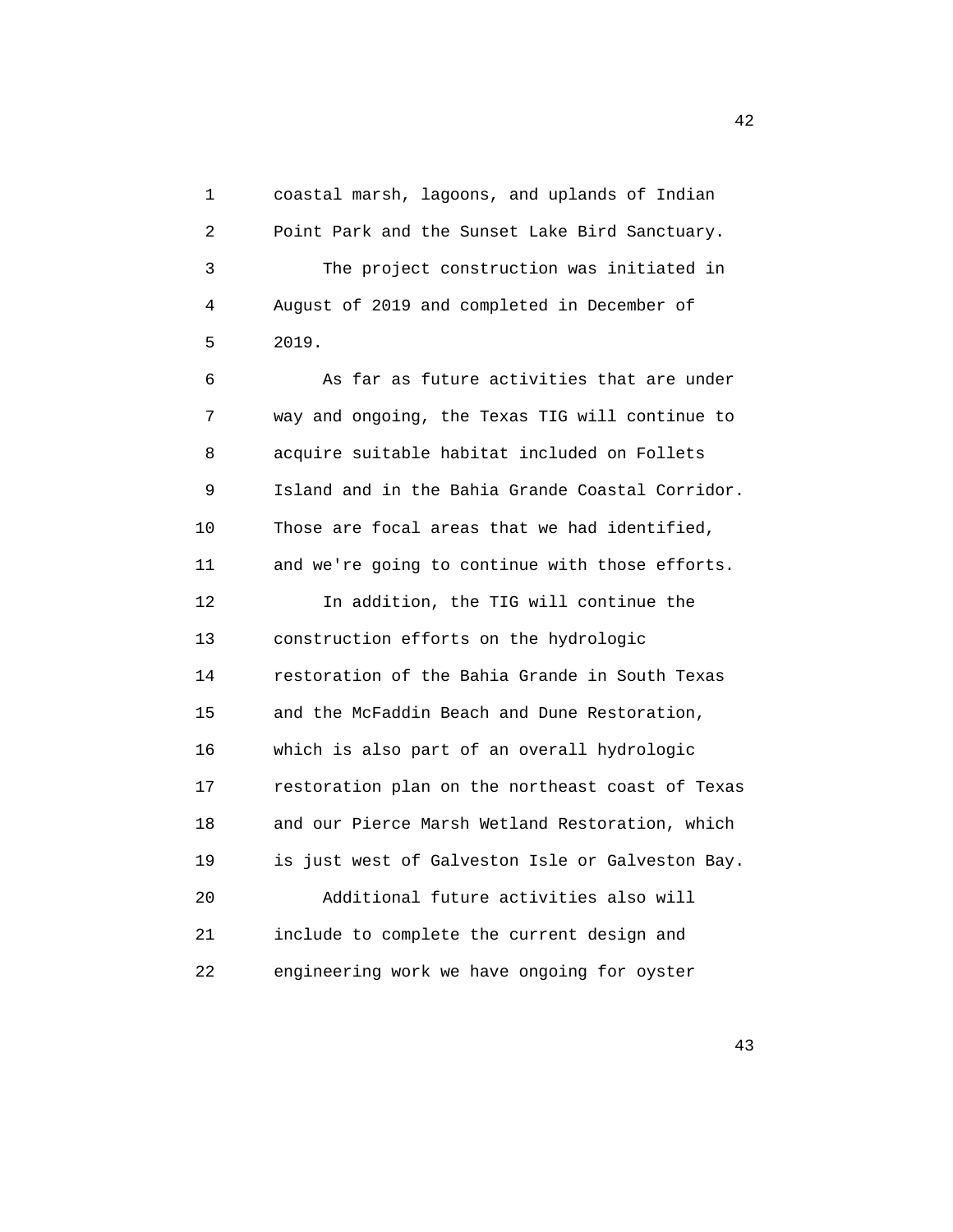1 restoration, use of beneficial dredge material 2 for wetland restoration, and we will continue 3 also the work for design and engineering on Bird 4 Island Cove and Essex Bayou. 5 To finish, additionally, we will want to 6 work to finish our implementation and monitoring 7 of early restoration and the 2017 restoration 8 plan, and we look forward to initiating the next 9 restoration plan soon. 10 I want to thank all of you for the 11 opportunity to present the work of the Texas 12 Trustee Implementation Group tonight and for you 13 being with us tonight. 14 With that, I'll turn the presentation over 15 to Laurie Rounds, who will be representing the 16 Open Ocean Trustee Group tonight. 17 MS. ROUNDS: Thank you very much, Robin. 18 Hello, everybody. My name is Laurie 19 Rounds, and I am with NOAA. I'd like to provide 20 the update for the Open Ocean Trustee 21 Implementation Group. In this Group, we work to 22 restore the wide-ranging and migratory species

44

 1 injured by the spill, including fish, sea 2 turtle, marine mammal, deep-sea coral, sturgeon,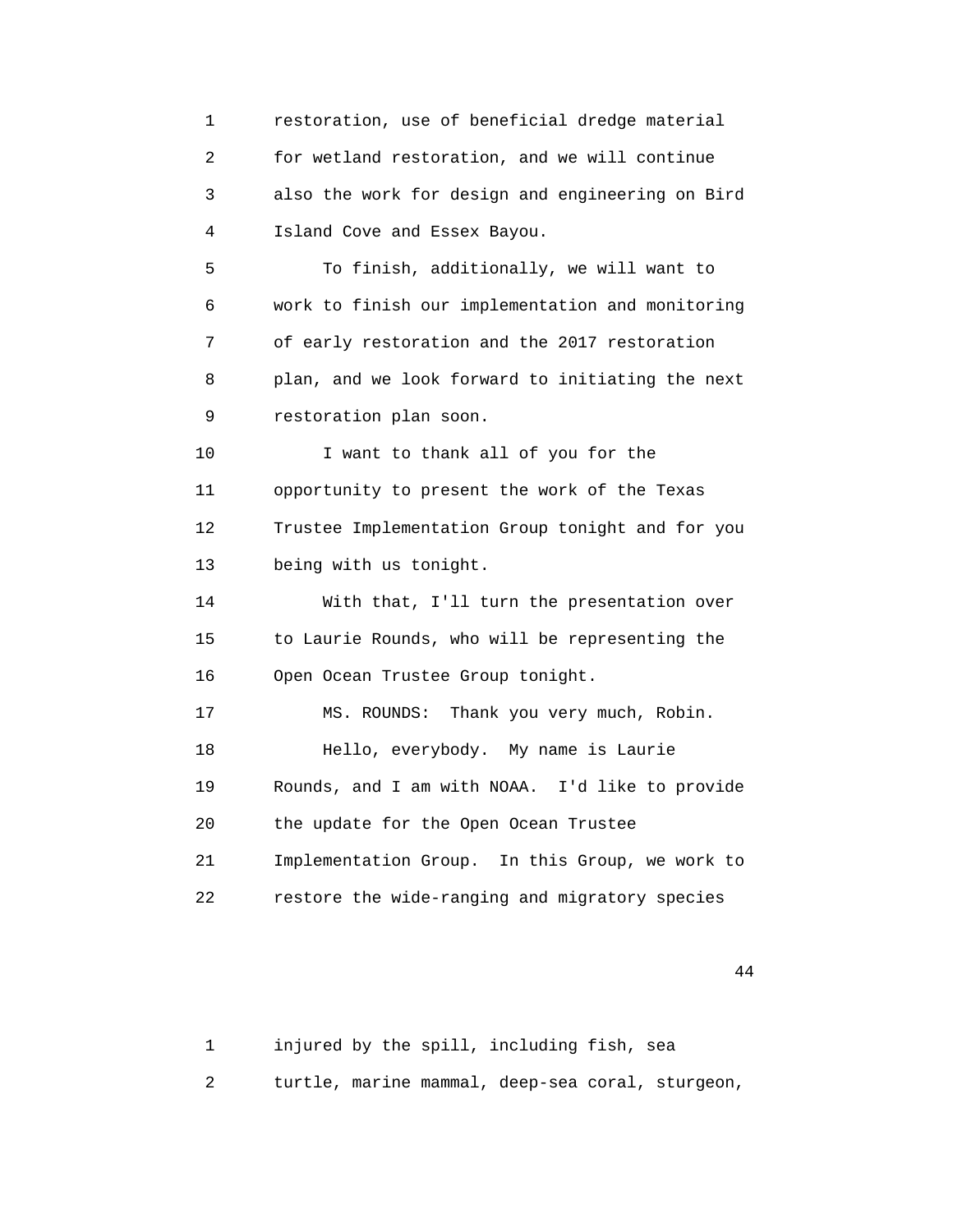3 and birds.

| 4  | Next, I'll talk a little bit about our           |
|----|--------------------------------------------------|
| 5  | funding update. The Open Ocean Trustee           |
| 6  | Implementation Group has committed approximately |
| 7  | \$326 million for restoration planning and       |
| 8  | implementation or about 26 percent of our total  |
| 9  | allocation of \$1.2 billion. These funds are     |
| 10 | being used to implement 26 restoration projects  |
| 11 | across all restoration types in the Open Ocean   |
| 12 | Restoration Area as well as three Monitoring and |
| 13 | Adaptive Management Activities.                  |
| 14 | In addition, these funds are used to             |
| 15 | conduct stakeholder outreach and to provide      |
| 16 | oversight and comprehensive planning by the      |
| 17 | Federal trustees serving on all seven of the     |
| 18 | Trustee Implementation Groups.                   |
| 19 | Some of the recent activities of the Open        |
| 20 | Ocean Trustees include those shown here on this  |
| 21 | slide. We completed the Bon Secour National      |
| 22 | Wildlife Refuge Trail Enhancement Project, an    |
|    |                                                  |

45

 1 Early Restoration project in coastal Alabama, 2 led by the Department of the Interior. Through 3 this project, we repaired and enhanced the 4 existing Jeff Friend Trail. The aged boardwalk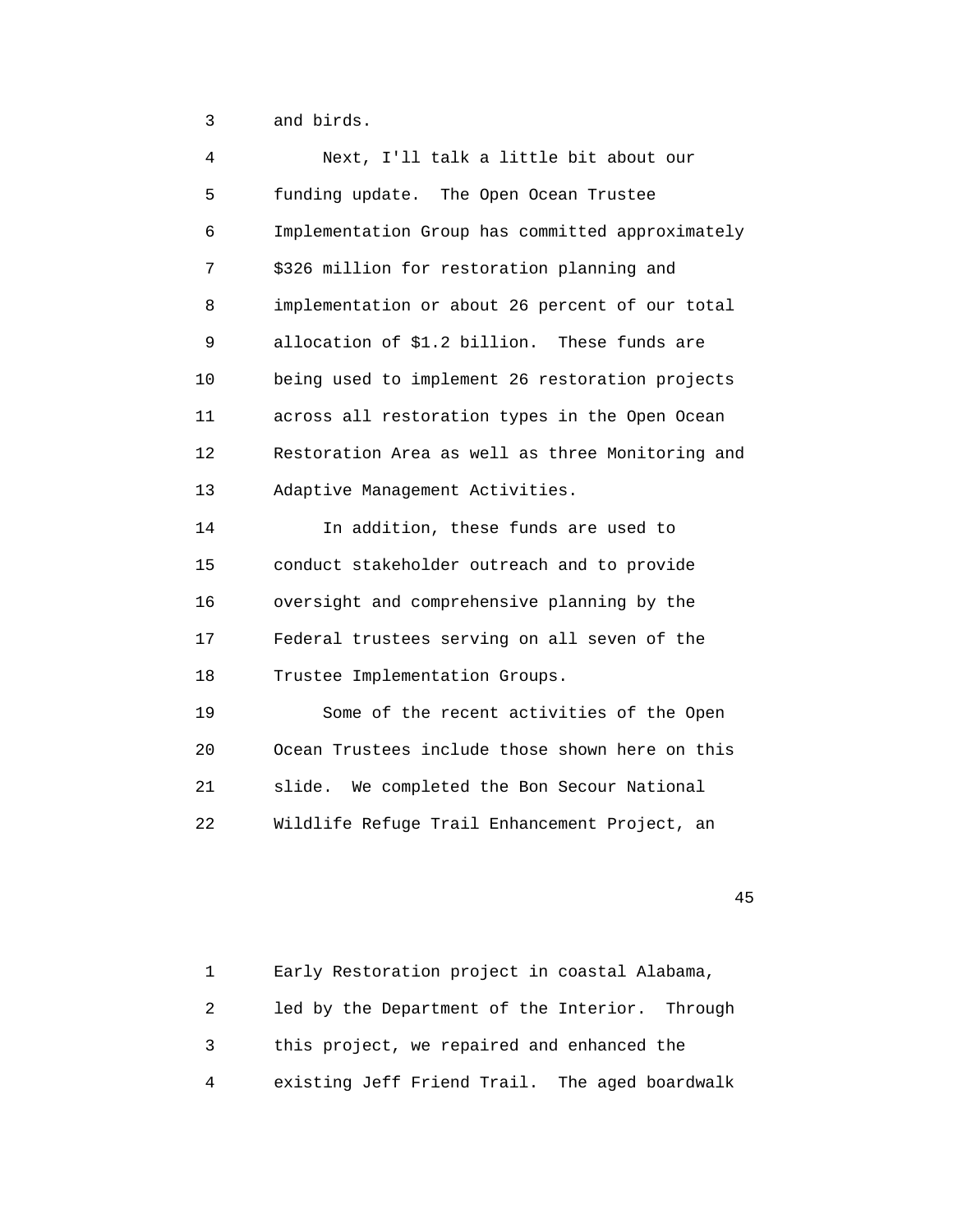5 and gravel trail were repaired and improved to 6 enhance public access. We also constructed an 7 observation platform along the trail and widened 8 two accessible parking spaces to better 9 accommodate visitors.

 10 We are continuing to implement and monitor 11 our other Early Restoration Projects, including 12 the Oceanic Fish Restoration Project and 13 projects to restore for lost recreational uses 14 on federally managed lands in Mississippi and in 15 Florida.

 16 We are excited to have finalized two 17 restoration plans in 2019 that approved 21 18 restoration projects for birds, Gulf sturgeon, 19 fish and water column invertebrates, sea 20 turtles, marine mammals, and mesophotic and deep 21 benthic communities totaling almost \$242 22 million.

46

 1 We began implementation of three Monitoring 2 and Adaptive Management Activities, two for Gulf 3 sturgeon and one for marine mammal, and we also 4 updated the Open Ocean Monitoring and Adaptive 5 Management Strategy to highlight the TIG's 6 initial priorities. The strategy lays out our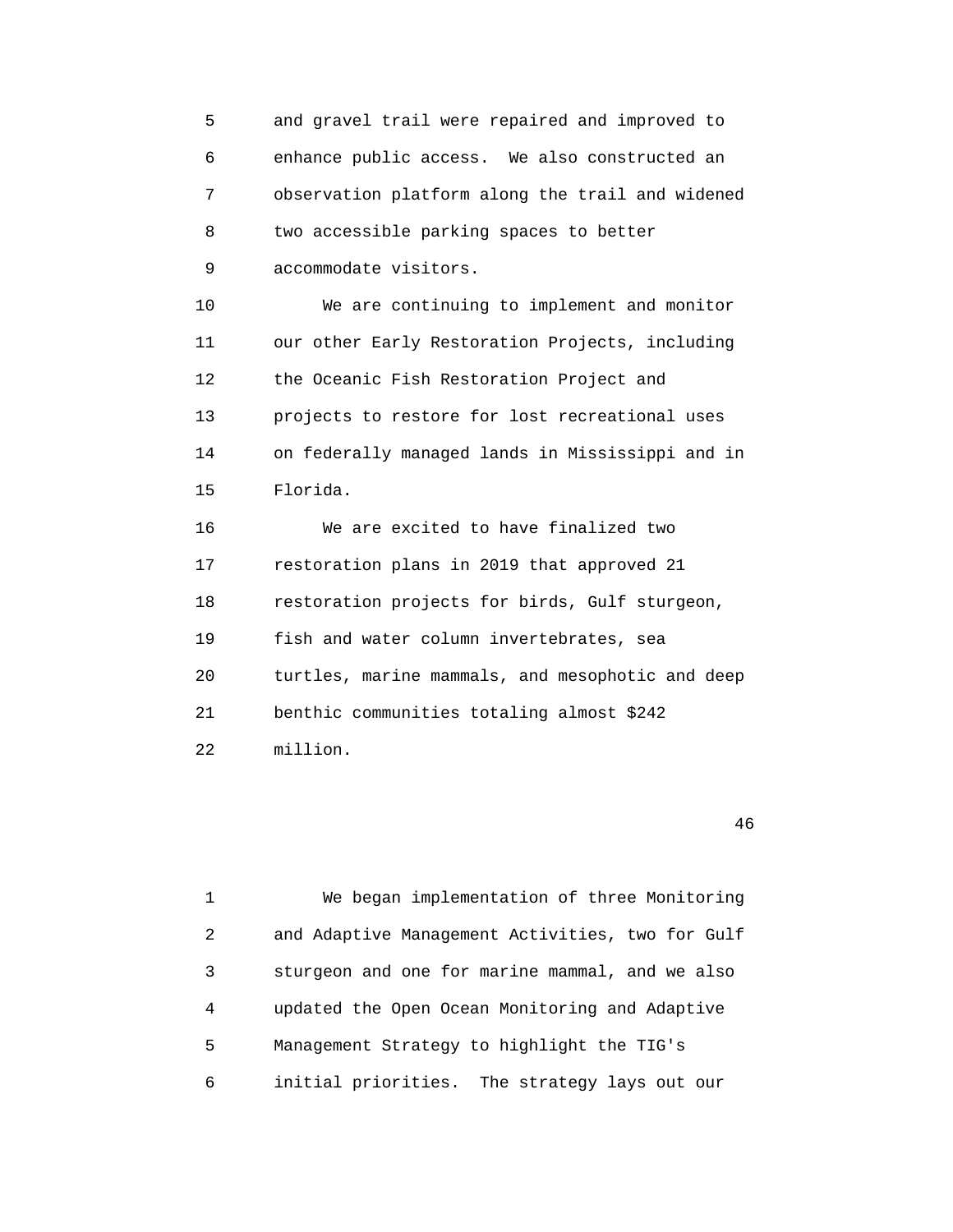7 processes to identify and prioritize information 8 gaps and data needed to plan, implement, 9 evaluate, and adaptively management Open Ocean 10 restoration. We will hold a public webinar on 11 July 22nd to describe the updates to the 12 strategy and outline our initial priorities. 13 Next, I would like to highlight the Beach 14 Enhancement Project at Gulf Islands National 15 Seashore in Florida. This is an Early 16 Restoration Project led by the Department of the 17 Interior. The Trustee Council authorized \$10.8 18 million for this project. 19 The project enhances recreational use and 20 visitor satisfaction by removing asphalt debris,

 21 primarily asphalt fragments and road-base rock 22 form the beach sand at Gulf Islands National

47

 1 Seashore. This debris has been scattered widely 2 over some or all of Fort Pickens, Santa Rosa, 3 and Perdido Key areas of the National Seashore. 4 The asphalt debris ranges in shape and size from 5 large slabs down to brick and pea-size debris, 6 and these materials originated from roads being 7 damaged by storms and hurricanes.

8 Thus far, over four seasons, we have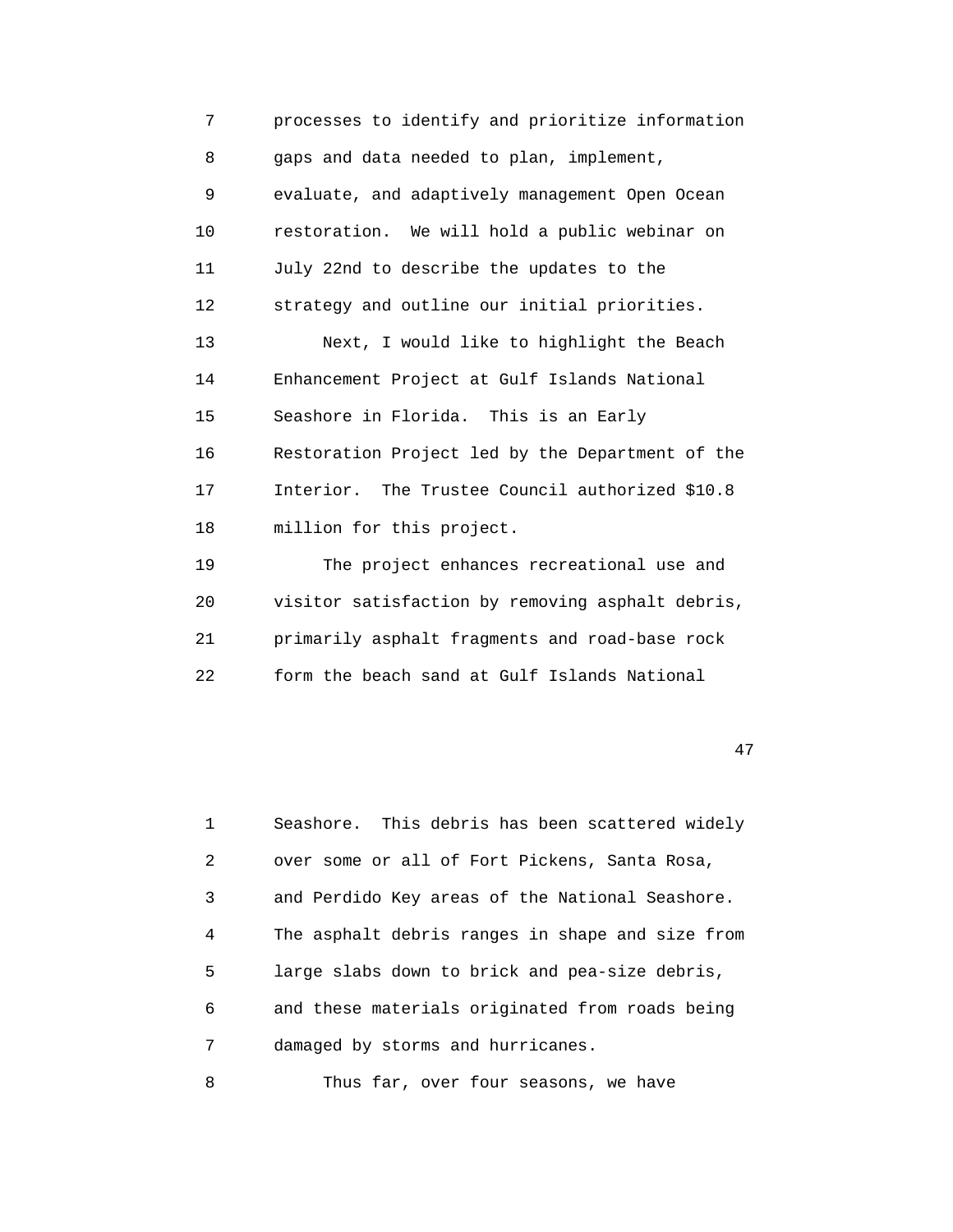9 enhanced 574 acres of beach and 5 acres of 10 nearshore tidal wetland. Nearly 20,000 sons of 11 asphalt and road-base material have been removed 12 from these areas, these beaches and nearshore 13 tidal wetland areas.

 14 Now in the final season, we anticipate 15 finishing the clean-up activities and then 16 planting vegetation in a small portion of the 17 cleaned areas where vegetation was destroyed in 18 the process of removing the asphalt and road 19 debris.

 20 Moving forward, the Open Ocean TIG will 21 continue to implement our Early Restoration 22 projects, including restoring Blue Fin Tuna

48

 1 through the Oceanic Fish Restoration Project and 2 completing recreational use enhancement on the 3 Gulf Islands National Seashore in Mississippi 4 and Florida.

 5 We will continue to implement the three 6 newer restoration projects approved in our first 7 restoration plan. These projects will identify 8 and characterize potential Gulf sturgeon 9 spawning habitat in the Pearl and Pascagoula 10 River systems and enhance breeding success for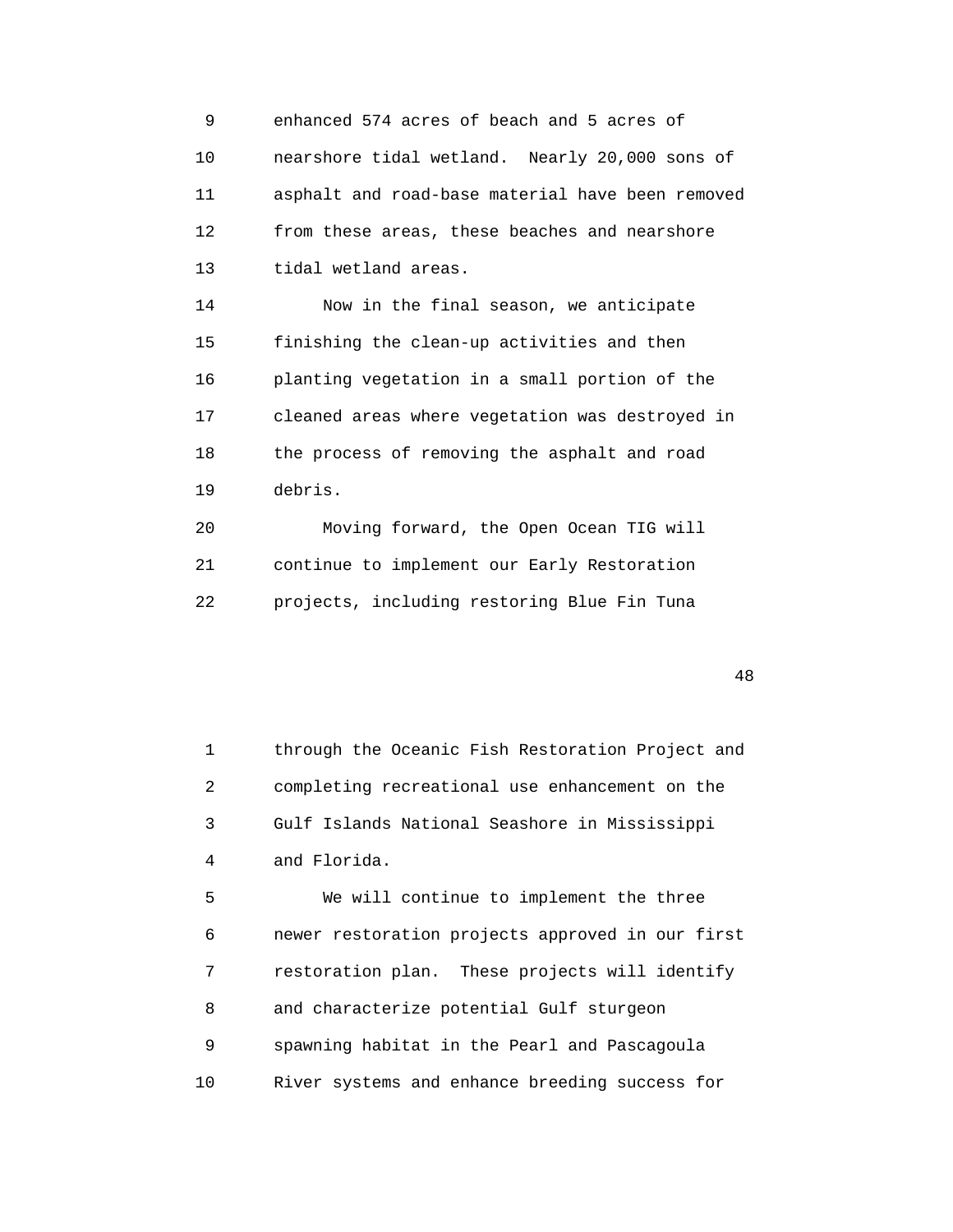11 common loons and black terns in the northern 12 U.S. areas where these birds nest. Many of the 13 18 projects approved in our second Restoration 14 Plan for fish, sea turtles, marine mammals, and 15 deep sea corals are also beginning 16 implementation of the restoration activities 17 approved in that plan. 18 Future activities will include supporting 19 and building strong adaptive management 20 frameworks. This includes continued 21 implementation of activities to address key 22 information needs for the restoration of

49

 1 sturgeon and marine mammals. It will also 2 include developing additional activities to 3 address the TIG's initial priorities for 4 monitoring and adaptive management. 5 We also anticipate starting efforts to 6 develop our third Restoration Plan, and we will 7 continue stakeholder outreach, including our 8 annual TIG meeting later this year, and again, 9 on July 22nd, we're holding a webinar to share 10 our initial Monitoring and Adaptive Management 11 priorities. You can register for this webinar 12 at the Gulf Shore Restoration website.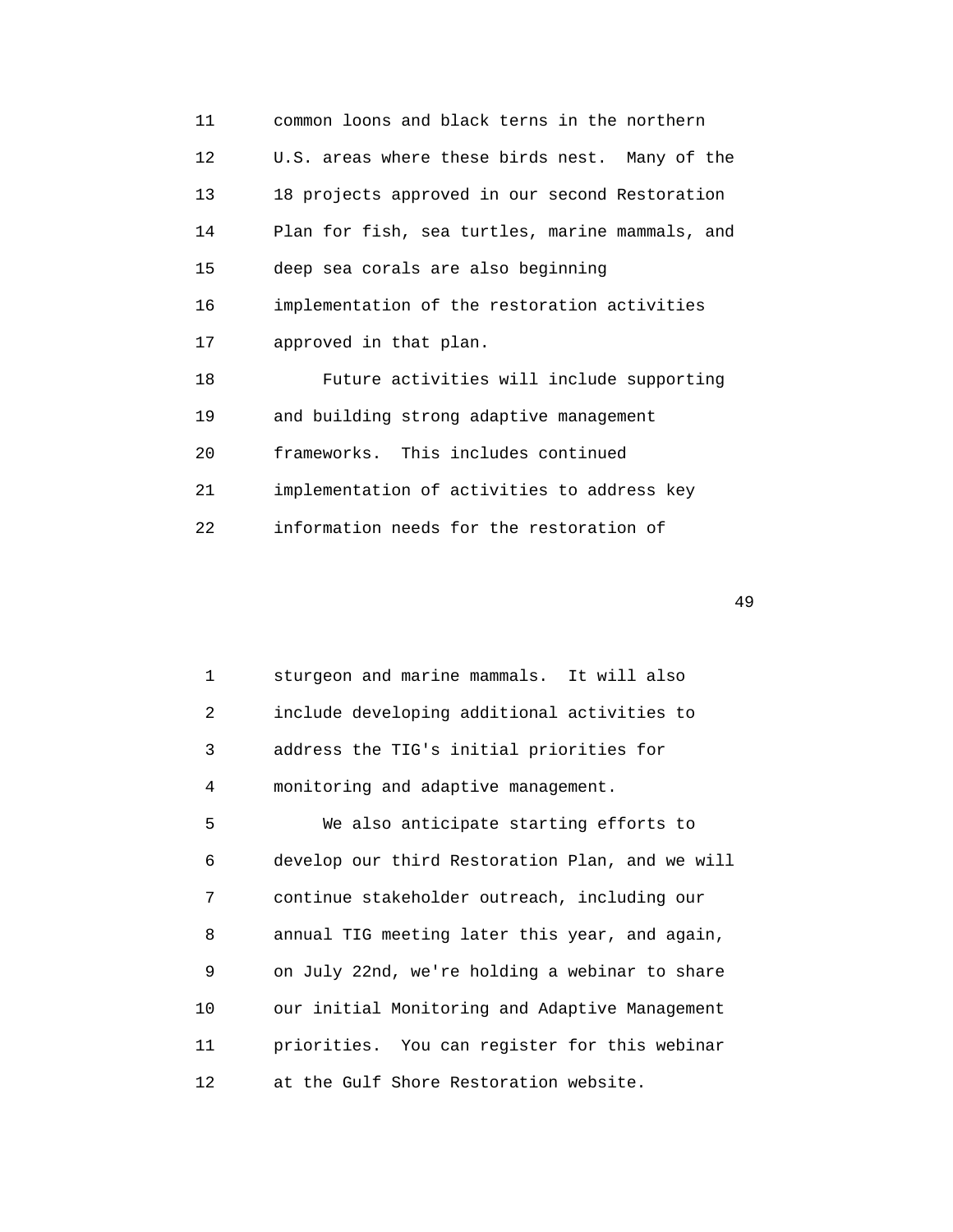13 So thank you very much for your attention. 14 Next, Jamie Schubert will provide the 15 update for the Regionwide Trustee Implementation 16 Group. 17 MR. SCHUBERT: Thank you, Laurie. 18 My name is Jamie Schubert, and I am with 19 the NOAA Restoration Center, and this year, I 20 have the pleasure of chairing the Regionwide TIG 21 and providing you all with updates of our 22 activities.

| $\mathbf{1}$ | Thus far, we have committed approximately         |
|--------------|---------------------------------------------------|
| 2            | \$47 million for projects and planning activities |
| 3            | as of May 2020. This is roughly 13 percent of     |
| 4            | our total allocation, which is \$350 million.     |
| 5            | This year, we began our planning process          |
| 6            | for our Restoration Plan 1 in which we will       |
| 7            | develop and publish projects for restoring all    |
| 8            | four restoration types that the Regionwide TIG    |
| 9            | is charged with restoring. These are birds,       |
| 10           | oysters, marine mammals, and sea turtles.         |
| 11           | In September of 2019, we requested project        |
| 12           | ideas from the public, and we published our       |
| 13           | Notice of Initiation of Restoration Planning      |
| 14           | early this month on July 1st. We will also have   |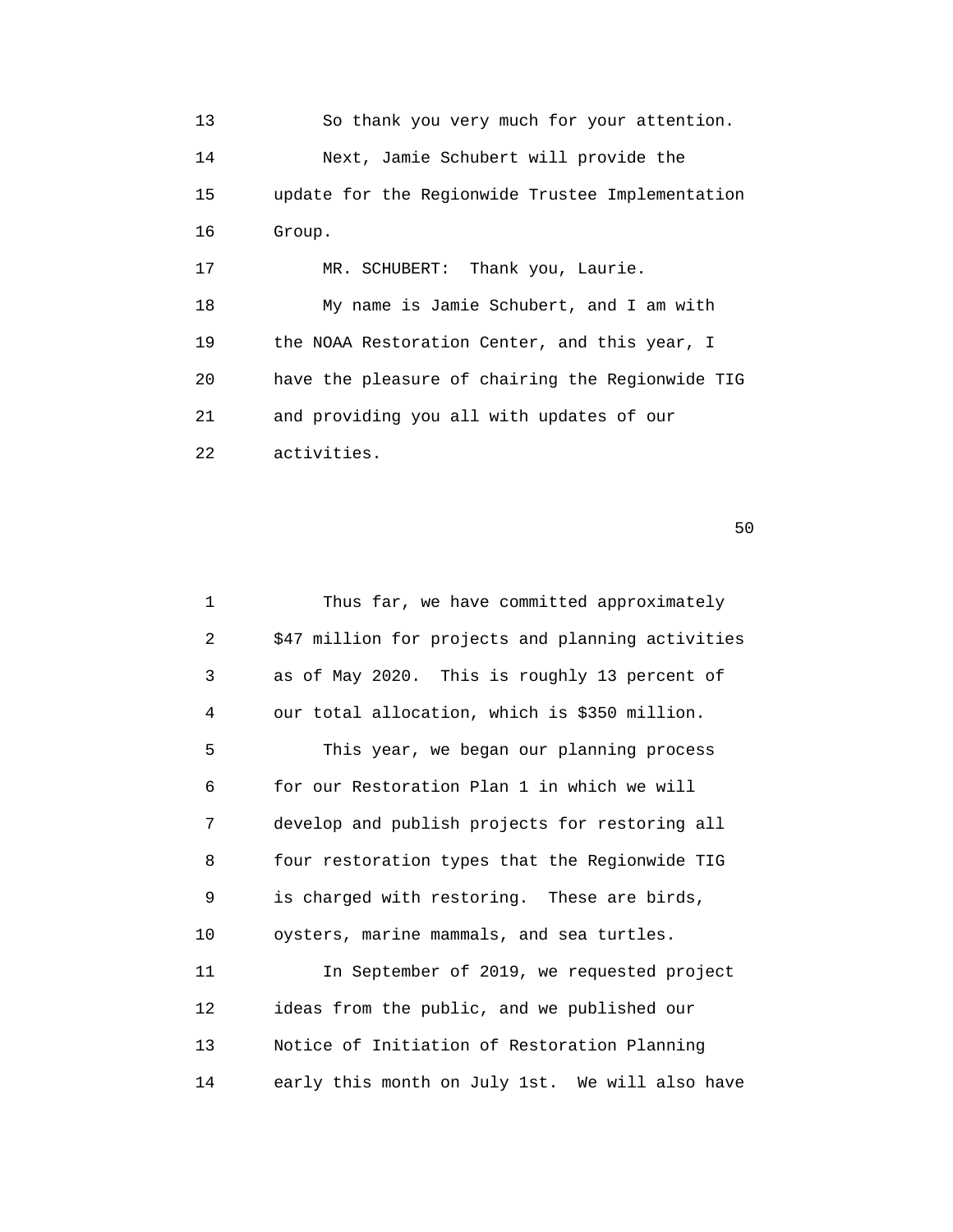15 continued implementation and monitoring of our 16 Early Restoration projects.

 17 Our feature project this year is the Sea 18 Turtle Early Restoration Project. This project 19 was funded in Phase IV Early Restoration Project 20 to the tune of about \$25 million. The 21 Regionwide portion of this 10-year project, 22 which will wrap up in 2026, consists of two

51

 1 complementary components that will aid in the 2 recovery of sea turtles.

 3 The first is enhancement of the sea turtle 4 stranding and salvage network and development of 5 an emergency response program across the Gulf. 6 This enhances the existing seat turtle and 7 stranding network Gulf-wide and develops a 8 formal emergency response program within the 9 Gulf of Mexico, with the goal of increasing 10 survival of sea turtles during cold stuns and 11 other emergency stranding events. Roughly 9,000 12 strandings occurred over the past 2 years. 13 The second component is the Gulf of Mexico 14 shrimp trawl bycatch reduction project. This

 15 enhances two existing NOAA programs--the Gear 16 Monitoring Team and the Southeast Shrimp Trawl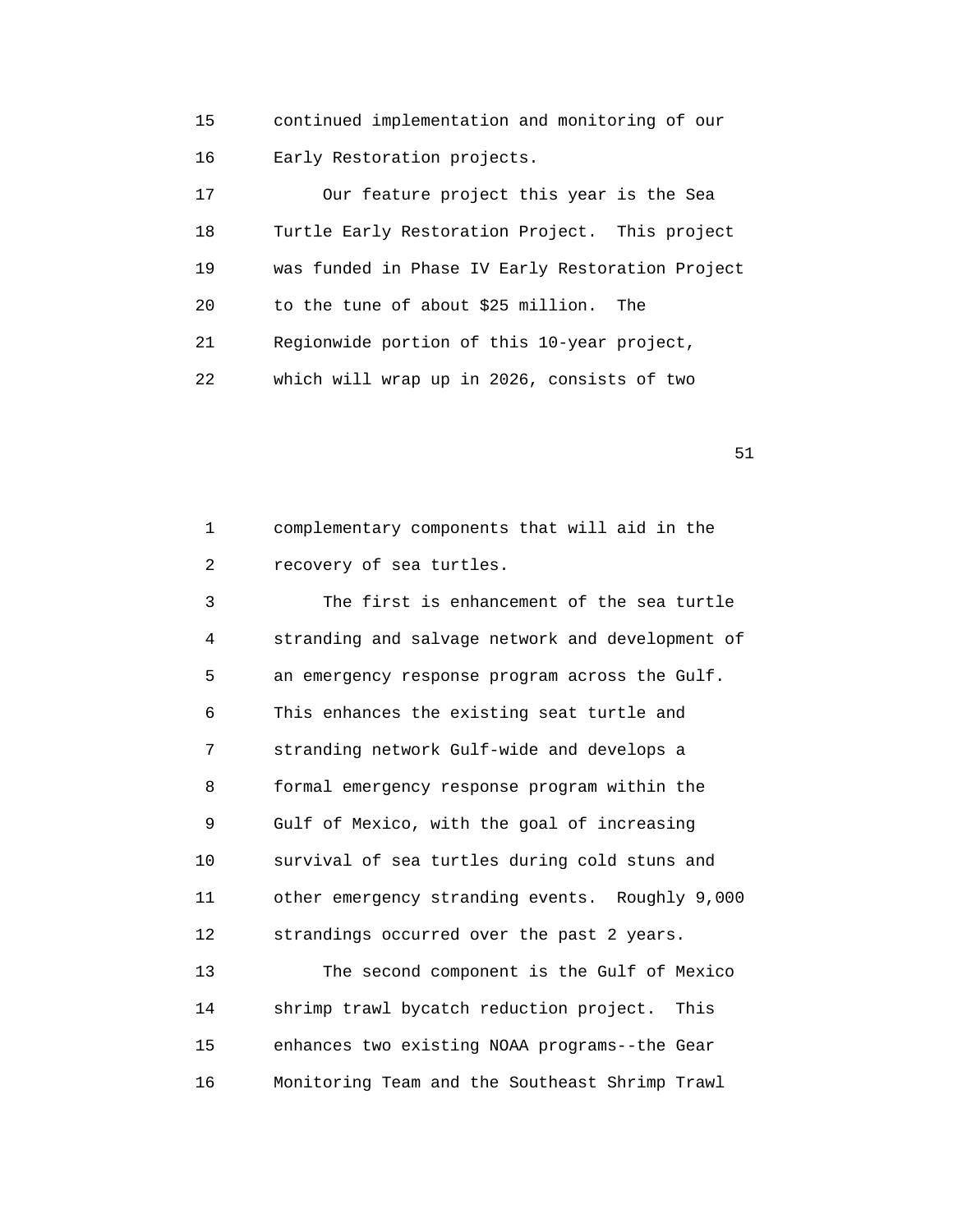17 Fisheries Observer program. This work will help 18 to reduce the bycatch of sea turtles in the Gulf 19 of Mexico.

 20 For our future activities, next year we 21 intend to publish our Draft Regionwide TIG 22 Restoration Plan 1 for public review and comment

 $52$ 

 1 We will also continue implementation and 2 monitoring of our Early Restoration projects. 3 With that, that is, I believe, the 4 conclusion of our TIG summaries, and I will pass 5 it back to Perry. 6 MR. FRANKLIN: Thank you, Jamie, and thank 7 you to all of tonight's speakers for giving all 8 of this wonderful information. 9 Now I am pleased to announce that we are 10 going to start the public comment portion of the 11 meeting. 12 I'd like to remind each of you that when 13 you registered for the webinar, we asked if you 14 wanted to make comment during tonight's meeting. 15 We have several people signed up to give 16 comments so far. 17 At this time, I would like to remind you 18 that the Trustee Council Representatives shown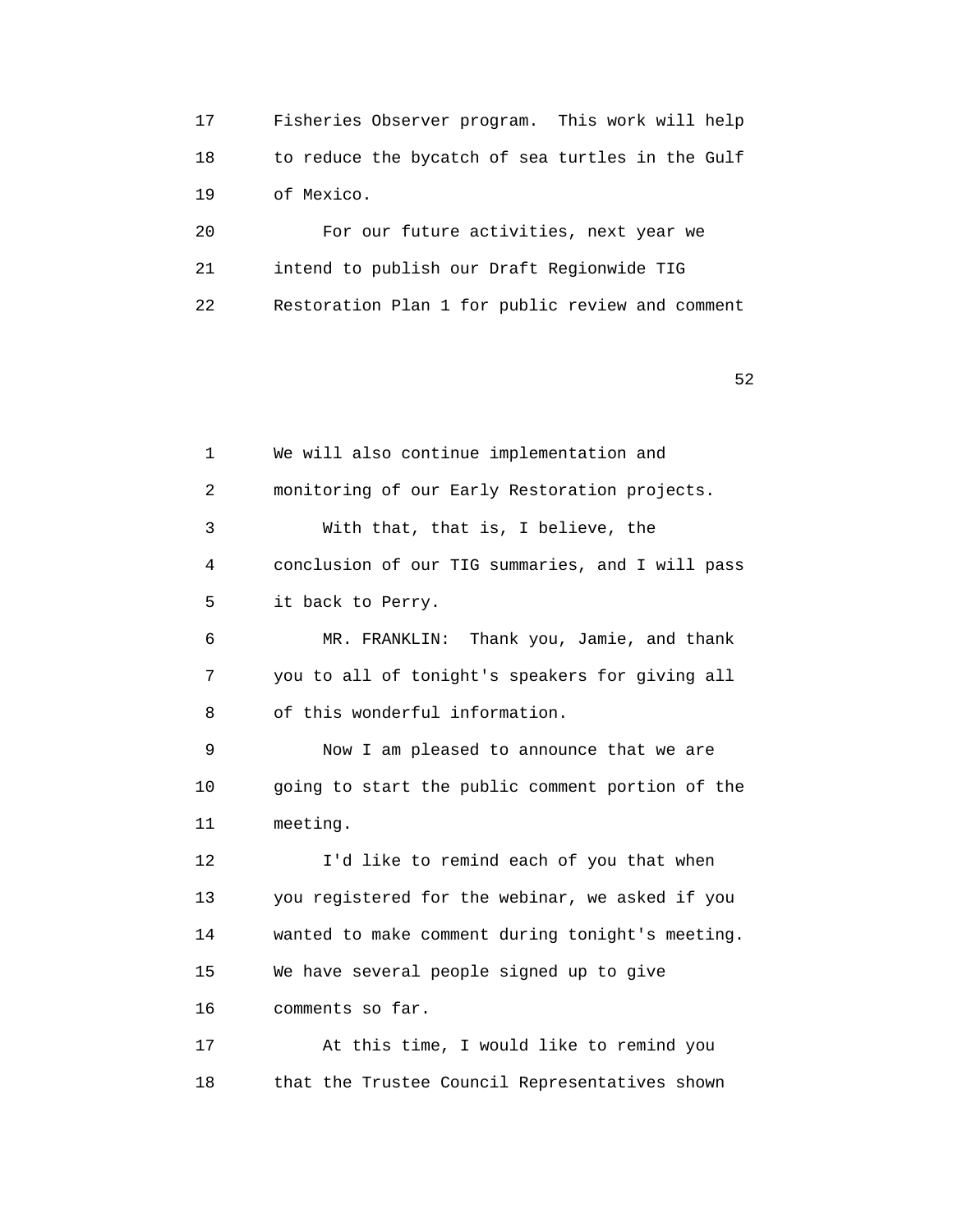| 19 | on this slide are here on the webinar to listen  |
|----|--------------------------------------------------|
| 20 | to your public comments, and as with previous    |
| 21 | Trustee Council public meetings, the Trustees    |
| 22 | will be listening only but will not be answering |

 $53$ 

1 questions tonight.

 2 If you signed up to provide comments, then 3 you should have received an email earlier this 4 week with your number and the speaking order. 5 If you did not sign up to speak but would like 6 to do so, please type your name in the Questions 7 box at this time. Again, if you would like to 8 make a comment but did not register and state 9 that you wanted to make a comment, please go to 10 the Questions box at this time and simply type 11 in your name.

 12 As a reminder, all attendees are muted 13 automatically. We will unmute you when it is 14 your turn to speak.

 15 Also, if you have called in using a phone 16 and are planning to speak, you must enter your 17 individual audio PIN. Please note that this PIN 18 is different than the access code. As shown on 19 the slide, if you are using a phone, please make 20 sure computer audio is not selected.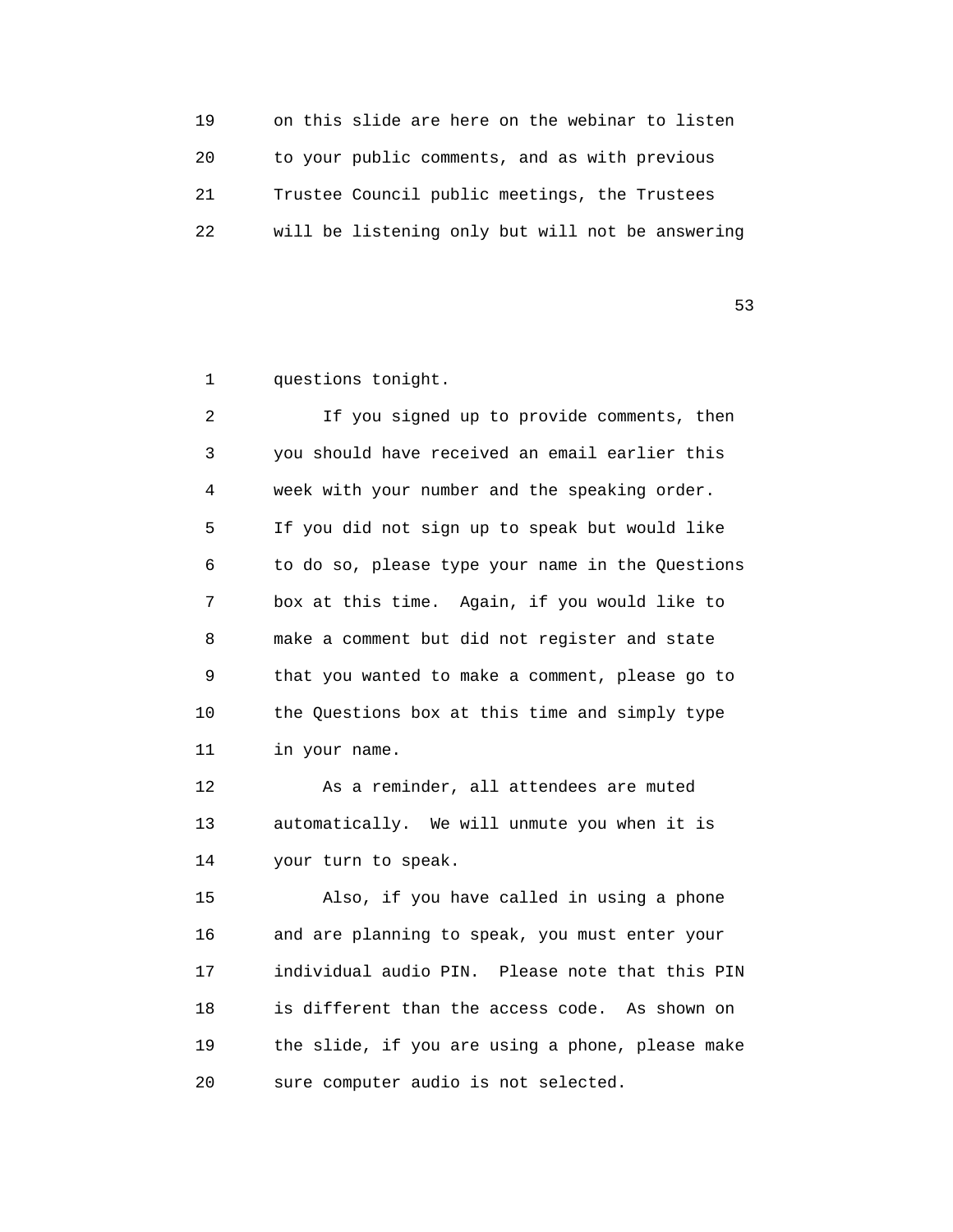|  |  |  | We will call the first person's name and at  |  |  |
|--|--|--|----------------------------------------------|--|--|
|  |  |  | the same time the name of the next person in |  |  |

| 1  | line so that you will have a little bit more    |
|----|-------------------------------------------------|
| 2  | time to prepare. When we call your name, we     |
| 3  | will unmute your line, and you will have 3      |
| 4  | minutes to speak. I thank you in advance for    |
| 5  | respecting the 3-minute rule.                   |
| 6  | Again, please state your name when you          |
| 7  | begin to speak, and if you are representing an  |
| 8  | organization, please state the name of the      |
| 9  | organization prior to making your public        |
| 10 | comments.                                       |
| 11 | At this time to get started, our first          |
| 12 | speaker is David Muth followed by Kent Wimmer.  |
| 13 | Mr. Muth, please proceed with your comment.     |
| 14 | [No audible response.]                          |
| 15 | I think Mr. Muth is getting<br>MR. FRANKLIN:    |
| 16 | his phone in order at this time.                |
| 17 | Hello. Can you hear me now?<br>MR. MUTH:        |
| 18 | MR. FRANKLIN:<br>Yes, yes.                      |
| 19 | MR. MUTH: Okay, thanks.                         |
| 20 | Good evening, everybody, and listen, I want     |
| 21 | to thank everyone on the Trustee Implementation |
| 22 | Group for this presentation and for all of your |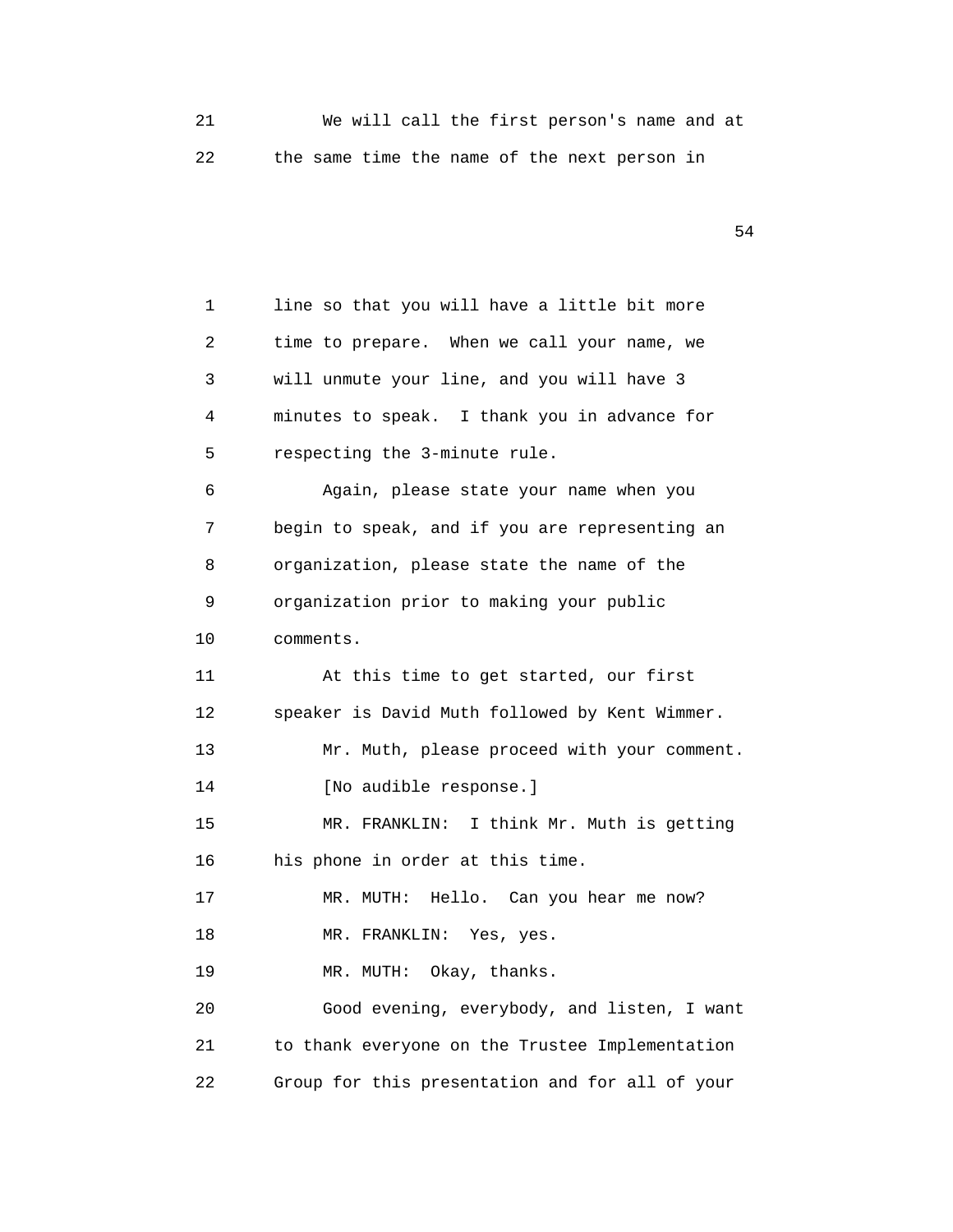1 hard work. I only have 3 minutes, so I'm going 2 to move quickly.

 3 Given that when you add together all of the 4 funding sources that came out of Deepwater 5 Horizon, the lion's share of the money, as you 6 all have indicated tonight, both for the NRDA 7 money and for the RESTORE Council money and 8 still a substantial portion of the Gulf and 9 Environmental Benefit Fund is still available, 10 we are in the midst of a really historic 11 restoration opportunity. We are now coming up 12 on the 5-year mark for the settlement, which 13 will be in 2021, and you the Trustees will be 14 undertaking a 5-year program review.

 15 We'd like to strongly encourage the 16 Trustees to use this moment not only to update 17 the public on their progress but, perhaps more 18 importantly, would take stock of how all aspects 19 of the Restoration Program going and really the 20 course correct is needed. We hope the Trustees 21 will carve out the space to ask the larger 22 strategic questions, which go back to questions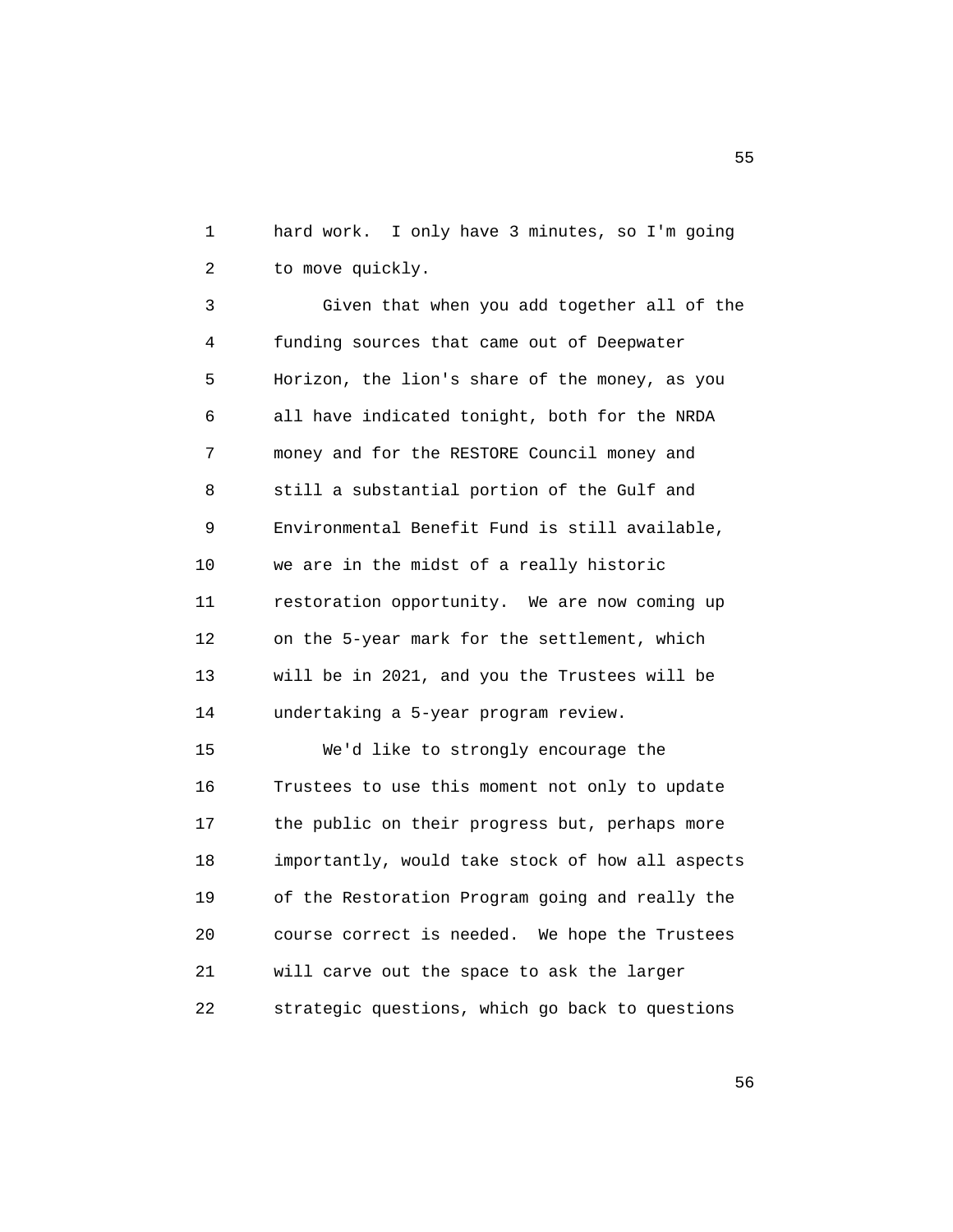1 we've all been asking from the beginning, which 2 is how do we leverage this Deepwater Horizon 3 money to accomplish the most that we can. We 4 need to maximize the remaining dollars. 5 We note that the RESTORE Council is also 6 soon due to update is comprehensive plan and 7 suggest that there may be timely opportunity for 8 collaboration between the funding streams on 9 strategic priorities as they look toward the 10 future. 11 We do appreciate the emphasis in this 12 presentation on projects that are being 13 coordinated and leveraged across funding 14 streams, as Bren talked about it in the opening 15 and as several of you mentioned as you went 16 along. This is the key to success. We have to 17 leverage all of the funding sources, even though 18 it's beyond Deepwater Horizon. 19 Another opportunity for collaboration 20 across funding streams is reporting results of 21 projects. As you have just done, the public

 $57$ 

1 In closing, this is a restoration of

22 needs to know what you have accomplished.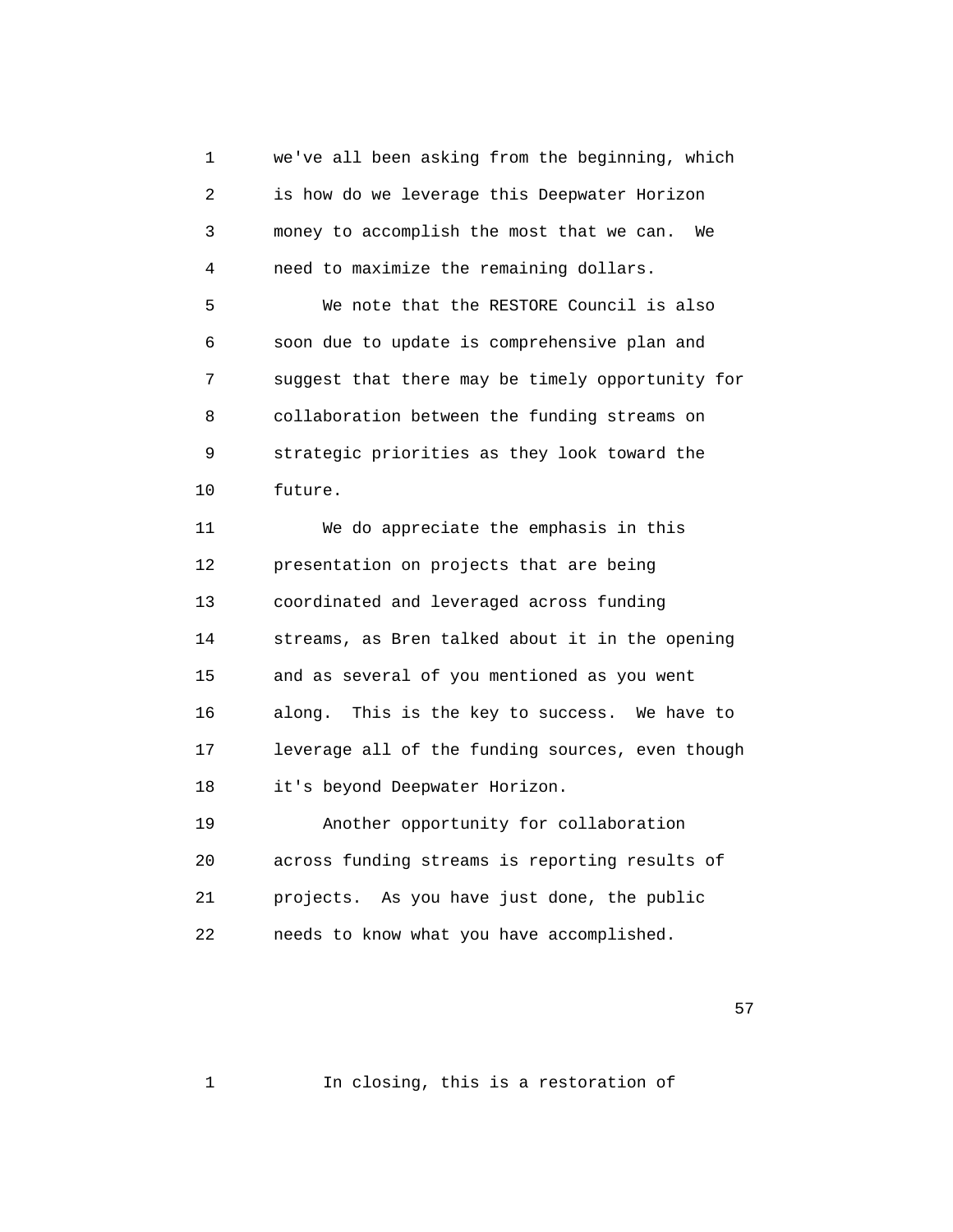2 national significance. Without peer in the 3 whole world, NWF and our partners are committed 4 to ensuring that the rest of the nation remains 5 engaged, long-term restoration and resilience 6 with outreach. We stand ready to assist you, 7 and thank you all very much for all the hard 8 work.

 9 MR. FRANKLIN: Thank you very much, Mr. 10 Muth.

 11 The next individual to come forward and to 12 give public comment is Kent Wimmer followed by 13 Leslie Weinstein. And I'd like to remind you, 14 before you begin your comment, if you will state 15 your name for the record, as we do have a court 16 reporter online, and if you're representing an 17 organization, please state the name of the 18 organization. And then we'll start the 30 19 minute timer.

 20 At this time, we'd like to ask Kent Wimmer 21 to give his public comment, followed by Leslie 22 Weinstein.

 $58$ 

1 [No audible response.] 2 MR. FRANKLIN: If you can hear me, Mr. 3 Wimmer, go ahead and please begin. You are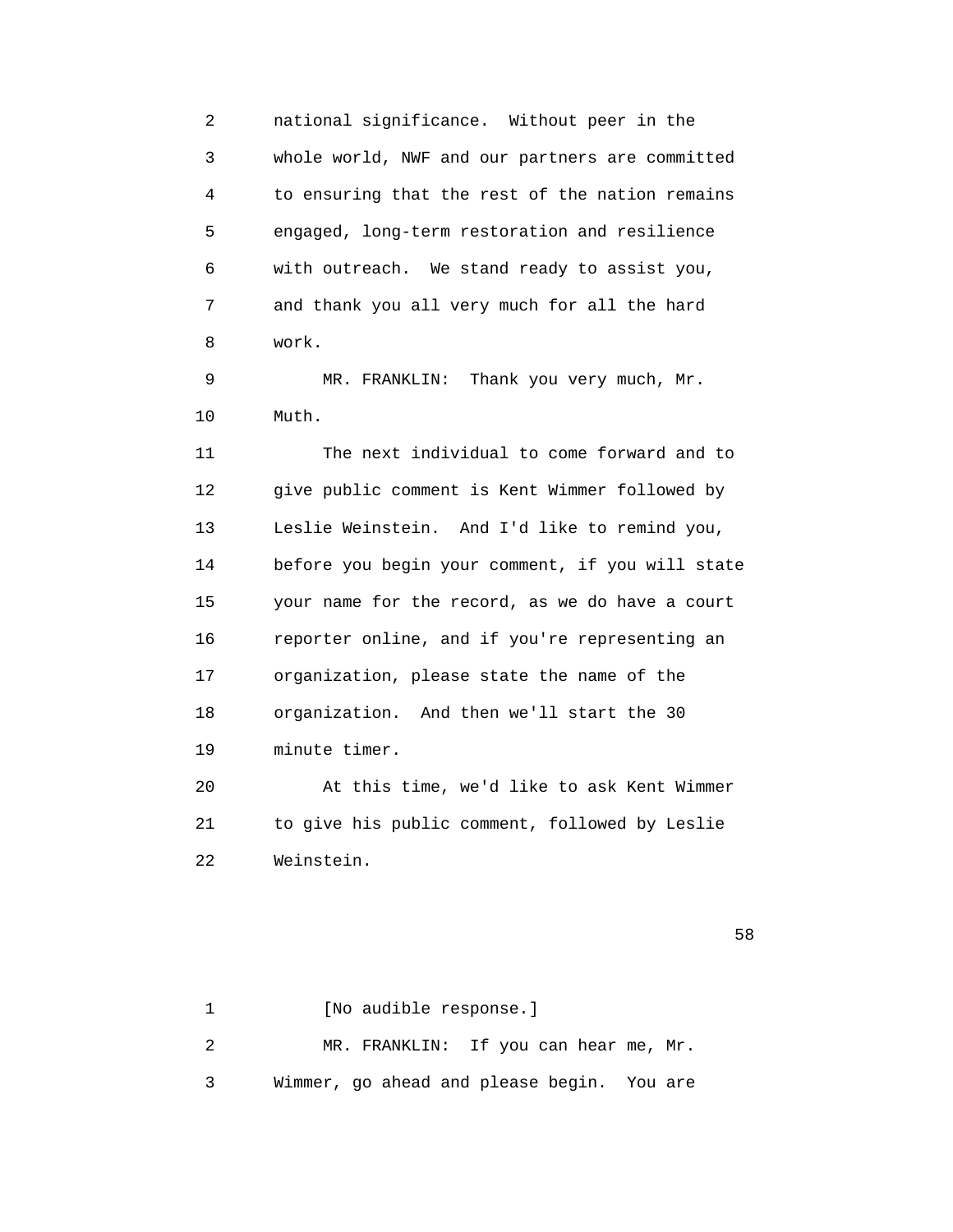| 4               | unmuted. You can proceed, Mr. Wimmer.       |
|-----------------|---------------------------------------------|
| 5               | [No audible response.]                      |
| 6               | MR. FRANKLIN: Okay. We'll keep you on       |
| 7               | deck, Mr. Wimmer.                           |
| 8               | At this time, we would like to proceed to   |
| 9               | Ms. Leslie Weinstein.                       |
| 10              | [No audible response.]                      |
| 11              | MR. FRANKLIN: Leslie, if you can hear my    |
| 12 <sub>1</sub> | voice, you can go ahead and begin.          |
| 13              | MR. WEINSTEIN: Hi. Can you hear me?         |
| 14              | MR. FRANKLIN: Yes. Is that Mr. Wimmer?      |
| 15              | MR. WEINSTEIN: No. This is Leslie           |
| 16              | Weinstein.                                  |
| 17              | MR. FRANKLIN: Okay. Please proceed, Mr.     |
| 18              | Weinstein.                                  |
| 19              | MR. WEINSTEIN: Yes, sir. Thank you.         |
| 20              | My name is Leslie Weinstein. I am the       |
| 21              | president of Turtles Fly Too.               |
| 22              | Turtles Fly too is the emergency air rescue |

59

 1 operation for endangered sea turtles and sea 2 mammals, providing emergency air response to 3 Cape Cod sea turtle cold-stunned events since 4 2014.

5 The predominant species rescued is the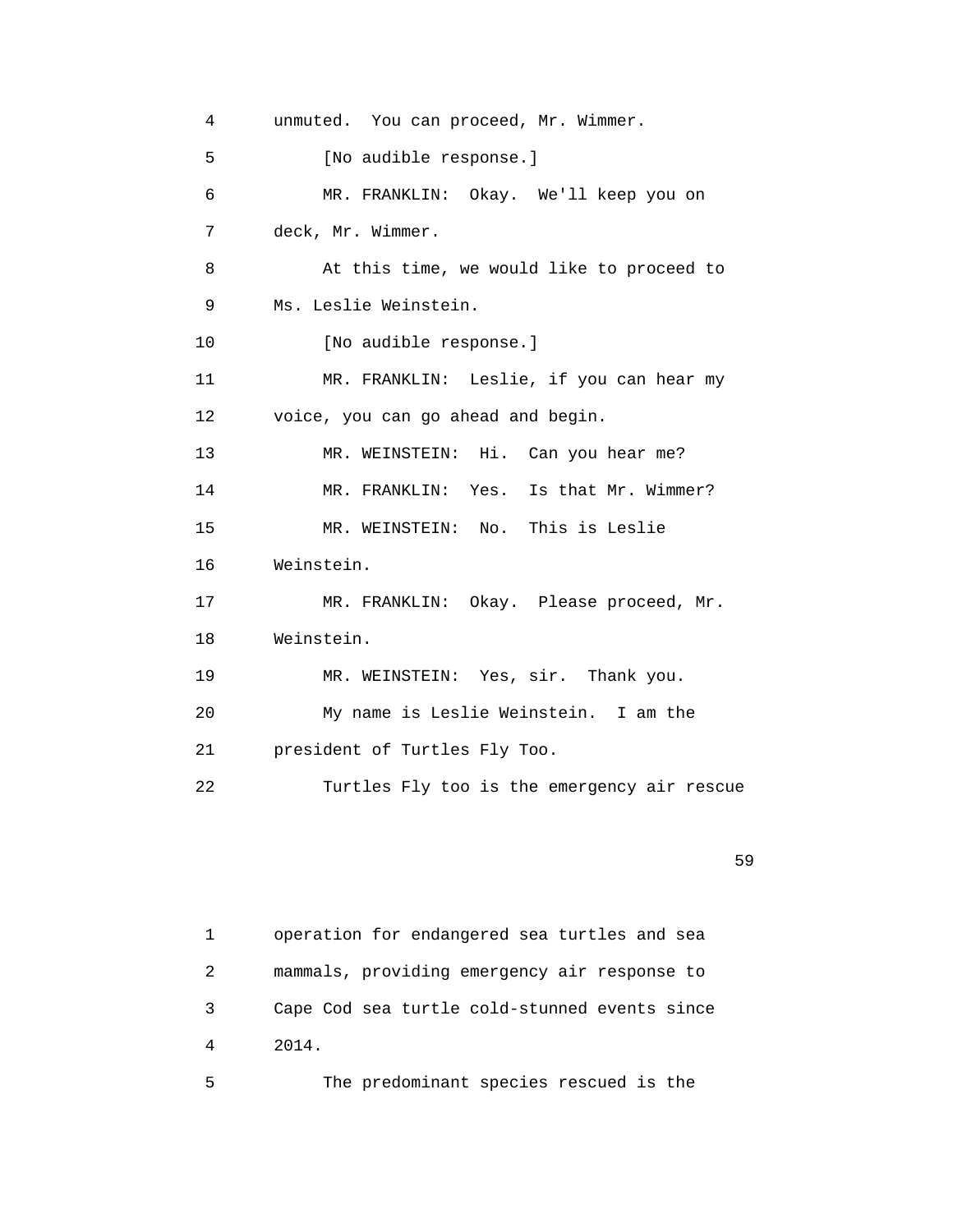6 Kemp's ridley. These are juveniles from 3 to 5 7 years that may originate from the Gulf Coast 8 region. NOAA and Fish and Wildlife Service 9 partnered with our organization as our missions 10 have been recognized as critical to the recovery 11 efforts for reentry to the wild. Turtles Fly 12 Too covers both coasts, including Alaska, 13 providing rescue efforts for everything from 14 seals to whales due to warming seas and changing 15 currents that have moved endangered species to 16 the northern extremes. 17 Our pilots locate whales in distress in the 18 Gulf, Pacific, and Atlantic, and transport 19 detanglement teams, as requested. 20 Our partnership with NOAA allows us to

 21 provide sea turtle specimens from Cape Cod cold 22 stuns for our necropsy program in partnership

 $\sim$  60

```
 1 with universities' continuing education courses
2 for veterinarians and technicians.
3 We suspect these turtles originated from
4 the Gulf Coast region. We have not performed
5 DNA nor tissue sampling, yet we have detected
6 particles of oil residue.
```
7 Turtles Fly Too's focus is the emergency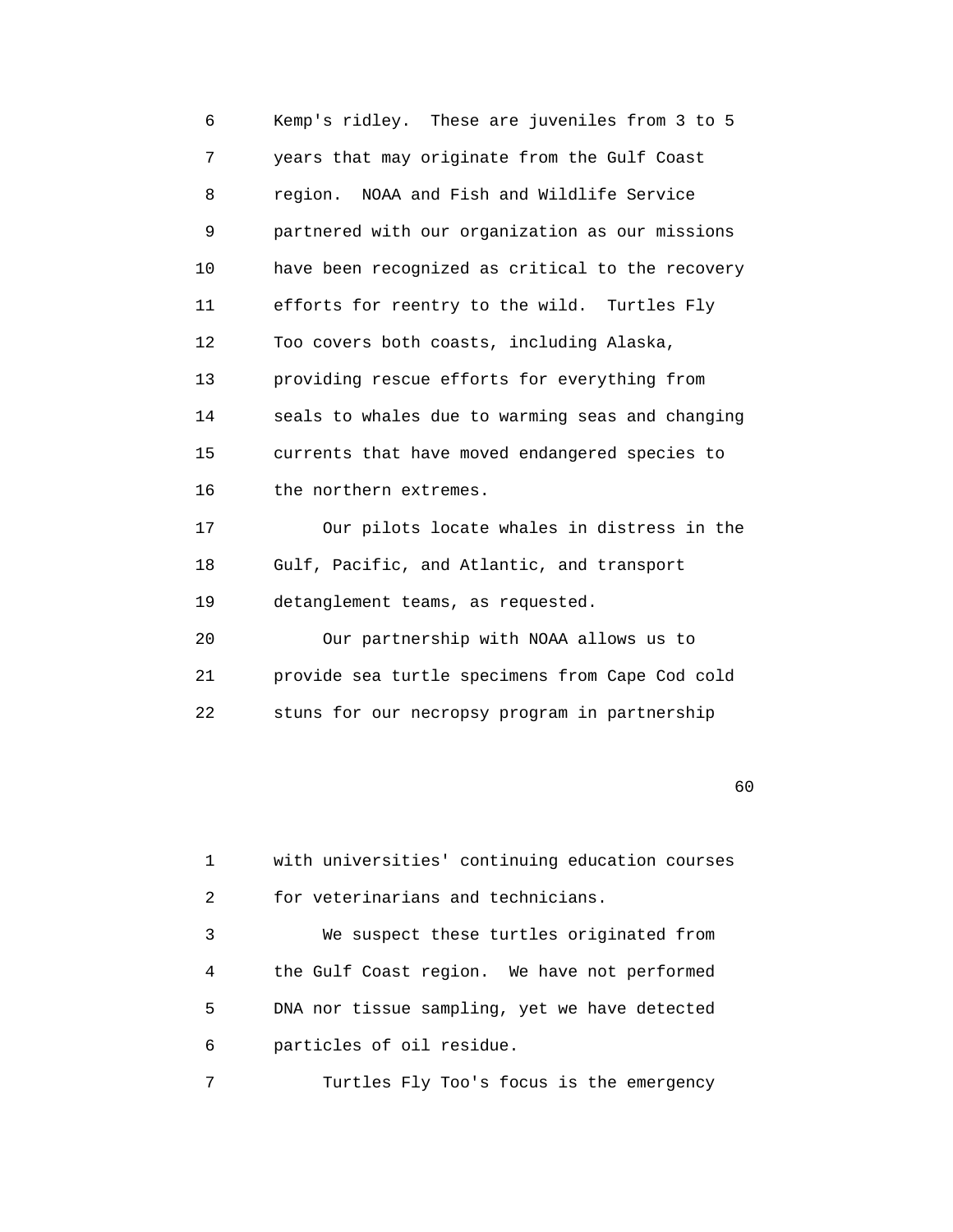8 air rescue of endangered species. We are not 9 supported by any government agency. To date, we 10 have rescued over 1,500 Kemp's ridley sand other 11 sea turtles.

 12 As much of our work originates from the 13 Gulf Coast, we would like to be considered for 14 available resources so that we can continue to 15 do our part to rebuild populations.

 16 Our necropsy program needs funding so that 17 we can provide tissue and DNA sampling on the 18 Cape Cod cold stuns that have succumbed and 19 provide this missing piece of data as to 20 long-term effects of the Horizon oil disaster. 21 Again, I ask that Turtles Fly Too be 22 considered to facilitate this important data.

|   | For more information, feel free to visit    |
|---|---------------------------------------------|
| 2 | our website. Thank you for your time.       |
| 3 | MR. FRANKLIN: Thank you very much, Mr.      |
| 4 | Weinstein.                                  |
| 5 | At this moment, we would like to go back to |
| 6 | Kent Wimmer, followed Robert Bendick.       |
| 7 | Mr. Wimmer, can you hear us?                |
| 8 | [No audible response.]                      |
| 9 | MR. FRANKLIN: Kent Wimmer.                  |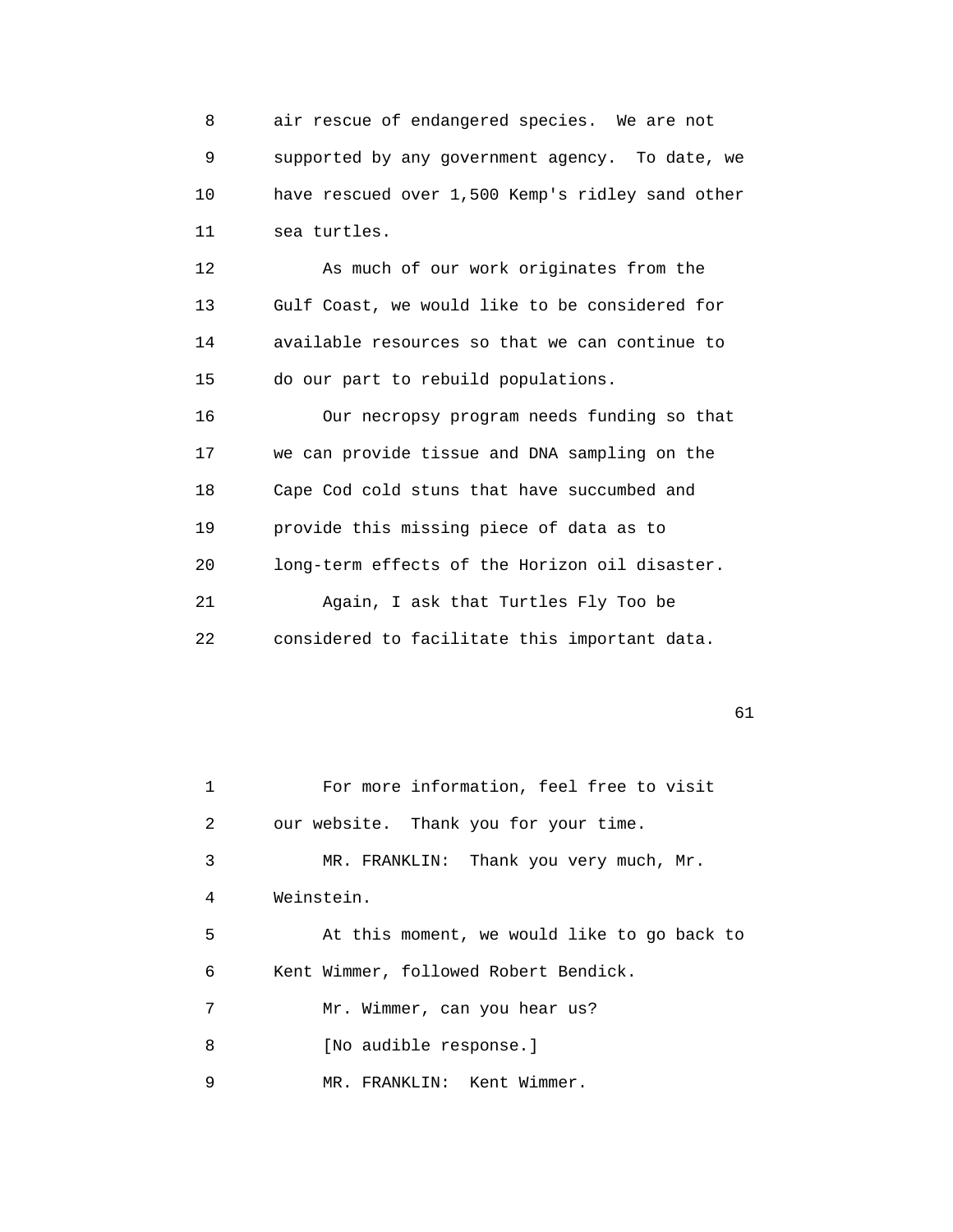10 MR. WIMMER: Hello?

11 MR. FRANKLIN: Hi. Mr. Wimmer? 12 MR. WIMMMER: Yes. Hello. Thank you very 13 much. I appreciate this meeting. 14 My name is Kent Wimmer. I'm senior 15 representative with Defenders of Wildlife based 16 here in Tallahassee. 17 We appreciate the excellent work you folks 18 are doing in restoring wildlife habitat and for 19 shorebirds and for turtles. 20 We just wanted to comment on we're spending 21 these millions of dollars, tens of millions of 22 dollars. We'd like to see some--you explained

 $\sim$  62

 1 the inputs, and you gave us a couple examples. 2 We'd like to see the demonstrated benefits, some 3 of the science behind what you've been able to 4 achieve through using these dollars for habitat 5 improvement.

 6 It was wonderful that the project in 7 Louisiana protected, established, what, 8,000 8 nests for brown pelicans. That's wonderful. 9 Being able to make that type of data available 10 to the public to show some of the environmental 11 impacts that successful projects that you're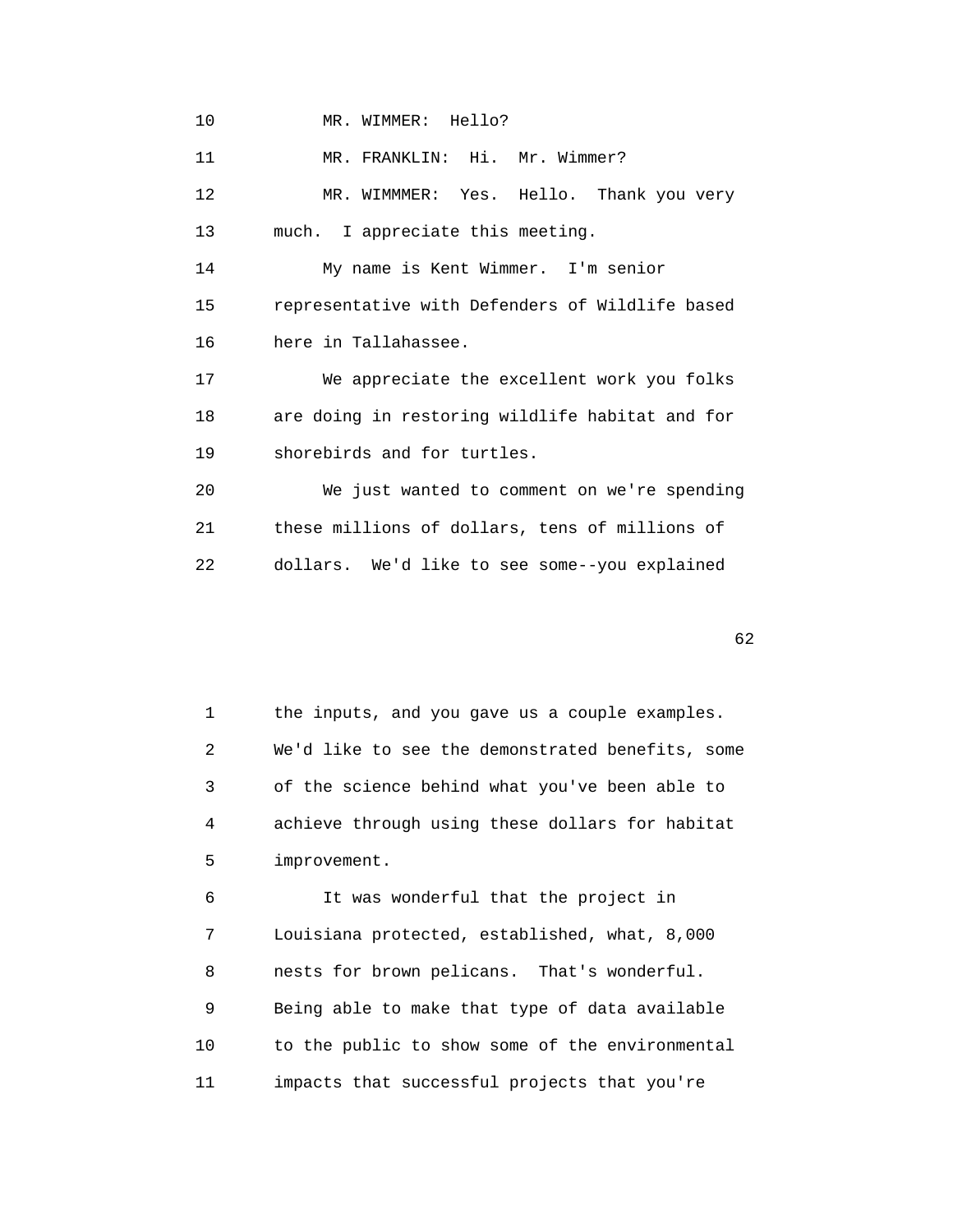12 able to achieve, I think, would be very helpful, 13 as organizations like ours are trying to help 14 advocate for good projects and help you get the 15 word out on the excellent work you folks are 16 doing.

 17 So, anyway, my comments are very brief. I 18 just wanted to keep up the good work, focusing 19 on conserving and restoring environmental 20 habitats. In Florida, there's still an awful 21 lot of opportunities to conserve habitat that's 22 not currently protected. We encourage the

 $\sim$  63

 1 Florida Department of Environmental Protection 2 in Florida and the other departments along the 3 Gulf Coast to look for opportunities to protect 4 habitat that's not currently protected, that 5 could be lost to growth and development. 6 So, with that, I will conclude my remarks, 7 and thank you very much for this opportunity to 8 participate this evening. 9 MR. FRANKLIN: Thank you so very much, Mr. 10 Wimmer. 11 The next individual to give public comment 12 will be Robert Bendick, followed BY Allison 13 Fast.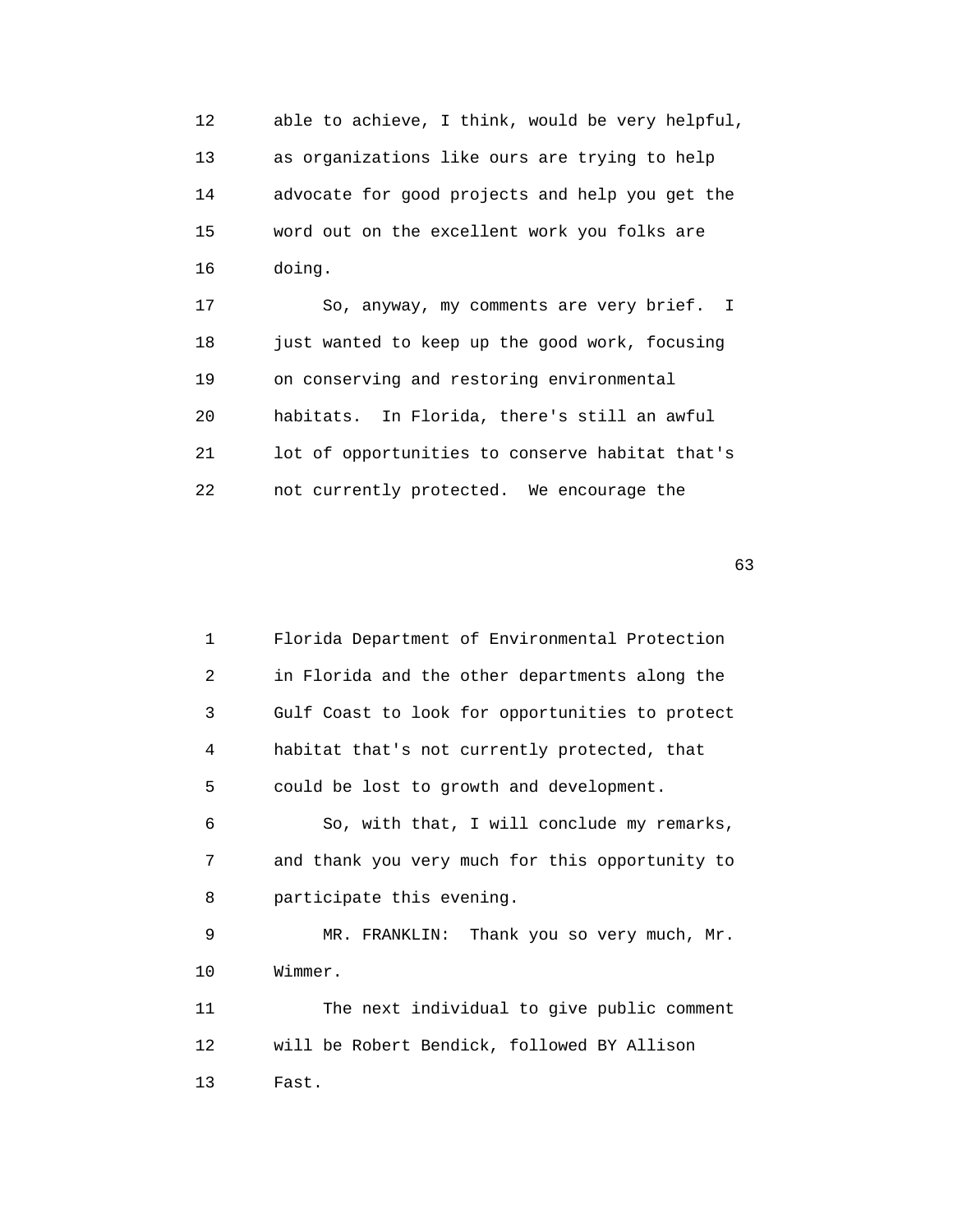14 Again, if you'll state your name for the 15 record, and if you're representing an 16 organization, please state the name of the 17 organization. 18 At this time, Robert Bendick. 19 MR. BENDICK: Good evening. I'm Bob 20 Bendick, director of The Nature Conservancy's 21 Gulf of Mexico program. Thanks for the 22 opportunity to speak and for your great work on

| 1       | Gulf restoration. The progress described to       |
|---------|---------------------------------------------------|
| 2       | night is really impressive.                       |
| 3       | I'm going to focus my comments on                 |
| 4       | restoration of oysters and oyster reefs in the    |
| 5       | Gulf. As you know, oysters were heavily damaged   |
| 6       | by the Deepwater Horizon spill, and as a result,  |
| 7       | about \$100 million in NRD funds have been        |
| 8       | allocated to the State toward restoration, and    |
| 9       | \$64 million has been provided for oysters in the |
| 10      | Regionwide TIG.                                   |
| 11      | Several important oyster restoration              |
| $12 \,$ | projects have been described tonight and are      |
| 13      | already under way. It's the strategic framework   |
| 14      | for oyster restoration activities published by    |
| 15      | the Trustees in June 2017 explains every          |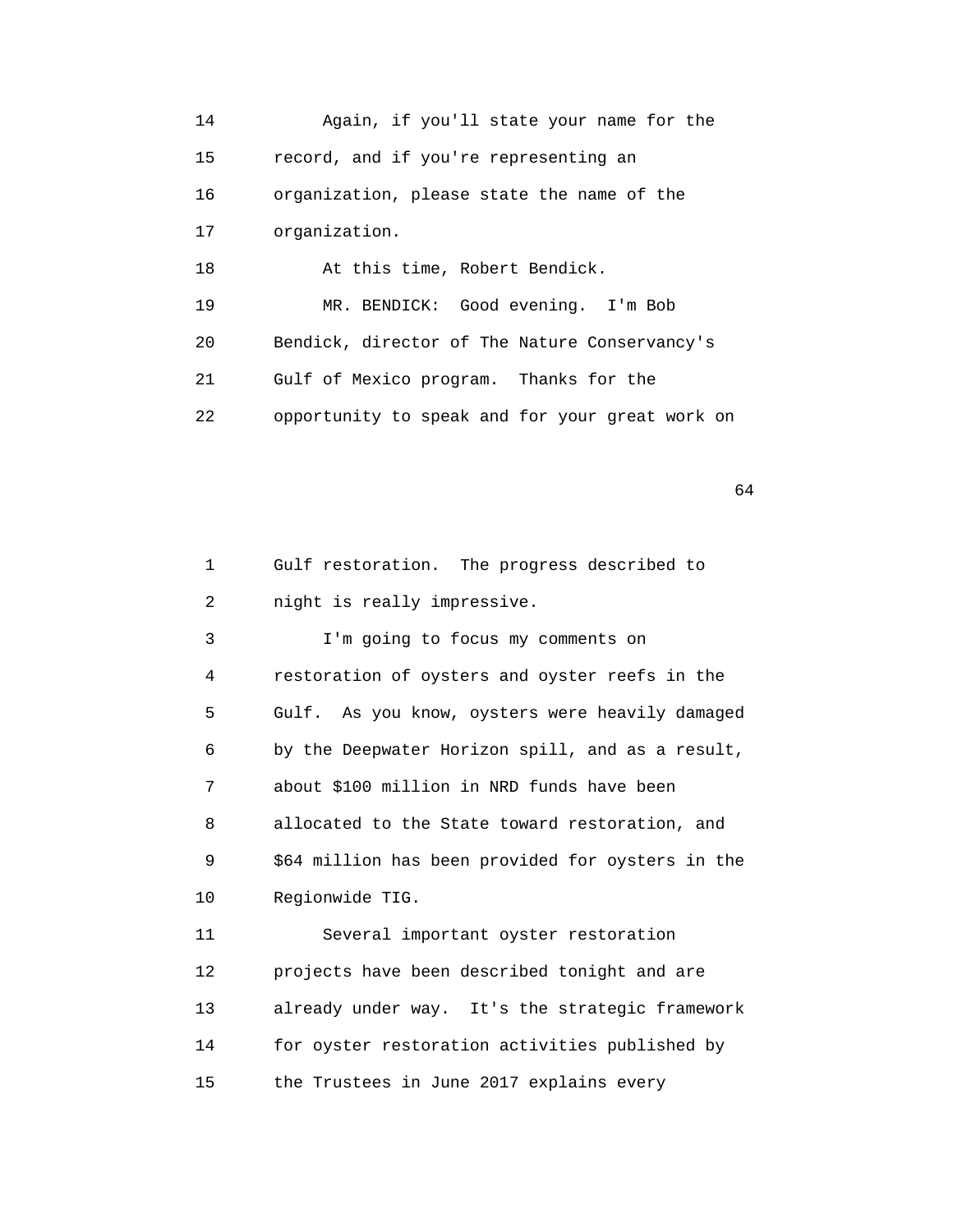16 effectively, oysters are a keystone species in 17 the Gulf ecosystem, and in addition to provide 18 seafood for market, healthy oyster reefs serve 19 as habitat for a diversity of recreationally and 20 commercially important marine organizations, 21 provide structural integrity that reduces 22 shoreline erosion, and improve water quality.

 $65$ 

 1 We believe that the goal, strategy, and 2 approaches to restoration set out in the 3 framework document were right no target, and so 4 we support the commitment of both State and 5 regionwide funds to the restoration actions 6 described by the Trustees in that document and 7 particularly to the restoration and long-term 8 management of oyster reef habitat for its 9 multiple benefits.

10 Unfortunately, for a number of reasons, 11 oyster reefs across the Gulf have been in steep 12 decline since then oil spill. The effective 13 expenditure of the Natural Resource Damage funds 14 set aside for oysters is likely the last best 15 chance to restore the critical, economic, and 16 ecological role of oysters in the Gulf of 17 Mexico. Your framework document is a sound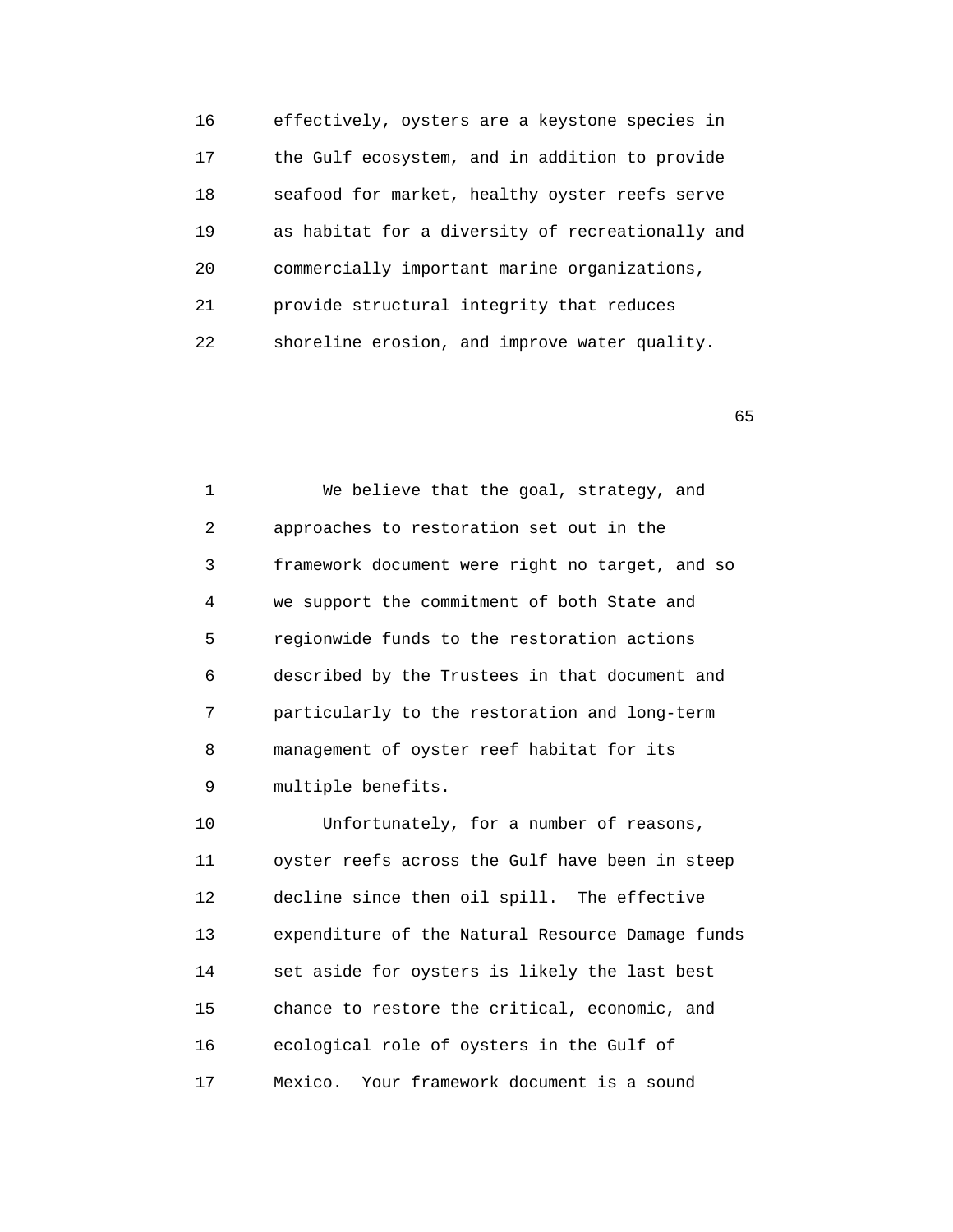18 blueprint for accomplishing this, and The Nature 19 Conservancy urges that State and Federal 20 agencies work quickly and together with 21 stakeholders, to plan for and execute oyster 22 restoration in estuaries suitable for oyster

 $\sim$  66

 1 growth all across the Gulf region. 2 The Nature Conservancy thanks you again for 3 your leadership in Gulf restoration. We 4 appreciate the opportunity to speak here 5 tonight. 6 MR. FRANKLIN: Thank you so much, Mr. 7 Bendick. 8 Before we proceed with the balance of the 9 speakers, I just want to remind everyone that if 10 you did not initially sign up to speak but would 11 like to do so, simply type your name into the 12 Questions box, and we will call on you to make 13 your public comment. 14 At this time, the next individual to make 15 public comment is Allison Fast, followed by 16 George Howard. 17 Allison, the floor is yours. 18 MS. FAST: Okay. Can you hear me okay?

19 MR. FRANKLIN: We can hear you loud and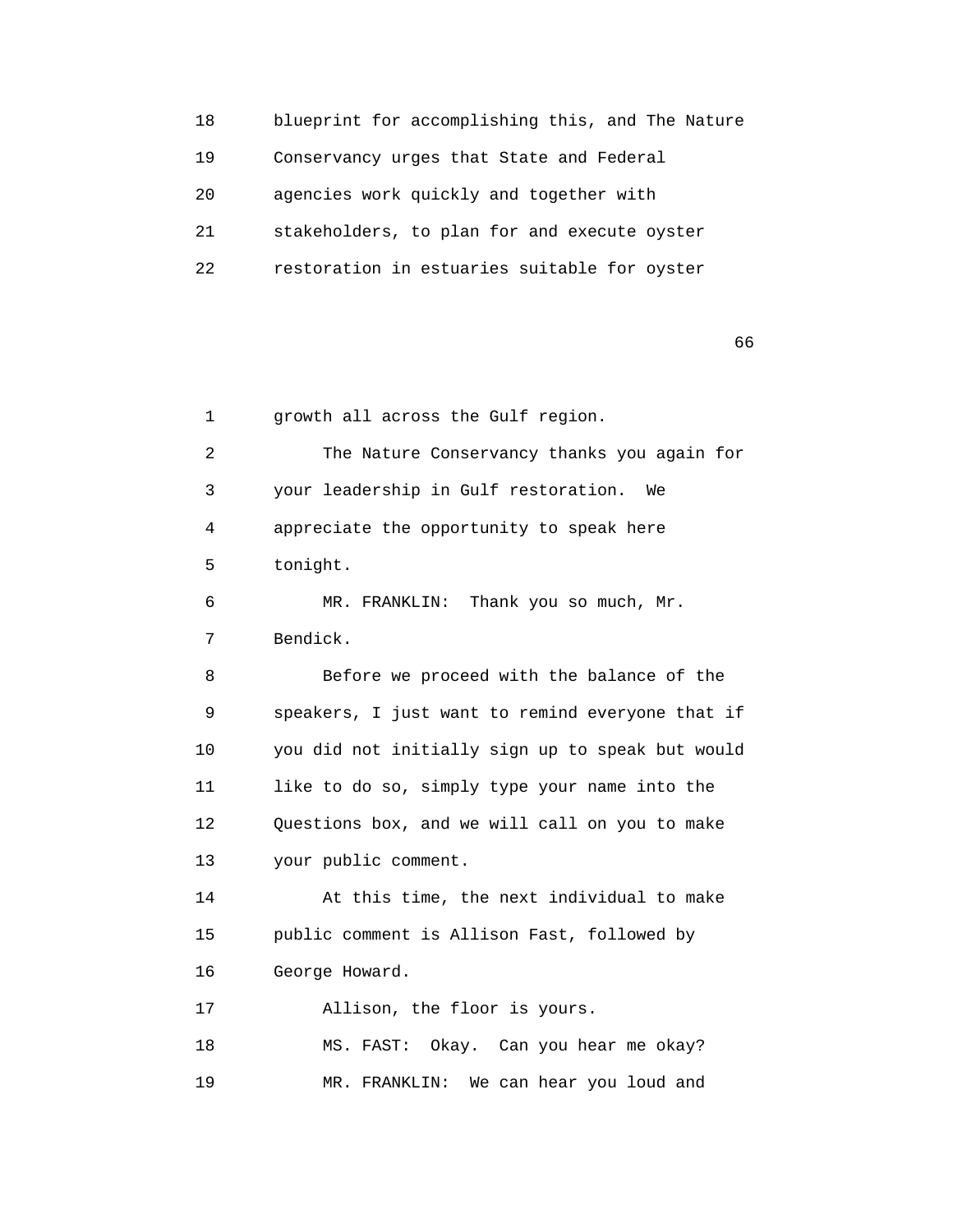20 clear. Thank you. Please proceed.

 21 MS. FAST: I am Blue Magnolia Films, which 22 is a film company that was founded out of a

67

 1 response to the oil spill to give voice to 2 citizens of the Gulf Coast and help to mobilize 3 citizen-led solutions and repair that 4 relationship with the environment. 5 And I think it's important to consider how 6 people aren't separate from habitat and 7 environment, and that that relationship of 8 reparations and renewal could be part of this 9 broader effort. 10 So we're really standing for the rest to 11 really support the people all along the Gulf 12 Coast to restore their relationship with the 13 environment through storytelling and the arts. 14 I did go online and actually articulate and 15 submit a proposal under the NOAA site. It was 16 called "Watershed Moments: Gulf Coast 17 Reparations and Community Action Through the 18 Arts," and so I think what's important is that 19 Gulf Coast residents, including their parents, 20 grandparents, historically, fishers, 21 crawfishers, fishmen, and the important aspect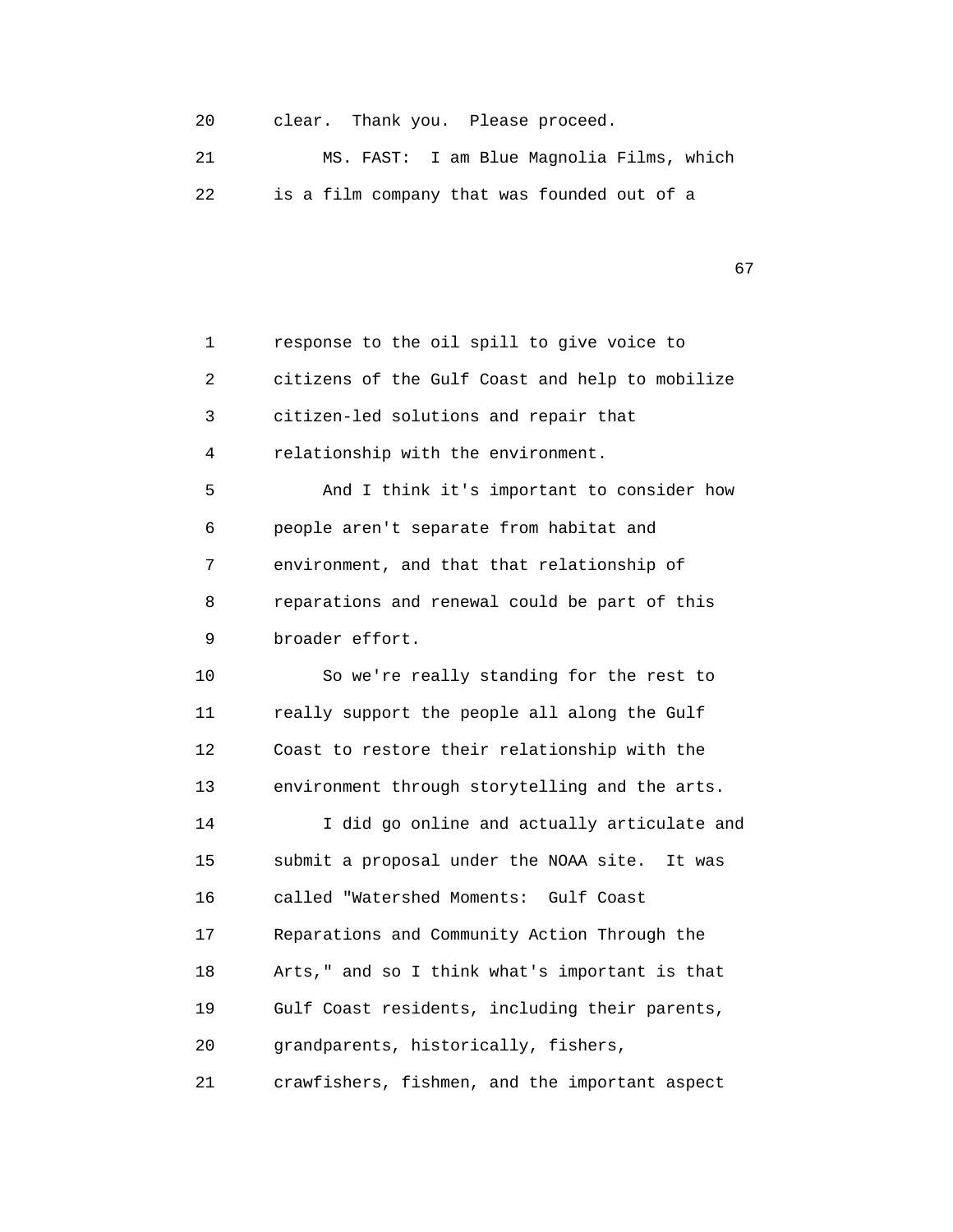en de la construcción de la construcción de la construcción de la construcción de la construcción de la construcción de la construcción de la construcción de la construcción de la construcción de la construcción de la cons

 1 histories, the heritage, the spirit of place, 2 this whole rich ecosystem as needing to 3 regenerate together and to reclaim some of those 4 roots and the redefining of relationship with 5 the land, that that needs to be taken into 6 account, because the people are the ones who 7 steward the environment. 8 Part of this should be the engagement of 9 the people who have always been the caretakers 10 and guardians of those resources. 11 So the kind of workshops that we host are 12 essentially to support communities to come into 13 one-week workshops where they do that work 14 together in groups and restore their own--you 15 know, get their leadership going, so that's 16 something. 17 And something else that I just want to say 18 is we're in a moment where we can recognize that 19 the reparations between human beings that is 20 happening with Black Lives Matters and we're 21 having another sort of awakening here is not 22 separate from reparations with our waters or the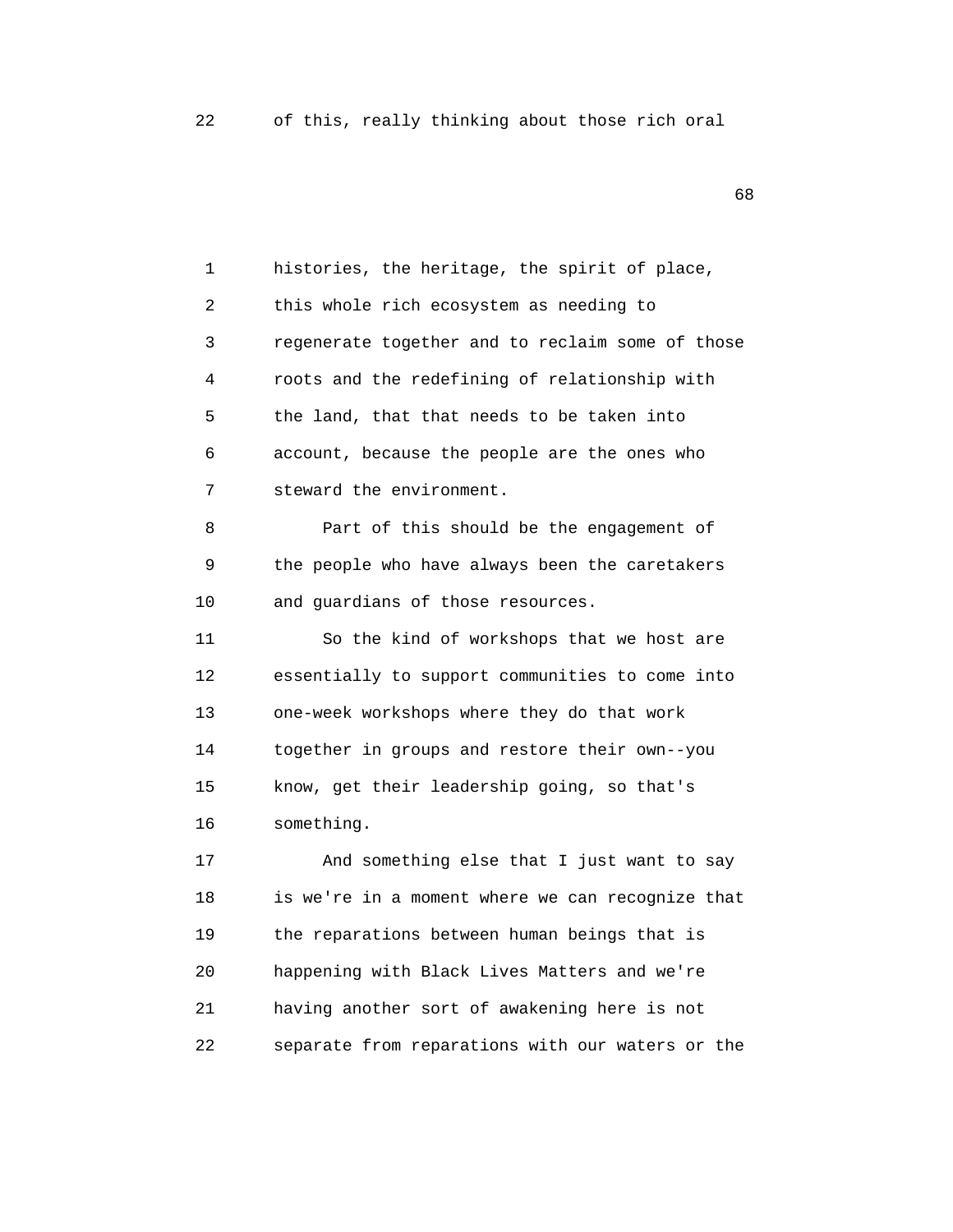| 1  | diverse species and interdependence of life on   |
|----|--------------------------------------------------|
| 2  | the Gulf Coast with our habitat and ecosystems.  |
| 3  | So that storytelling and these ways of           |
| 4  | bringing people together helps us to find common |
| 5  | ground and recognize issues of justice that      |
| 6  | apply both to communities, people, but also that |
| 7  | brings greater equity to all of our systems.     |
| 8  | So we would really like to see the               |
| 9  | stakeholders who have been the Gulf Coast        |
| 10 | residents really engaged in this, their voices   |
| 11 | and their leadership to be able to reframe and   |
| 12 | really author their own story now of what's      |
| 13 | happening going forward and become a part of     |
| 14 | that.                                            |
| 15 | We use a restorative narrative in our work.      |
| 16 | It's a different approach to storytelling.       |
| 17 | So thank you for allowing me to make these       |
| 18 | comments, and again, we just would love to       |
| 19 | advise in this area and be part of this solution |
| 20 | as creative folks who see the use of arts and    |
| 21 | building those relationships and restoring it.   |
| 22 | Thank you very much, Ms.<br>MR. FRANKLIN:        |

 $\sim$  69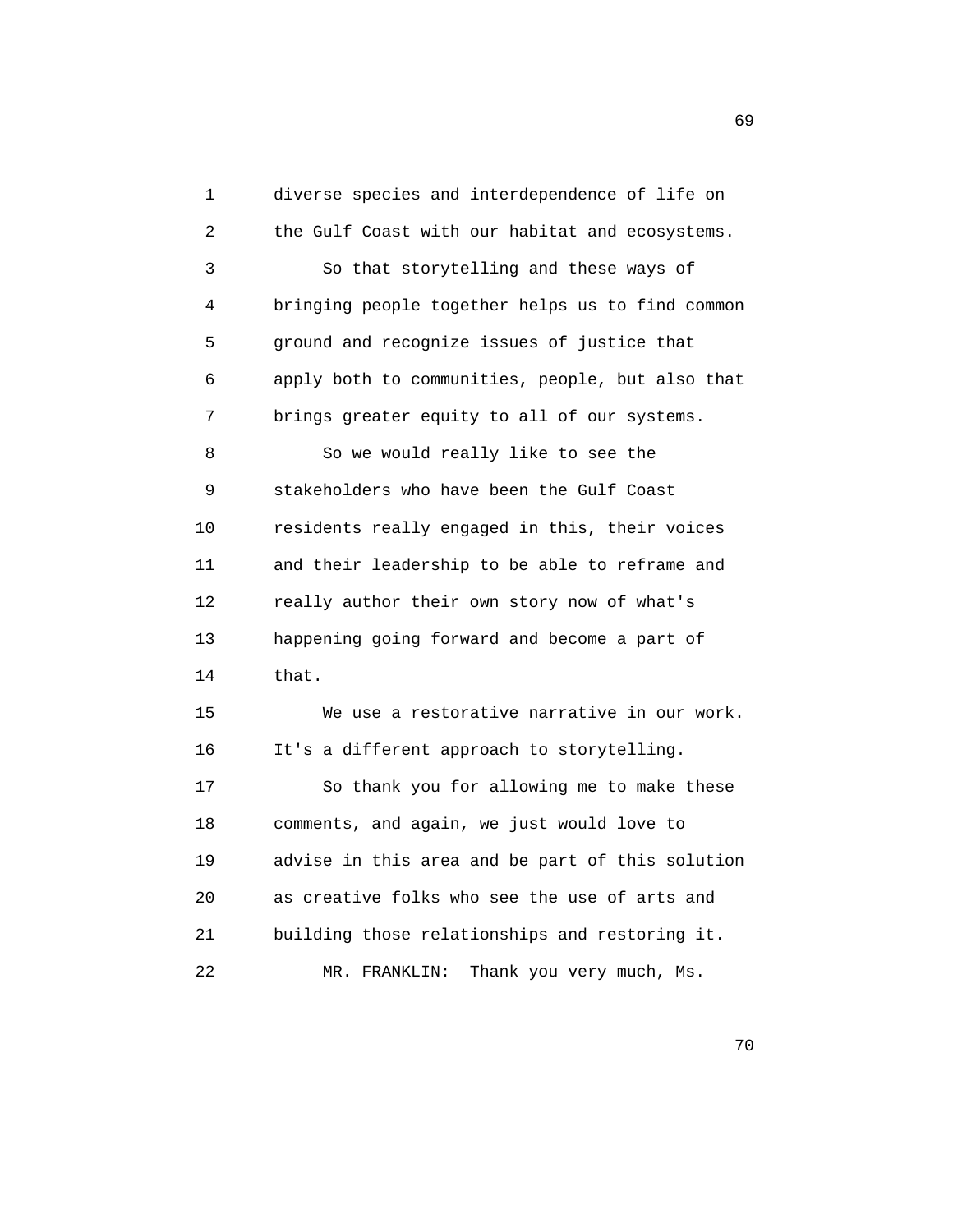1 Fast.

 2 At this time, we would like to call up the 3 next individual to make public comment, and 4 again, if you'll state your name for the record, 5 and if you're representing an organization, 6 please state the name of the organization for 7 the record. 8 The next individual is George Howard, 9 followed by Brian Moore. George Howard, if you 10 hear us, you are ready to make public comment. 11 MR. HOWARD: Hello. Can you hear me? 12 MR. FRANKLIN: Yes, we can. Please 13 proceed. 14 MR. HOWARD: Thank you, sir. 15 Thank you, Trustees, for holding this 16 public meeting. My name is George Howard, and I 17 am the CEO of Restoration Systems in Raleigh, 18 North Carolina. RS is one of the leading 19 restoration providers in the U.S. and has 70 20 projects totaling 140,000 acres in nine States. 21 My remarks are directed to the Louisiana TIG. 22 In Louisiana, RS has the distinction of

71

 1 financing and building a marsh restoration 2 project in Barataria Bay using renewable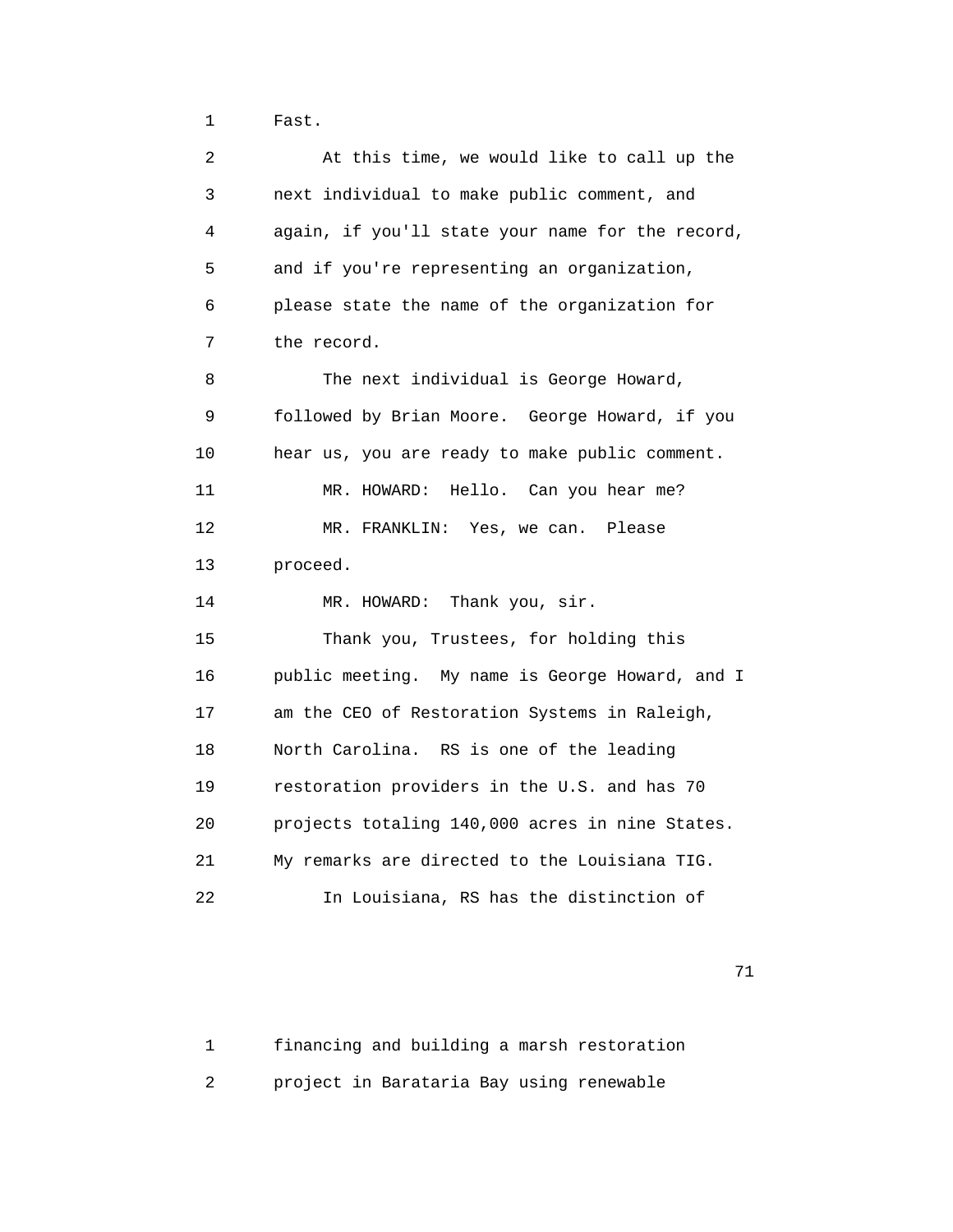3 sediment from the Mississippi River on a State 4 scale.

 5 In 2015, with our partner, Great Lakes 6 Dredge and Dock, we dredged 1.3 million yards of 7 river sand from 90 feet down in the river, 8 pumped it 5 miles down river, booster pumped it 9 up and over the Federal Mississippi River levee, 10 dug a tunnel and transported the material under 11 Highway 23 of the New Orleans Railroad, sent it 12 through a neighborhood, across a parish pump 13 station, back onto the flood levee on the 14 outside, and carefully placed the sediment 15 within a series of containment berms. 16 In a March 2017 public comment, the Gulf 17 Restoration Network said that the ecological 18 restoration at Jesuit Bend was, quote, "above 19 and beyond most coastal restoration performed by 20 CPRA's current procedures." Indeed, it was. 21 Our firm and our partner, Great Lakes Dredge and

22 Dock, identified, acquires, and financed the

процесство производство в село в 1972 године в 1972 године в 1972 године в 1972 године в 1972 године в 1973 го<br>В 1973 године в 1973 године в 1973 године в 1973 године в 1973 године в 1973 године в 1973 године в 1973 годин

 1 finest example of marsh restoration in Barataria 2 Bay. This resulted in a thriving, restore 3 300-acre marsh platform, which I recommend to 4 you to study to inform your own projects.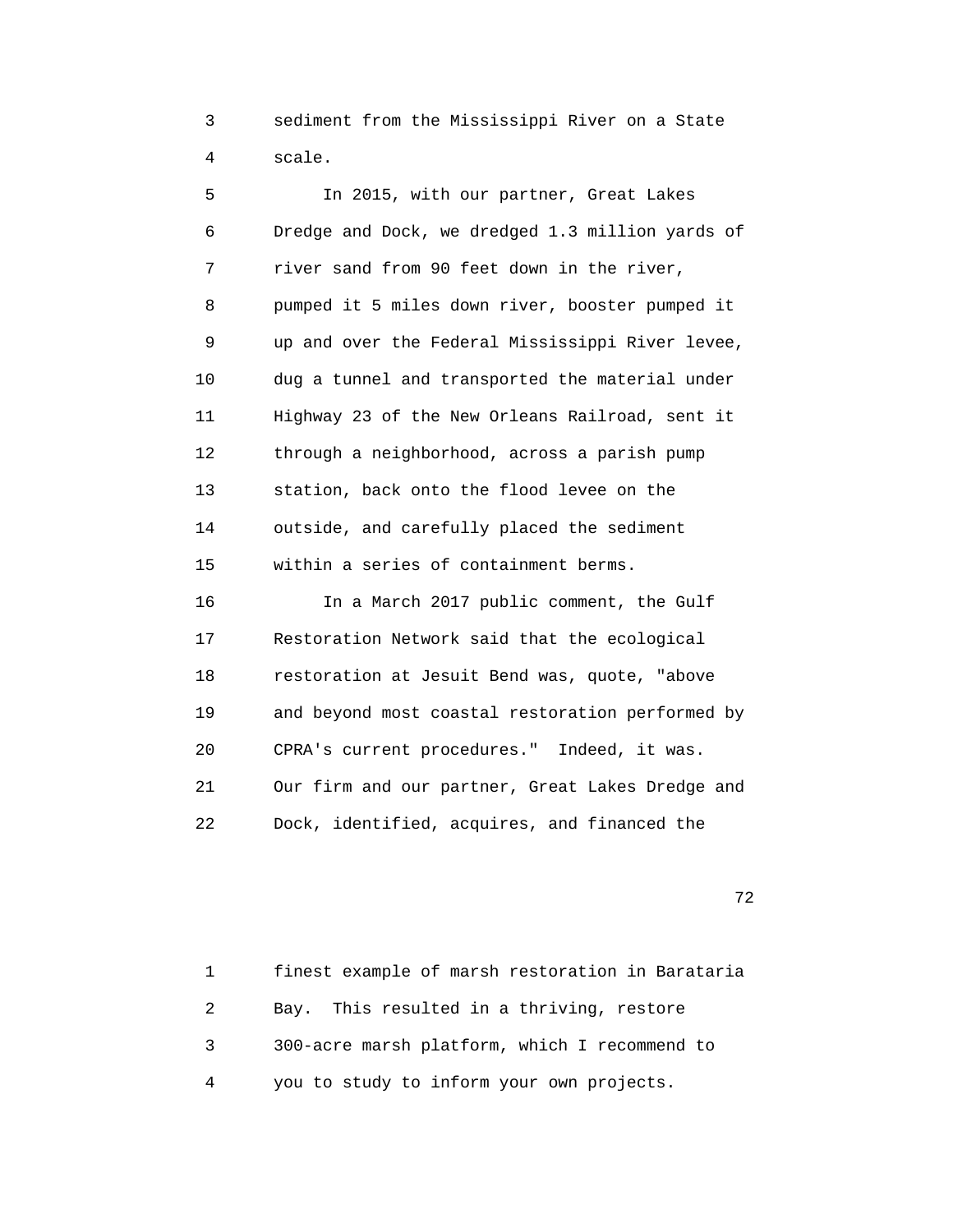5 While the project was performed as a, 6 quote, "mitigation bank," the end result of the 7 operation was identical to the marsh building 8 you are charged with performing and could easily 9 be replicated time and time and time again, 10 given an enlightened procurement policy. 11 Recognizing the eagerness of the private 12 sector to perform turnkey marsh restoration 13 work, in 2018 and 2019, RS and five other firms 14 were allowed a unique and special opportunity to 15 directly and effectively assist your marsh 16 building mandate. CPRA with TIG oversight 17 issued an RFP for outcome-based performance 18 contract, where each component of a project is 19 performed for a flat per-acre price, with no 20 exceedance on a schedule. 21 Between qualifications and final bid

22 documents, RS and Great Lakes Dredge and Dock

73

 1 submitted nearly 1,000 pages in support of our 2 ability to immediately restore 720 acres of open 3 water at Point-a-la-Hache, precisely where the 4 levee was breached in Hurricane Barry. The bid 5 preparation cost our firm nearly \$500,000. That 6 is fine. Win or lose, we expected the risk of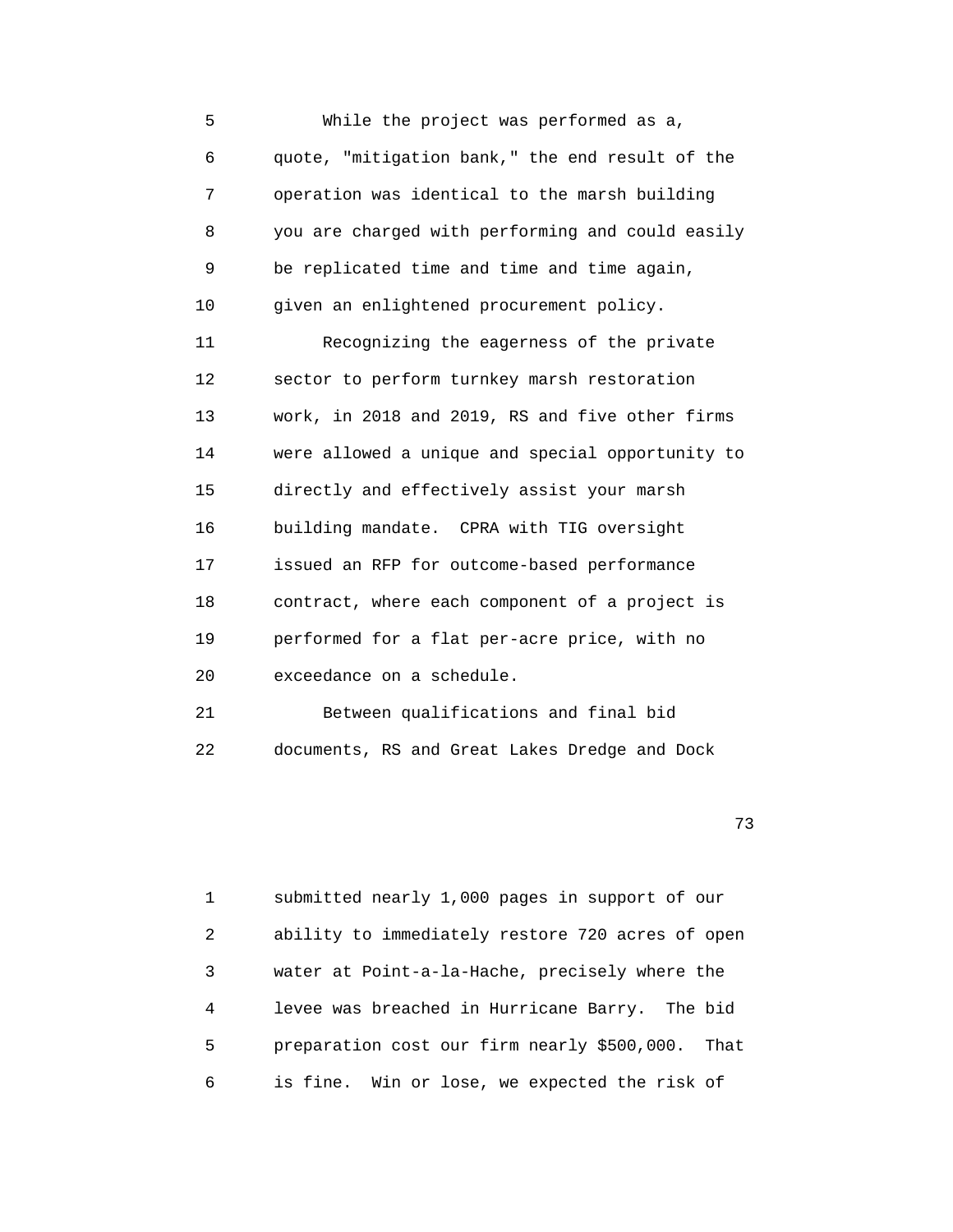7 losing the bid.

| 8  | What we did not expect was that CPRA would       |
|----|--------------------------------------------------|
| 9  | reject all bids, apparently in coordination with |
| 10 | the TIG. Over 4,000 acres of shovel-ready,       |
| 11 | permit-ready, preplanned marsh restoration       |
| 12 | projects on real estate in Barataria Bay         |
| 13 | specifically secured by our firms for the        |
| 14 | purpose were turned down. The justification for  |
| 15 | the rejection was made in an unsigned, undated   |
| 16 | draft, money-for-value study, which, quote,      |
| 17 | "modeled the cost to the NRDA Trustees" and our  |
| 18 | Magnolia Project specifically as being 20        |
| 19 | percent above the theoretical model cost of your |
| 20 | current piecemeal procurement process.           |
| 21 | MR. FRANKLIN: Mr. Howard, if you can go          |
| 22 | ahead and being to conclude your comment, I'd    |

74

 1 appreciate it. 2 MR. HOWARD: Excuse me? 3 MR. FRANKLIN: If you can go ahead, you've 4 exceeded your 3 minutes. 5 MR. HOWARD: Thank you. 6 The conclusion to the value-for-money 7 study, that our low bid was too expensive, 8 withered under scrutiny. The Environmental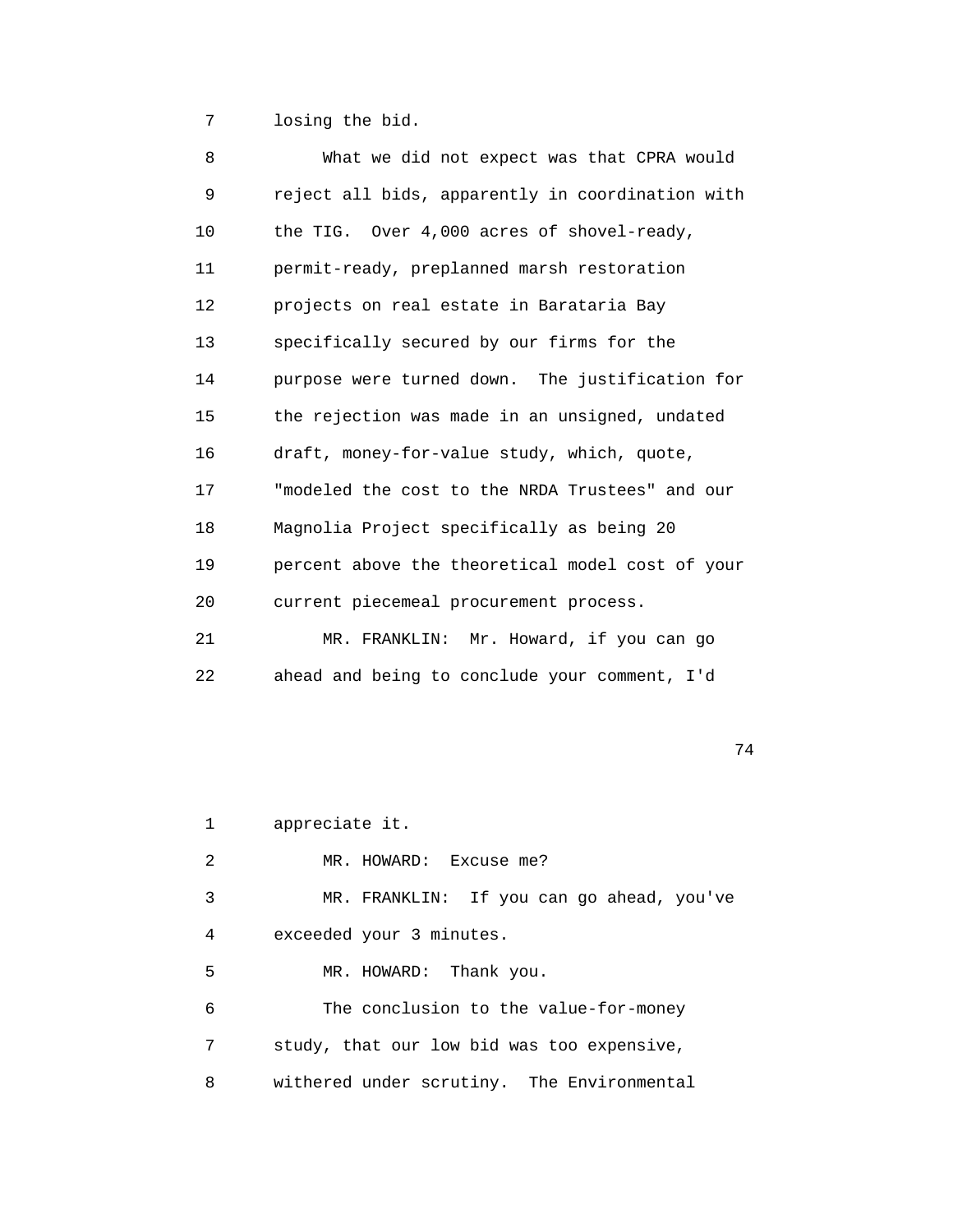9 Policy Innovation Center performed and critiqued 10 the VFM, determined it had no merit as a 11 legitimate comparison of cost. 12 A central--[audio break]. 13 MR. FRANKLIN: Thank you very much, Mr. 14 Howard. 15 The next individual to give public comment 16 is Brian Moore. Mr. Moore, if you can give the 17 name of the organization that you're 18 representing, and you will have 3 minutes. 19 Thank you. 20 MR. MOORE: Hi. Good evening. I'm Brian 21 Moore. I'm a vice president of the National 22 Audubon Society.

na a shekarar 1975 a 1972. An tsa tsannin 1975 a 1972 a 1972 a 1972 a 1973 a 1974 a 1975 a 1976 a 1977 a 1978<br>Tagairtí

 1 Audubon owns land or manages land in every 2 State in the Gulf of Mexico, and of our nearly 2 3 million members, we have hundreds of thousands 4 in the Gulf of Mexico, which is why I wanted to 5 get on for a minute and thank all the trustees 6 for this meeting and the other meetings that you 7 have.

 8 We always try to communicate with the 9 public, at least the public as we see it, our 10 membership, on what's happening, and to do that,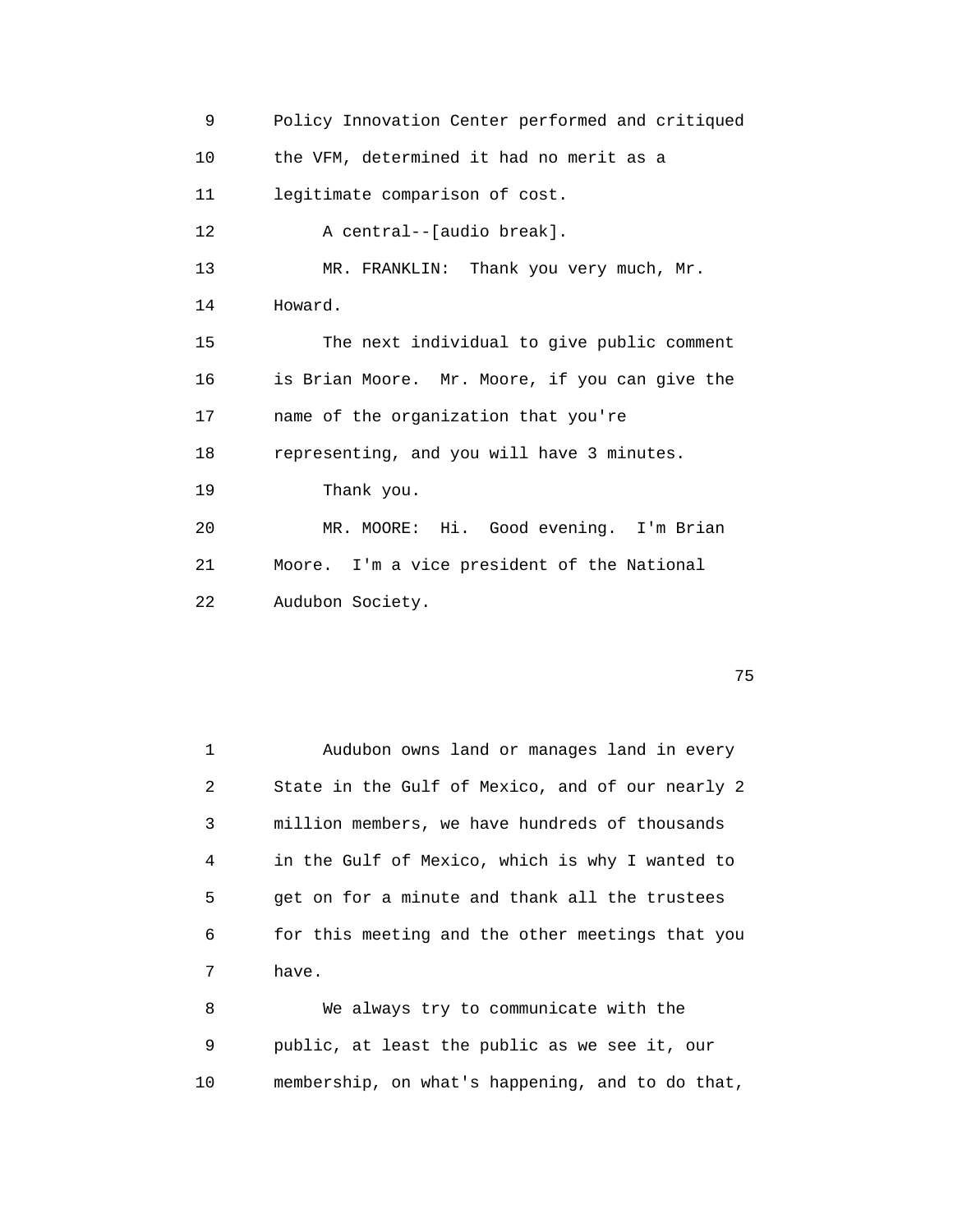11 we need to have frequent and thorough updates 12 with an from you all. So I wanted to thank you 13 for having this webinar tonight and all the ones 14 in the past as well and encourage you to have 15 more in the future.

 16 So that's really all I have to say, and I 17 wanted to thank you again for hosting this and 18 staying after work and doing this kind of public 19 event. It's important to us, and it's important 20 to our membership.

 21 MR. FRANKLIN: Thank you so much, Mr. 22 Moore.

 $76$ 

1 Are there any others who would like to make 2 verbal comment at this time? If so, please use 3 the Questions box to contact a staff member. 4 We'll pause briefly here to see if there 5 are any others who would like to register to 6 make public comment. 7 [Pause.] 8 MR. FRANKLIN: Again, if there are any 9 individuals listening and you would like to make 10 a public comment, simply go to the Questions box 11 and type in your name, and we will call on you 12 to make public comment.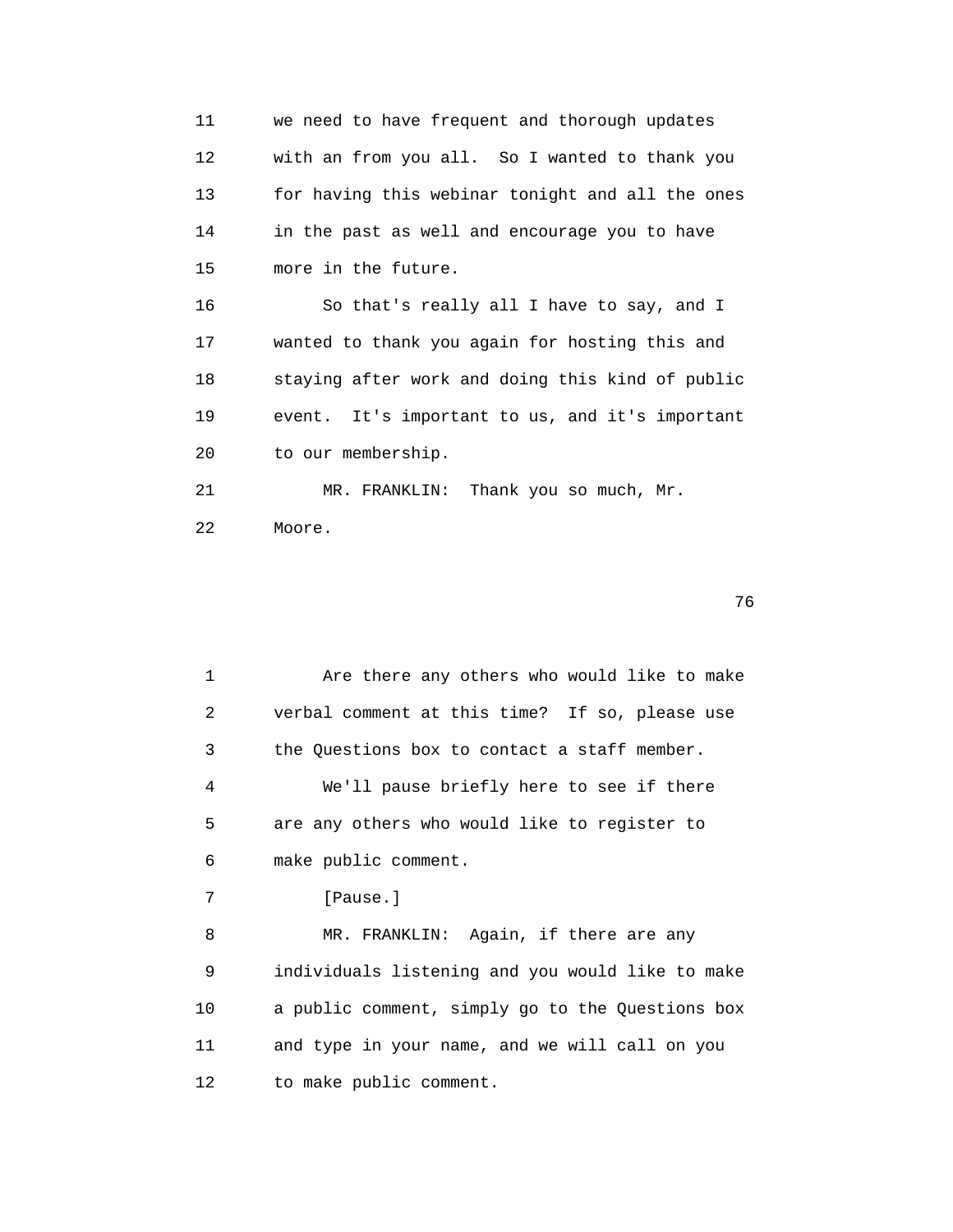13 We'll give this about 20 seconds.

14 [Pause.]

 15 MR. FRANKLIN: Okay. Seeing that we have 16 no more comments, I want to thank all of the 17 individuals who participated and gave public 18 comment tonight, and at this time, I'd like to 19 turn the meeting back over to Mr. Haase, who 20 will officially close out tonight's annual 21 meeting.

22 Mr. Haase?

77

 1 MR. HAASE: All right. Well, thank you, 2 Perry, and thanks again to all the participants 3 in the webinar this evening. We appreciate 4 hearing your comments and hope you understand 5 and know that we certainly take those to heart. 6 I hope you all know that we're committed to 7 restoring the natural resources of the Gulf of 8 Mexico for years to come and will strive to 9 maintain a rapid rate of progress, even as we 10 focus additional attention on safe practices in 11 light of the current public health situation 12 that we're undergoing and would force this 13 meeting to be conducted virtually as we've done 14 this evening.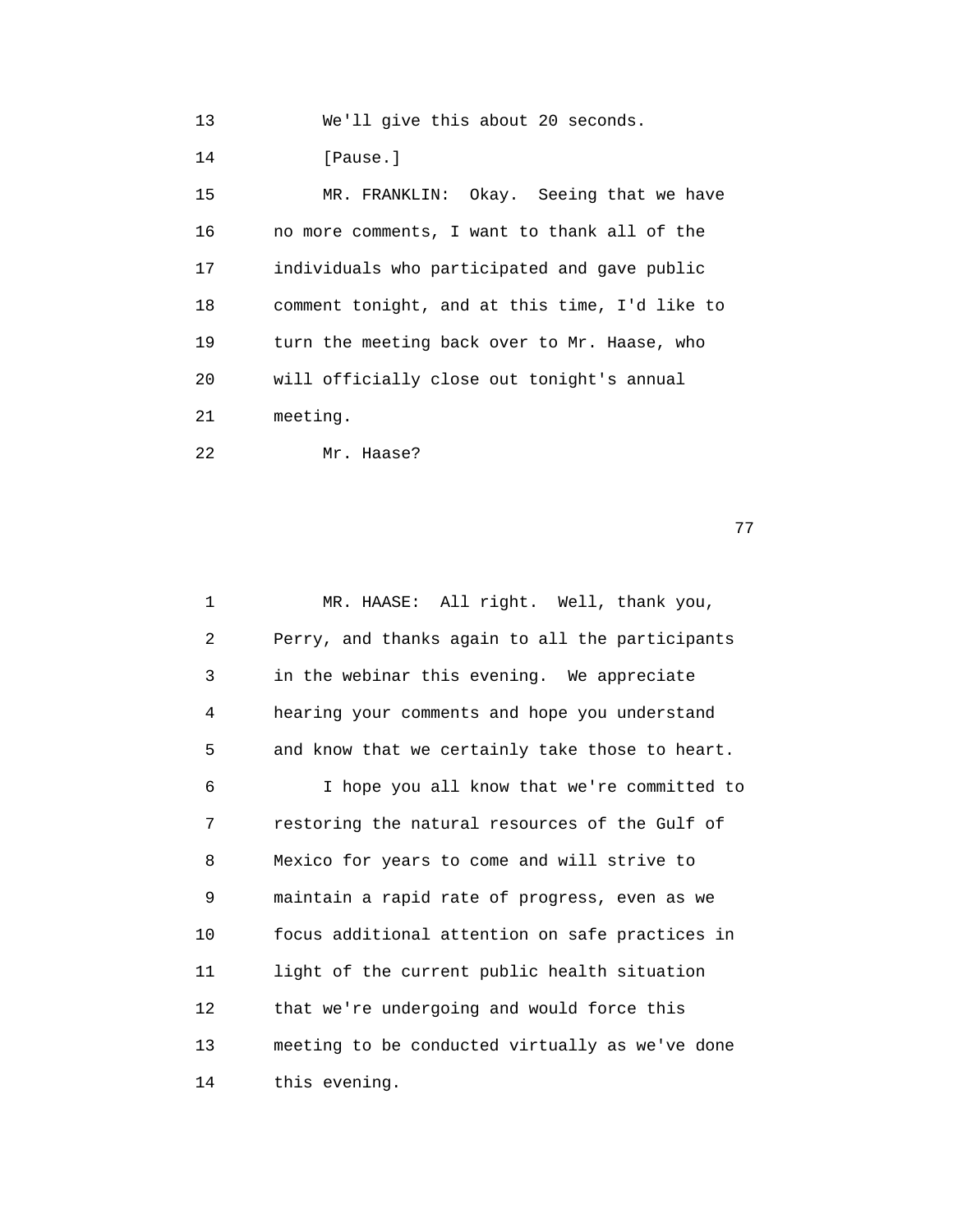15 So, again, I'll just say thank you all for 16 attending the webinar. We hope you found the 17 meeting informative, and I'd like to wish 18 everybody a good evening. 19 Thank you. 20 [Whereupon, at 7:23 p.m., the meeting 21 concluded.] 22

| $\mathbf{1}$      | CERTIFICATE OF REPORTER                          |
|-------------------|--------------------------------------------------|
| 2                 |                                                  |
| 3                 | I, CHERYL NICHOLSON, Certified Court             |
| 4                 | Reporter, Certified LiveNote Reporter, and       |
| 5                 | Certified Realtime Systems Administrator, hereby |
| 6                 | certify that the foregoing proceedings were      |
| 7                 | recorded by me in shorthand and electronically   |
| 8                 | at the time and place mentioned in the caption   |
| 9                 | hereof and thereafter transcribed by me; that    |
| 10                | said proceeding is a true record of the          |
| 11                | testimony given by said participants; that I am  |
| $12 \overline{ }$ | neither counsel for, related to, nor employed by |
| 13                | any of the parties to the action in which this   |
| 14                | proceeding was taken; and further, that I am not |
| 15                | a relative or employee of any counsel or         |
| 16                | attorney employed by the parties hereto, nor     |